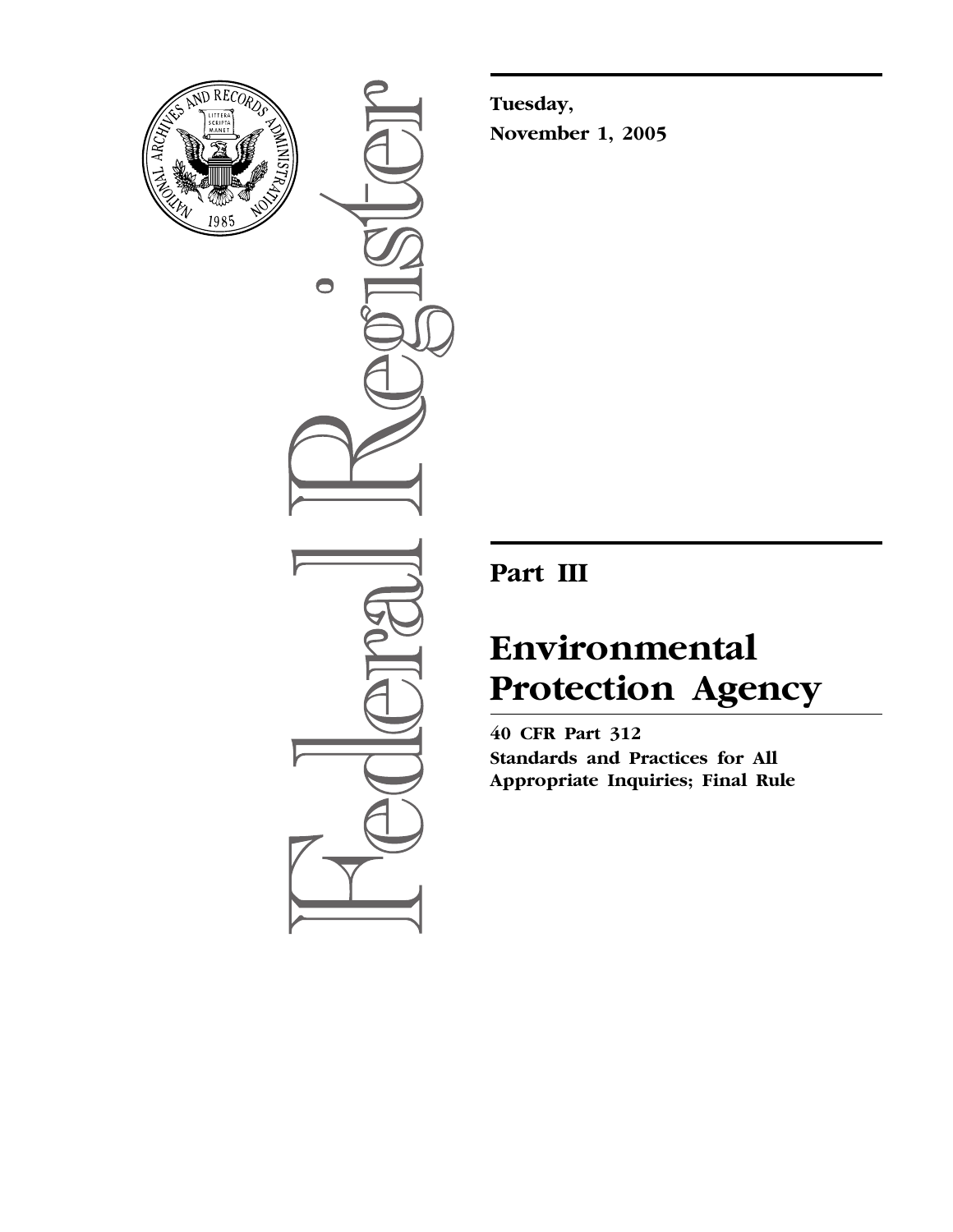## **ENVIRONMENTAL PROTECTION AGENCY**

## **40 CFR Part 312**

**[SFUND–2004–0001; FRL–7989–7]** 

## **RIN 2050–AF04**

## **Standards and Practices for All Appropriate Inquiries**

**AGENCY:** Environmental Protection Agency.

**ACTION:** Final rule.

**SUMMARY:** The Environmental Protection Agency (EPA) today is establishing federal standards and practices for conducting all appropriate inquiries as required under sections 101(35)(B)(ii) and (iii) of the Comprehensive Environmental Response, Compensation, and Liability Act (CERCLA). Today's final rule establishes specific regulatory requirements and standards for conducting all appropriate inquiries into the previous ownership and uses of a property for the purposes of meeting the all appropriate inquiries provisions necessary to qualify for certain landowner liability protections under CERCLA. The standards and practices also will be applicable to persons conducting site characterization and assessments with the use of grants awarded under CERCLA section  $104(k)(2)(B)$ .

**DATES:** This final rule is effective November 1, 2006.

**ADDRESSES:** EPA established a docket for this action under Docket ID No. SFUND–2004–0001. All documents in the docket are listed in the EDOCKET index at *http://www.epa.gov/edocket*. Although listed in the index, some information is not publicly available, i.e., information labeled Confidential Business Information (CBI) or other information whose disclosure is restricted by statute. Certain other material, such as copyrighted material, is not placed on the Internet and will be publicly available only in hard copy form. Publicly available docket materials are available either electronically in EDOCKET or in hard copy at the EPA Docket Center, EPA West Building, Room B102, 1301 Constitution Ave., NW., Washington, DC. This docket facility is open from 8:30 a.m. to 4:30 p.m., Monday through Friday, excluding Federal holidays. The telephone number for the Public Reading Room is (202) 566–1744, and the telephone number for the OSWER Docket is (202) 566–0276.

**FOR FURTHER INFORMATION CONTACT:** For further information on specific aspects

of today's rule, contact Patricia Overmeyer of EPA's Office of Brownfields Cleanup and Redevelopment at (202) 566–2774 or at *overmeyer.patricia@epa.gov*. Mail inquiries may be directed to the Office of Brownfields Cleanup and Redevelopment (5105T), 1200 Pennsylvania Ave. NW., Washington, DC 20460.

## **SUPPLEMENTARY INFORMATION:**

## **I. General Information**

*A. Who Potentially May be Affected by Today's Rule?* 

This regulation may affect most directly those persons and businesses purchasing commercial property or any property that will be used for commercial or public purposes and who may, after purchasing the property, seek to claim protection from CERCLA liability for releases or threatened releases of hazardous substances. Under section101(35)(B) of CERCLA, as amended by the Small Business Liability Relief and Brownfields Revitalization Act (Pub. L. 107–118, 115 stat. 2356, ''the Brownfields Amendments'') such persons and businesses are required to conduct all appropriate inquiries prior to or on the date on which the property is acquired. Prospective landowners who do not conduct all appropriate inquiries prior to or on the date of obtaining ownership of the property may lose their ability to claim protection from CERCLA liability as an innocent landowner, bona fide prospective purchaser, or contiguous property owner.

In addition, today's rule will affect any party who receives a brownfields grant awarded under CERCLA section  $104(k)(2)(B)$  and uses the grant money to conduct site characterization or assessment activities. This includes state, local and tribal governments that receive brownfields site assessment grants for the purpose of conducting site characterization and assessment activities. Such parties are required under CERCLA section 104(k)(2)(B)(ii) to conduct such activities in compliance with the standards and practices established by EPA for the conduct of all appropriate inquiries. EPA notes that today's rule also may affect other parties who apply for brownfields grants under the provisions of CERCLA section 104(k), since such parties may have to qualify as a bona fide prospective purchaser to ensure compliance with the statutory prohibitions on the use of grant funds under Section  $104(k)(4)(B)(I)$ . Any party seeking liability protection as a bona fide prospective purchaser, including

eligible brownfields grantees, must conduct all appropriate inquiries prior to or on the date of acquiring a property.

The background document, ''Economic Impacts Analysis for the Proposed All Appropriate Inquiries Final Regulation'' and the Addendum to this document provide a comprehensive analysis of all potentially impacted entities. These documents are available in the docket established for today's rule. A summary of potentially affected businesses is provided in the table below.

Our aim in the table below is to provide a guide for readers regarding entities likely to be directly regulated or indirectly affected by today's action. This action, however, may affect other entities not listed in the table. To determine whether you or your business is regulated or affected by this action, you should examine the regulatory language amending CERCLA. This language is found at the end of this **Federal Register** notice. If you have questions regarding the applicability of this action to a particular entity, consult the person listed in the preceding section entitled **FOR FURTHER INFORMATION CONTACT.** 

| Industry category                  | <b>NAICS</b><br>code |
|------------------------------------|----------------------|
| Manufacturing                      | $31 - 33$            |
| Wholesale Trade                    | 42                   |
|                                    | $44 - 45$            |
| Finance and Insurance              | 52                   |
|                                    | 531                  |
| Professional, Scientific and Tech- |                      |
| nical Services                     | 541                  |
| Accommodation and Food Services    | -72                  |
| Repair and Maintenance             | 811                  |
| Personal and Laundry Services      | 812                  |
| State, Local and Tribal Govern-    |                      |
|                                    | N/A                  |

## *B. How Can I Get Copies of This Document and Other Related Information?*

1. *Docket*. EPA established an official public docket for this action under Docket ID No. SFUND–2004–0001. The official public docket consists of the documents specifically referenced in this action, any public comments received, and other information related to today's action. Although a part of the official docket, the public docket does not include Confidential Business Information (CBI) or other information whose disclosure is restricted by statute. Documents in the official public docket are listed in the index list in EPA's electronic public docket and comment system, EDOCKET. Documents may be available either electronically or in hard copy. Electronic documents may be viewed through EDOCKET. Hard copy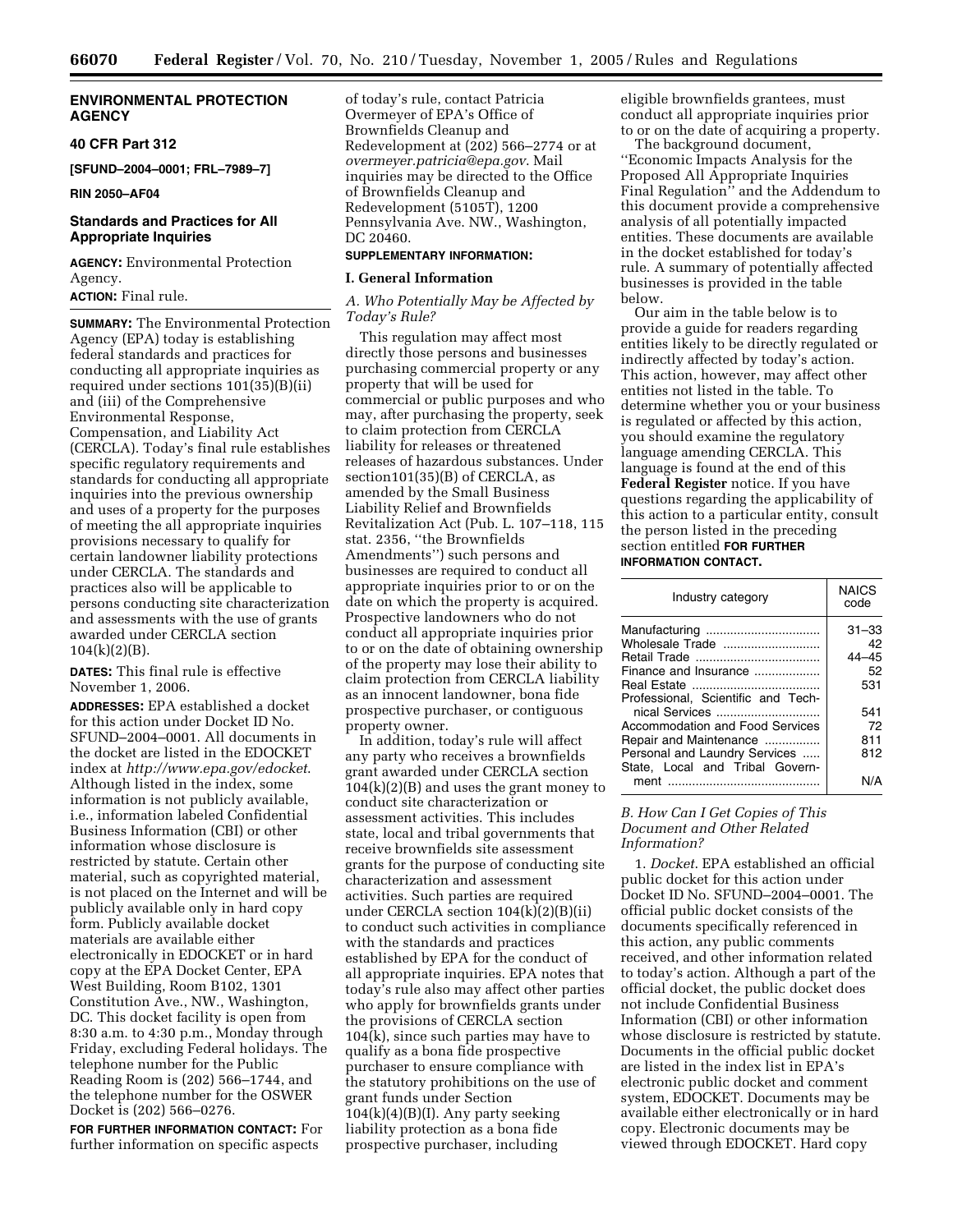documents may be viewed at the EPA Docket Center, EPA West, Room B102, 1301 Constitution Avenue, NW., Washington, DC. The EPA Docket Center Public Reading Room is open from 8:30 a.m. to 4:30 p.m., Monday through Friday, excluding Federal holidays. The telephone number for the Public Reading Room is (202) 566–1744, and the telephone number for the OSWER Docket is (202) 566–0276.

2. *Electronic Access*. You may access this **Federal Register** document electronically through the EPA Internet under the ''**Federal Register**'' listings at *http://www.epa.gov/fedrgstr.* 

An electronic version of the public docket also is available through EPA's electronic public docket and comment system, EDOCKET. You may use EDOCKET at *http://www.epa.gov/ edocket/* to view public comments, access the index listing of the contents of the public docket, and access those documents in the public docket that are available electronically. Once in the system, select ''search,'' then key in the appropriate docket identification number.

Certain types of information will not be placed in EDOCKET. Information claimed as CBI and other information whose disclosure is restricted by statute, which is not included in the official public docket, will not be available for public viewing in EPA's electronic public docket. EPA's policy is that copyrighted material will not be placed in EPA's electronic public docket but will be available only in printed, paper form in the official public docket. Docket materials that are not available electronically may be viewed at the docket facility identified above.

## **Contents of Today's Rule**

- I. Statutory Authority
- II. Background
	- A. What is the Intent of Today's Rule?
	- B. What is ''All Appropriate Inquiries?''
	- C. What were the Previous Standards for All Appropriate Inquiries?
	- D. What are the Liability Protections Established Under the Brownfields Amendments?
	- E. What Criteria Did Congress Establish for the All Appropriate Inquiries Standard?
- III. Summary of Comments and Changes From Proposed Rule to Final Rule
- IV. Detailed Description of Today's Rule A. What is the Purpose and Scope of the Rule?
	- B. To Whom is the Rule Applicable?
	- C. Does the Final Rule Include Any New Reporting or Disclosure Obligations?
	- D. What are the Final Documentation Requirements?
	- E. What are the Qualifications for an Environmental Professional?
	- F. References
	- G. What is Included in ''All Appropriate Inquiries?''
- H. Who is Responsible for Conducting the All Appropriate Inquiries?
- I. When Must All Appropriate Inquiries be Conducted?
- J. Can a Prospective Landowner Use Information Collected for Previous Inquiries Completed for the Same Property?
- K. Can All Appropriate Inquiries be Conducted by One Party and Transferred to Another Party?
- L. What Are the Objectives and Performance Factors for the All Appropriate Inquiries Requirements?
- M. What are Institutional Controls? N. How must Data Gaps Be Addressed in the Conduct of All Appropriate
- Inquiries? O. Do Small Quantities of Hazardous Substances That Do Not Pose Threats to Human Health and the Environment Have to Be Identified in the Inquiries?
- P. What are the Requirements for Interviewing Past and Present Owners, Operators, and Occupants?
- Q. What are the Requirements for Reviews of Historical Sources of Information?
- R. What are the Requirements for Searching for Recorded Environmental Cleanup Liens?
- S. What are the Requirements for Reviewing Federal, State, Tribal, and Local Government Records?
- T. What are the Requirements for Visual Inspections of the Subject Property and Adjoining Properties?
- U. What are the Requirements for the Inclusion of Specialized Knowledge or Experience on the Part of the ''Defendant?''
- V. What are the Requirements for the Relationship of the Purchase Price to the Value of the Property, if the Property was not Contaminated?
- W. What are the Requirements for Commonly Known or Reasonably Ascertainable Information about the Property?
- X. What are the Requirements for ''the Degree of Obviousness of the Presence or Likely Presence of Contamination at the Property, and the Ability to Detect the Contamination by Appropriate Investigation?''
- V. Statutory and Executive Order Reviews A. Executive Order 12866: Regulatory Planning and Review
	- B. Paperwork Reduction Act
	- C. Regulatory Flexibility Act
	- D. Unfunded Mandates Reform Act
	- E. Executive Order 13132: Federalism
	- F. Executive Order 13175: Consultation and Coordination with Indian Tribal Governments
- G. Executive Order 13045: Protection of Children from Environmental Risks and Safety Risks
- H. Executive Order 13211: Actions that Significantly Affect Energy Supply, Distribution or Use
- I. National Technology Transfer Advancement Act
- J. Executive Order 12898: Federal Actions to Address Environmental Justice in Minority Populations and Low-Income Populations

## K. Congressional Review Act

## **I. Statutory Authority**

These regulations are promulgated under the authority of Section 101(35)(B) of the Comprehensive Environmental Response, Compensation, and Liability Act of 1980 (42 U.S.C. 9601), as amended, most importantly by the Small Business Liability Relief and Brownfields Revitalization Act.

## **II. Background**

#### *A. What is the Intent of Today's Rule?*

On August 26, 2004, EPA published a notice of proposed rulemaking outlining proposed standards and practices for the conduct of ''all appropriate inquiries.'' This regulatory action was initiated in response to legislative amendments to the Comprehensive Environmental Response, Compensation, and Liability Act (CERCLA). On January 11, 2002, President Bush signed the Small Business Liability Relief and Brownfields Revitalization Act (Pub. L. 107–118, 115 Stat. 2356, ''the Brownfields Amendments''). The Brownfields Amendments amend CERCLA by providing funds to assess and clean up brownfields sites, clarifying CERCLA liability provisions for certain landowners, and providing funding to enhance state and tribal cleanup programs. The intent of today's rule is to finalize regulations setting federal standards and practices for the conduct of all appropriate inquiries, a key provision of the Brownfields Amendments. Subtitle B of Title II of the Brownfields Amendments revises CERCLA section 101(35), clarifying the requirements necessary to establish the innocent landowner defense. In addition, the Brownfields Amendments add protections from CERCLA liability for bona fide prospective purchasers and contiguous property owners who meet certain statutory requirements.

Each of the CERCLA liability provisions for innocent landowners, bona fide prospective purchasers, and contiguous property owners, requires that, among other requirements, persons claiming the liability protections conduct all appropriate inquiries into prior ownership and use of a property prior to or on the date a person acquires a property. The law requires EPA to develop regulations establishing standards and practices for how to conduct all appropriate inquiries. Congress included in the Brownfields Amendments a list of criteria that the Agency must address in the regulations establishing standards and practices for conducting all appropriate inquiries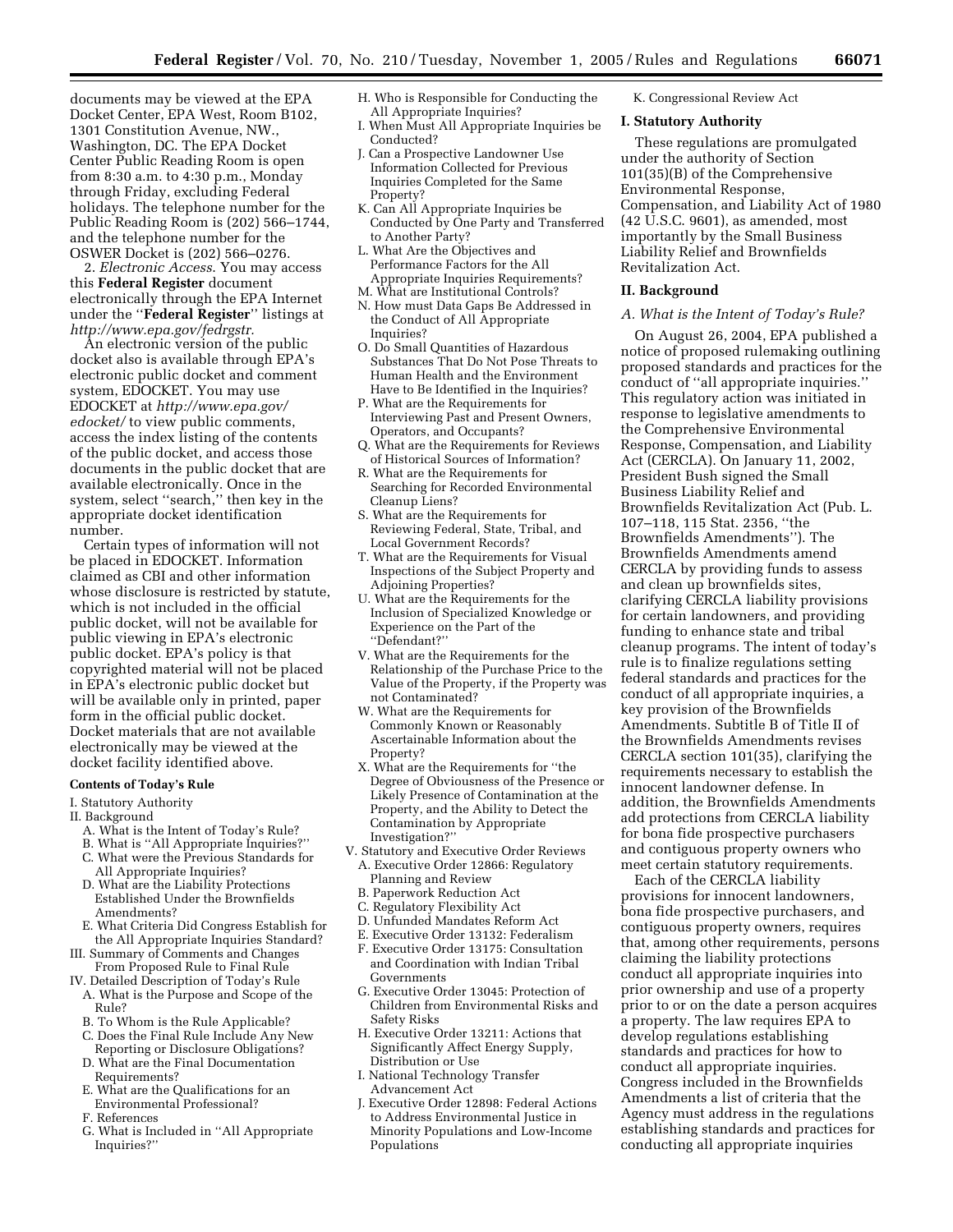section  $101(35)(2)(B)(ii)$  and (iii). The Brownfields Amendments also require that parties receiving a federal brownfields grant awarded under CERCLA section 104(k)(2)(B) to conduct site characterizations and assessments must conduct these activities in accordance with the standards and practices for all appropriate inquiries.

The regulations established today only address the all appropriate inquiries provisions of CERCLA sections 101(35)(B)(i)(I) and 101(35)(B)(ii) and (iii). Today's rule does not address the requirements of CERCLA section  $101(35)(B)(i)(II)$  for what constitutes ''reasonable steps.''

#### *B. What is ''All Appropriate Inquiries?''*

An essential step in real property transactions may be evaluating a property for potential environmental contamination and assessing potential liability for contamination present at the property. The process for assessing properties for the presence or potential presence of environmental contamination often is referred to as ''environmental due diligence,'' or ''environmental site assessment.'' The Comprehensive Environmental Response Compensation and Liability Act (CERCLA) or Superfund, provides for a similar, but legally distinct, process referred to as ''all appropriate inquiries.''

Under CERCLA, persons may be held strictly liable for cleaning up hazardous substances at properties that they either currently own or operate or owned or operated at the time of disposal. Strict liability in the context of CERCLA means that a potentially responsible party may be liable for environmental contamination based solely on property ownership and without regard to fault or negligence.

In 1986, the Superfund Amendments and Reauthorization Act ( Pub. L. No. 99–499, 100 stat. 1613, ''SARA'') amended CERCLA by creating an ''innocent landowner'' defense to CERCLA liability. The new section 101(35)(B) of CERCLA provided a defense to CERCLA liability, for those persons who could demonstrate, among other requirements, that they ''did not know and had no reason to know'' prior to purchasing a property that any hazardous substance that is the subject of a release or threatened release was disposed of on, in, or at the property. Such persons, to demonstrate that they had ''no reason to know'' must have undertaken, prior to, or on the date of acquisition of the property, ''all appropriate inquiries'' into the previous ownership and uses of the property consistent with good commercial or

customary standards and practices. The 2002 Brownfields Amendments added potential liability protections for 'contiguous property owners'' and ''bona fide prospective purchasers'' who also must demonstrate they conducted all appropriate inquiries, among other requirements, to benefit from the liability protection.

## *C. What Were the Previous Standards for All Appropriate Inquiries?*

As part of the Brownfields Amendments to CERCLA, Congress established interim standards for the conduct of all appropriate inquiries. The federal interim standards established by Congress became effective on January 11, 2002. In the case of properties purchased after May 31, 1997, the interim standards include the procedures of the ASTM Standard E1527–97 (entitled ''Standard Practice for Environmental Site Assessments: Phase 1 Environmental Site Assessment Process''). In the case of persons who purchased property prior to May 31, 1997 and who are seeking to establish an innocent landowner defense or qualify as a contiguous property owner, CERCLA provides that such persons must establish, among other statutory requirements, that at the time they acquired the property, they did not know and had no reason to know of releases or threatened releases to the property. To establish they did not know and had no reason to know of releases or threatened releases, persons who purchased property prior to May 31, 1997 must demonstrate that they carried out all appropriate inquiries into the previous ownership and uses of the property in accordance with generally accepted good commercial and customary standards and practices.

In the case of property acquired by a non-governmental entity or noncommercial entity for residential or other similar uses, the current interim standards for all appropriate inquiries may not be applicable. For those cases, the Brownfields Amendments to CERCLA establish that a ''facility inspection and title search that reveal no basis for further investigation shall be considered to satisfy the requirements' for all appropriate inquiries. In addition, such properties are not within the scope of today's rule.

The interim standards remain in effect only until the effective date of today's rule which promulgates federal regulations establishing standards and practices for conducting all appropriate inquiries.

On May 9, 2003, EPA published a final rule (68 FR 24888) clarifying that for the purposes of achieving the all

appropriate inquiries standards of CERCLA section 101(35)(B), and until the effective date of today's regulation, persons who purchase property on or after May 31, 1997 could use either the procedures provided in ASTM E1527– 2000, entitled ''Standard Practice for Environmental Site Assessments: Phase I Environmental Site Assessment Process,'' or the earlier standard cited by Congress in the Brownfields Amendments, ASTM E1527–97.

Today's notice is a final rule and as such replaces the current interim standards for all appropriate inquiries established by Congress in the Brownfields Amendments and clarified by EPA in the May 9, 2003 final rule. Since the Agency is promulgating a final rule establishing federal regulations containing the standards and practices for conducting all appropriate inquiries, the interim standard will no longer be the operative standard for conducting all appropriate inquiries upon November 1, 2006, the effective date of today's rule. Until November 1, 2006, both the standards and practices included in today's final regulation and the current interim standards established by Congress for all appropriate inquiries will be recognized by EPA as satisfying the statutory requirements for the conduct of all appropriate inquiries under section 101(35)(B) of CERCLA.

## *D. What are the Liability Protections Established Under the Brownfields Amendments?*

The Brownfields Amendments provide important liability protections for landowners who qualify as contiguous property owners, bona fide prospective purchasers, or innocent landowners. To meet the statutory requirements for any of these landowner liability protections, a landowner must meet certain threshold requirements and satisfy certain continuing obligations. To qualify as a bona fide prospective purchaser, contiguous property owner, or innocent landowner, a person must perform ''all appropriate inquiries'' on or before the date on which the person acquired the property. Bona fide prospective purchasers and contiguous property owners also must demonstrate that they are not potentially liable or affiliated with any other person that is potentially liable for response costs at the property. In the case of contiguous property owners, the landowner claiming to be a contiguous property owner also must demonstrate that he did not cause, contribute, or consent to any release or threatened release of hazardous substances. To meet the statutory requirements for a bona fide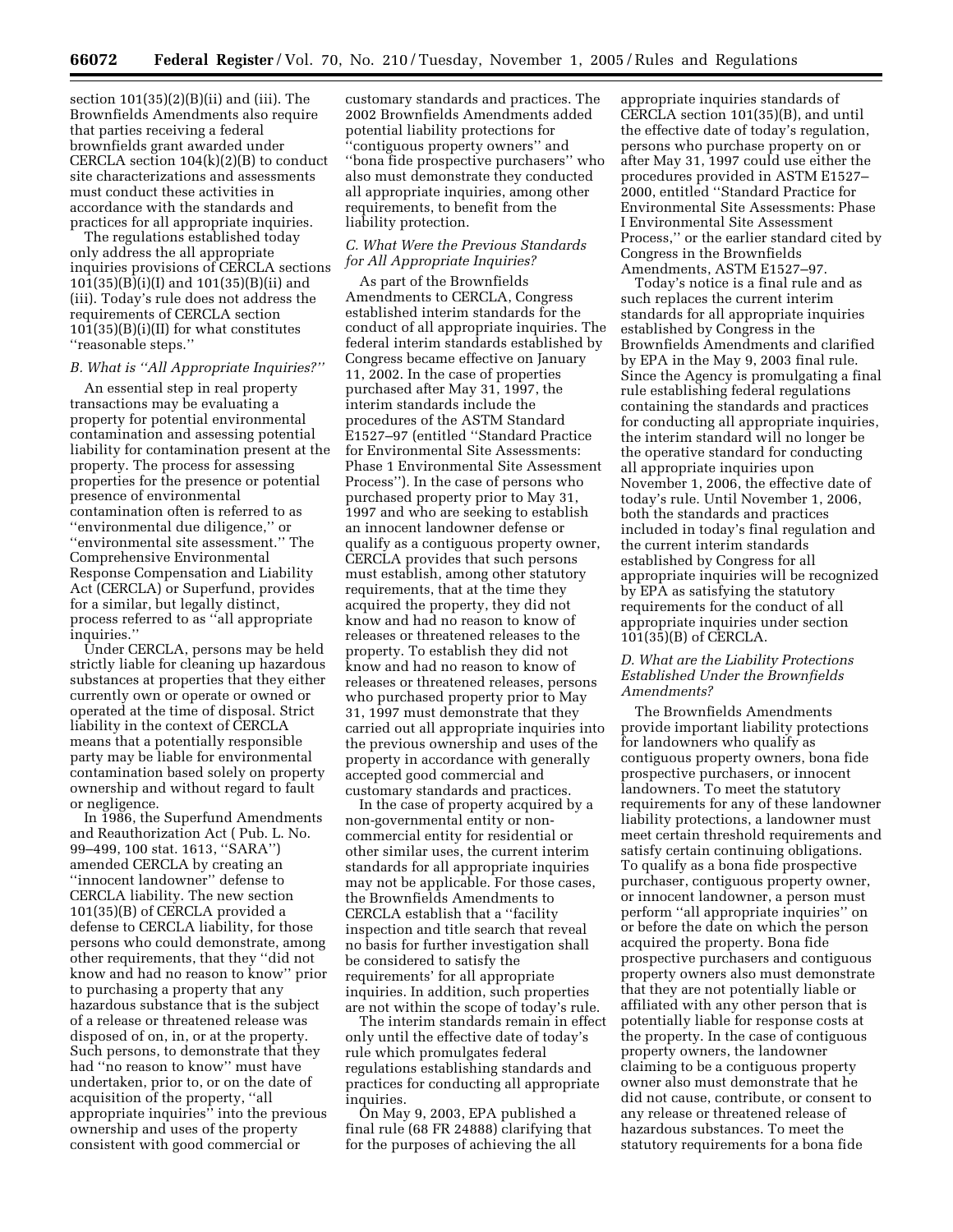prospective purchaser, a property owner must have acquired a property subsequent to any disposal activities involving hazardous substances at the property.

Continuing obligations required under the statute include complying with land use restrictions and not impeding the effectiveness or integrity of institutional controls; taking ''reasonable steps'' with respect to hazardous substances affecting a landowner's property to prevent releases; providing cooperation, assistance and access to EPA, a state, or other party conducting response actions or natural resource restoration at the property; complying with CERCLA information requests and administrative subpoenas; and providing legally required notices. For a more detailed discussion of these threshold and continuing requirements please see EPA, Interim Guidance Regarding Criteria Landowners Must Meet in Order to Qualify for Bona Fide Prospective Purchaser, Contiguous Property Owner, or Innocent Landowner Limitations on CERCLA Liability (Common Elements, 2003). A copy of this document is available in the docket for today's rule.

EPA notes that, as explained below, persons conducting all appropriate inquiries in compliance with today's final rule are not entitled to the CERCLA liability protections provided for innocent landowners, bona fide prospective purchasers, and contiguous property owners, unless they also comply with all of the continuing obligations established under the statute. As explained below, compliance with today's final rule is only one requirement necessary for CERCLA liability protection. We also note that the requirements of today's rule apply to prospective property owners who are seeking protection from liability under the federal Superfund Law (CERCLA). Prospective property owners wishing to establish protection from, or a defense to, liability under state superfund or other related laws must comply with the all criteria established under state laws, including any criteria for conducting site assessments or all appropriate inquiries established under applicable state statutes or regulations.

## 1. Bona Fide Prospective Purchaser

The Brownfields Amendments added a new bona fide prospective purchaser provision at CERCLA section 107(r). The provision provides protection from CERCLA liability, and limits EPA's recourse for unrecovered response costs to a lien on property for the lesser of the unrecovered response costs or increase in fair market value attributable to

EPA's response action. To meet the statutory requirements for a bona fide prospective purchaser, a person must meet the requirements set forth in CERCLA sections 101(40) and 107(r). A bona fide prospective purchaser must have bought property after January 11, 2002 (the date of enactment of the Brownfields Amendments). A bona fide prospective purchaser may purchase property with knowledge of contamination after performing all appropriate inquiries, provided the property owner meets or complies with all of the other statutory requirements set forth in CERCLA section 101(40). Conducting all appropriate inquiries *alone* does not provide a landowner with protection against CERCLA liability. Landowners who want to qualify as bona fide prospective purchasers must comply with all of the statutory requirements. The statutory requirements include, without limitation, that the landowner must:

• Have acquired a property after all disposal of hazardous substances at the property ceased;

• Provide all legally required notices with respect to the discovery or release of any hazardous substances at the property;

• Exercise appropriate care by taking reasonable steps to stop continuing releases, prevent any threatened future release, and prevent or limit human, environmental, or natural resources exposure to any previously released hazardous substance;

• Provide full cooperation, assistance, and access to persons that are authorized to conduct response actions or natural resource restorations;

• Comply with land use restrictions established or relied on in connection with a response action;

• Not impede the effectiveness or integrity of any institutional controls;

• Comply with any CERCLA request for information or administrative subpoena; and

• Not be potentially liable, or affiliated with any other person who is potentially liable for response costs for addressing releases at the property.

Persons claiming to be bona fide prospective purchasers should keep in mind that failure to identify an environmental condition or identify a release or threatened release of a hazardous substance on, at, in or to a property during the conduct of all appropriate inquiries does not relieve a landowner from complying with the other post-acquisition statutory requirements for obtaining the liability protections. Landowners must comply with all the statutory requirements to obtain the liability protection. For

example, an inability to identify a release or threatened release during the conduct of all appropriate inquiries does not negate the landowner's responsibilities under the statute to take reasonable steps to stop a release, prevent a threatened release, and prevent exposure to any previous release once any release is identified. Compliance with the other statutory requirements for the bona fide prospective purchaser liability protection is not contingent upon the findings of all appropriate inquiries.

## 2. Contiguous Property Owner

The Brownfields Amendments added a new contiguous property owner provision at CERCLA section 107(q). This provision excludes from the definition of ''owner'' or ''operator'' under CERCLA section 107(a)(1) and (2) a person who owns property that is ''contiguous to, or otherwise similarly situated with respect to, and that is or may be contaminated by a release or threatened release of a hazardous substance from'' property owned by someone else. To qualify as a contiguous property owner, a landowner must have no knowledge or reason to know of contamination at the time of acquisition, have conducted all appropriate inquiries, and meet all of the criteria set forth in CERCLA section  $107(q)(1)(A)$ , which include, without limitation:

• Not causing, contributing, or consenting to the release or threatened release;

• Not being potentially liable nor affiliated with any other person who is potentially liable for response costs at the property;

• Taking reasonable steps to stop continuing releases, prevent any threatened release, and prevent or limit human, environmental, or natural resource exposure to any hazardous substances released on or from the landowner's property;

• Providing full cooperation, assistance, and access to persons that are authorized to conduct response actions or natural resource restorations;

• Complying with land use restrictions established or relied on in connection with a response action;

• Not impeding the effectiveness or integrity of any institutional controls;

• Complying with any CERCLA request for information or administrative subpoena;

• Providing all legally required notices with respect to discovery or release of any hazardous substances at the property.

The contiguous property owner liability protection ''protects parties that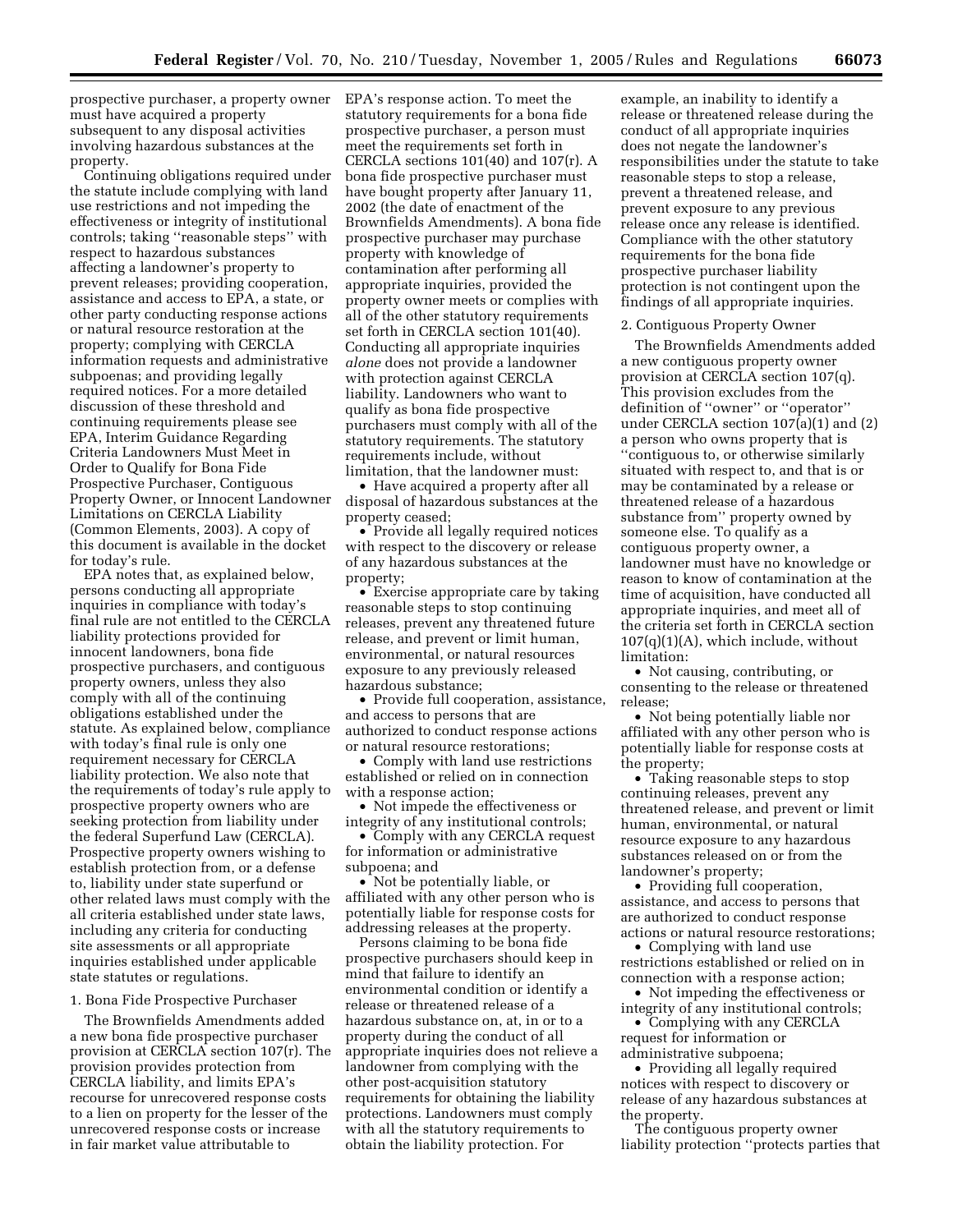are essentially victims of pollution incidents caused by their neighbor's actions.'' S. Rep. No. 107–2, at 10 (2001). Contiguous property owners must perform all appropriate inquiries prior to purchasing property. However, performing all appropriate inquiries in accordance with the regulatory requirements alone is not sufficient to assert the liability protections afforded under CERCLA. Property owners must fully comply with all of the statutory requirements to be afforded the contiguous property owner liability protection. Persons who know, or have reason to know, that the property is or could be contaminated at the time of acquisition of a property cannot qualify for the liability protection as a contiguous property owner, but may be entitled to bona fide prospective purchaser status.

Persons claiming to be contiguous property owners should keep in mind that failure to identify an environmental condition or identify a release or threatened release of a hazardous substance on, at, in or to a property during the conduct of all appropriate inquiries, does not relieve a landowner from complying with the other statutory requirements for obtaining the contiguous landowner liability limitation. Landowners must comply with all the statutory requirements to qualify for the liability protections. For example, an inability to identify a release or threatened release during the conduct of all appropriate inquiries does not negate the landowner's responsibilities under the statute to take reasonable steps to stop the release, prevent a threatened release, and prevent exposure to previous releases once a release is identified. None of the other statutory requirements for the contiguous property owner liability protection is contingent upon the results of the conduct of all appropriate inquiries.

#### 3. Innocent Landowner

The Brownfields Amendments also clarify the innocent landowner defense. To qualify as an innocent landowner, a person must conduct all appropriate inquiries and meet all of the statutory requirements. The requirements include, without limitation:

• Having no knowledge or reason to know that any hazardous substance which is the subject of a release or threatened release was disposed of on, in, or at the facility;

• Providing full cooperation, assistance and access to persons authorized to conduct response actions at the property;

• Complying with any land use restrictions and not impeding the effectiveness or integrity of any institutional controls;

• Taking reasonable steps to stop continuing releases, prevent any threatened release, and prevent or limit human, environmental, or natural resource exposure to any previously released hazardous substances;

To successfully assert an innocent landowner liability defense, a property owner must demonstrate compliance with CERCLA section 107(b)(3) as well. Such persons must establish, by a preponderance of the evidence:

• That the release or threat of release of hazardous substances and the resulting damages were caused by an act or omission of a third party with whom the person does not have employment, agency, or a contractual relationship;

• The person exercised due care with respect to the hazardous substance concerned, taking into consideration the characteristics of such hazardous substance, in light of all relevant facts and circumstances;

• Took precautions against foreseeable acts or omissions of any such third party and the consequences that could foreseeably result from such acts or omissions.

Like contiguous property owners, innocent landowners must perform all appropriate inquiries prior to or on the date of acquisition of a property and cannot know, or have reason to know, of contamination to qualify for this landowner liability protection. Persons claiming to be innocent landowners also should keep in mind that failure to identify an environmental condition or identify a release or threatened release of a hazardous substance on, at, in or to a property during the conduct of all appropriate inquiries, does not relieve or exempt a landowner from complying with the other statutory requirements for asserting the innocent landowner defense. Landowners must comply with all the statutory requirements to obtain the defense. For example, an inability to identify a release or threatened release during the conduct of all appropriate inquiries does not negate the landowner's responsibilities under the statute to take reasonable steps to stop the release, prevent a threatened release, and prevent exposure to a previous release. Compliance with the other statutory requirements for the innocent landowner defense is not contingent upon the results of an all appropriate inquiries investigation.

## *E. What Criteria Did Congress Establish for the All Appropriate Inquiries Standard?*

Congress included in the Brownfields Amendments a list of criteria that the Agency must include in the regulations establishing standards and practices for conducting all appropriate inquiries. In addition to providing these criteria in the statute, Congress instructed EPA to develop regulations establishing standards and practices for conducting all appropriate inquiries in accordance with generally accepted good commercial and customary standards and practices. The criteria are set forth in CERCLA section 101(35)(2)(B)(iii) and include:

• The results of an inquiry by an environmental professional.

• Interviews with past and present owners, operators, and occupants of the facility for the purpose of gathering information regarding the potential for contamination at the facility.

• Reviews of historical sources, such as chain of title documents, aerial photographs, building department records, and land use records, to determine previous uses and occupancies of the real property since the property was first developed.

• Searches for recorded environmental cleanup liens against the facility that are filed under federal, state, or local law.

• Reviews of federal, state, and local government records, waste disposal records, underground storage tank records, and hazardous waste handling, generation, treatment, disposal, and spill records, concerning contamination at or near the facility.

• Visual inspections of the facility and of adjoining properties.

• Specialized knowledge or experience on the part of the defendant.

• The relationship of the purchase price to the value of the property, if the property was not contaminated.

• Commonly known or reasonably ascertainable information about the property.

• The degree of obviousness of the presence or likely presence of contamination at the property, and the ability to detect the contamination by appropriate investigation.

## **III. Summary of Comments and Changes From Proposed Rule to Final Rule**

EPA received over 400 public comments in response to the August 26, 2004 proposed rule. Comments were received from environmental consultants with experience in performing site assessments, trade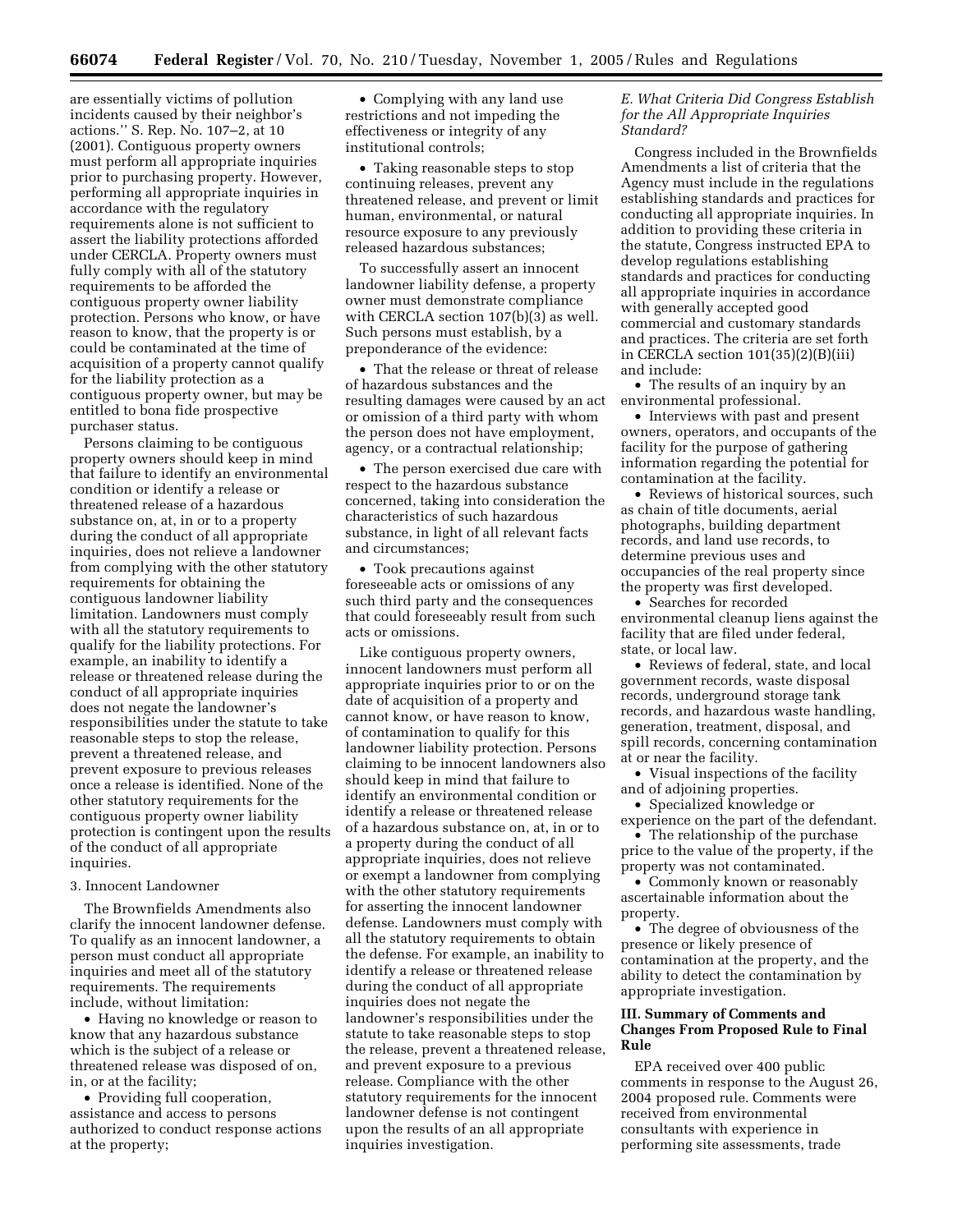associations, state government agencies, environmental interest groups, and other public interest associations. Commenters generally supported the purpose and goals of the proposed rule. Many commenters complimented the Agency on its decision to develop the proposed rule using the negotiated rulemaking process. However, commenters had differing views on certain aspects of the proposed rule. In particular, the Agency received widely differing views on the proposed definition of ''environmental professional.'' Although many commenters supported the definition as proposed, other commenters raised concerns regarding the stringency of the proposed qualifications. A significant number of commenters applauded the proposed definition of an environmental professional and stated that it may increase the rigor and caliber of environmental site investigations. Commenters who would not qualify as an environmental professional under the proposed definition raised concerns with regard to the specific qualifications proposed.

EPA received a significant number of comments regarding the statutory requirements for qualifying for the CERCLA liability protections. Several commenters also raised concerns with regard to the performance-based approach to the all appropriate inquiries investigation included in the proposed rule. Commenters were concerned that the proposed performance-based approach would make it more difficult to qualify for the CERCLA liability protections than an approach that requires strict adherence to prescriptive data gathering requirements that do not allow for the application of professional judgment. However, the vast majority of commenters who commented on the performance-based nature of the proposed rule supported the proposed approach.

Other commenters raised concerns with regard to the proposed rule's requirements to identify and comment upon the significance of ''data gaps'' where the lack of information may affect the ability of an environmental professional to render an opinion regarding conditions at a property that are indicative of releases or threatened releases of hazardous substances. Commenters were concerned that if any data gaps exist potential contamination would not be identified, allowing property owners to escape liability for contamination. Other commenters supported the proposed requirement to identify data gaps, or missing information, that may affect the environmental professional's ability to

render an opinion regarding the environmental conditions at a property and comment on their significance in this regard and stated that the requirement would lend credibility to the inquiry's final report.

We received many comments on the proposed provision to compare the purchase price of a property to the fair market value of the property (if the property were not contaminated). One concern raised is that commenters believe that the exact market value of a property is difficult to determine. Some commenters took exception to the fact that EPA did not propose that prospective landowners have to conduct formal real estate appraisals of the property to determine fair market value. Although this provision has been a statutory requirement for the conduct of all appropriate inquiries since 1986, some commenters thought the requirement should not be included within the scope of all appropriate inquiries. Other commenters stated that the environmental professional should not be required to undertake the comparison.

We received some comments on the results of the economic impact analysis that was conducted to assess the potential costs and impacts of the proposed rule. Many commenters generally agreed with the Agency's conclusion that the average incremental cost increase associated with the requirements in the proposed rule over the current industry standard would be minimal. However, some commenters asserted that EPA underestimated the incremental costs associated with the proposed rule. Although a few commenters mentioned particular activities included as requirements in the proposed rule that would increase the burdens and costs associated with conducting all appropriate inquiries, most of these commenters did not provide specific reasons for claimed cost increases over baseline activities. Some commenters simply stated that the proposed requirements would result in an increase in the price of phase I environmental site assessments. We provide a summary of the comments received on the economic impact analysis for the proposed rule, our responses to issues raised by commenters, and the results of some additional analyses conducted based on some of the issues raised, in an addendum to the economic impact analysis, which is provided in the docket for today's final rule.

In section IV of this preamble, we discuss the requirements of the final rule, including a summary of the provisions included in the August 26,

2004 proposed rule, the significant comments raised in response to the proposed provisions, and a summary of our rationale for the final rule requirements. Generally, the final rule closely resembles the provisions included in the proposed rule. We adopted relatively minor changes in response to public comments. For example, we received a number of comments urging EPA to modify the proposed definition of environmental professional to allow individuals who have significant experience in conducting environmental site assessments, but do not have a Baccalaureate degree, to qualify as environmental professionals. We were convinced by the arguments presented in many of these public comments. Therefore, the definition of an environmental professional included in today's final rule allows individuals with ten years of relevant full time experience to qualify as an environmental professional for the purpose of overseeing and performing all appropriate inquiries.

With respect to the proposed requirements governing the use of previously-conducted environmental site assessments for a particular property, we agreed with commenters who pointed out the proposed rule was unclear. In today's final rule, we modify the proposed rule language to allow for the use of information contained in previously-conducted assessments, even if the information was collected more than a year prior to the date on which the subject property is acquired. The final rule does require that all aspects of a site assessment, or all appropriate inquiries investigation, completed more than one year prior to the date of acquisition of the subject property be updated to reflect current conditions and current property-specific information. In the case of all appropriate inquiries investigations completed less than one year prior to the date of acquisition of the subject property but more than 180 days before the acquisition date, the final rule retains the requirements of the proposed rule that only certain aspects of the all appropriate inquiries must be updated.

In the case of the requirement to search for institutional controls that was included in the proposed requirements to review federal, state, tribal and local government records, we agreed with commenters who pointed out that searching for institutional controls associated with properties located within a half mile of the subject property is overly burdensome and without sufficient benefit to the purpose of the investigation. The final rule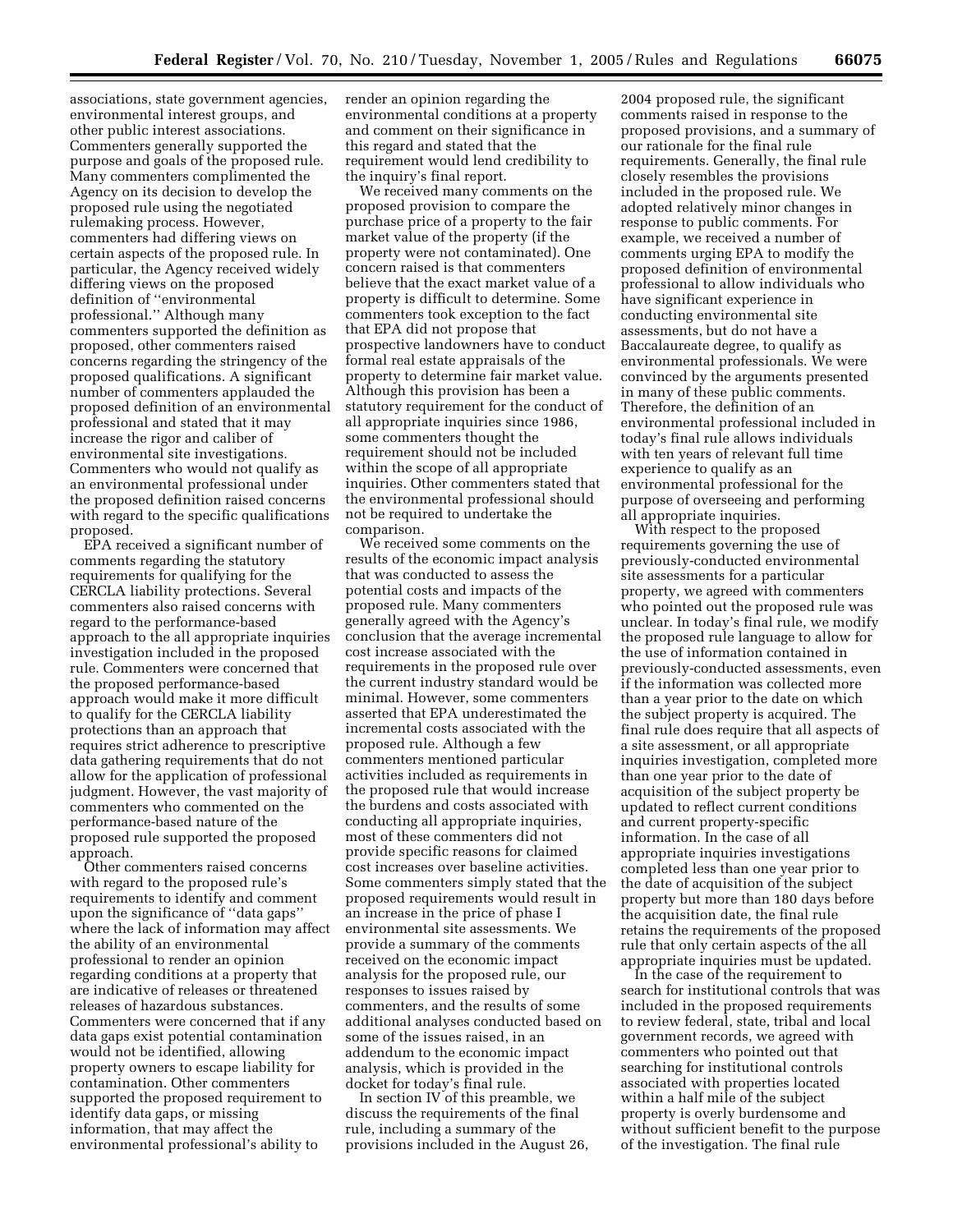requires that the search for institutional controls be confined to the subject property only.

We adopted one other change in the final rule, based upon public comments. In the proposed rule, we delineated responsibilities for particular aspects of the all appropriate inquiries investigation between the environmental professional and the prospective landowner of the subject property (or grantee). We defined the inquiry of the environmental professional to include: interviews with past and present owners, operators and occupants; reviews of historical sources of information; reviews of federal state tribal and local government records; visual inspections of the facility and adjoining property; commonly known or reasonably ascertainable information; and degree of obviousness of the presence or likely presence of contamination at the property and the ability to detect the contamination by appropriate investigation. We also defined ''additional inquiries'' that must be conducted by the prospective landowner or grantee (or an individual on the prospective landowner's or grantee's behalf). These ''additional inquiries'' include: specialized knowledge or experience of the prospective landowner (or grantee); the relationship of the purchase price to the fair market value of the property, if the property was not contaminated; and commonly known or reasonably ascertainable information. The requirement to search for environmental cleanup liens was proposed to be the responsibility of the prospective landowner (or grantee), if the search is not conducted by the environmental professional. The proposed rule required the prospective landowner (or grantee) to provide all information collected as part of the ''additional inquiries'' to the environmental professional.

The final rule retains the proposed delineation of responsibilities. However, based upon the input provided in public comments, the final rule does not require the prospective landowner (or grantee) to provide the information collected as part of the ''additional inquiries'' to the environmental professional. Although we continue to believe that the information collected or held by the prospective landowner (or grantee) should be provided to the environmental professional overseeing the other aspects of the all appropriate inquiries, we agree with commenters who asserted that prospective landowners and grantees should not be required to provide this information to the environmental professional.

Commenters argued that property owners (and grantees) may want to hold some information (*e.g.*, the purchase price of the property) confidential. CERCLA liability rests with the owner or operator of a property and not with an environmental professional hired by the prospective landowner and who is not involved with the ownership or operation of the property. Since it ultimately is up to the owner or operator of a property to defend his or herself against any claims to liability, we agree with commenters that asserted that the regulations should not require that prospective landowners (or grantees) provide information collected to comply with the ''additional inquiries'' provisions to the environmental professional. Should the required information not be provided to the environmental professional, the environmental professional should assess the impact that the lack of such information may have on his or her ability to render an opinion with regard to conditions indicative of releases or threatened releases of hazardous substances on, at, in or to the property. If the lack of information does impact the ability of the environmental professional to render an opinion with regard to the environmental conditions of the property, the environmental professional should note the missing information as a data gap in the written report. We discuss each of the requirements of the final rule in Section IV of this preamble.

## **IV. Detailed Description of Today's Rule**

## *A. What Is the Purpose and Scope of the Rule?*

The purpose of today's rule is to establish federal standards and practices for the conduct of all appropriate inquiries. Such inquiries must be conducted by persons seeking any of the landowner liability protections under CERCLA prior to acquiring a property (as outlined in Section II.D. of this preamble). In addition, persons receiving federal brownfields grants under the authorities of CERCLA section  $104(k)(2)(B)$  to conduct site characterizations and assessments must conduct such activities in compliance with the all appropriate inquiries regulations.

In the case of persons claiming one of the CERCLA landowner liability protections, the scope of today's rule includes the conduct of all appropriate inquiries for the purpose of identifying releases and threatened releases of hazardous substances on, at, in or to the property that would be the subject of a

response action for which a liability protection would be needed and such a property is owned by the person asserting protection from liability. CERCLA liability is limited to releases and threatened releases of hazardous substances which cause the incurrence of response costs. Therefore, in the case of all appropriate inquiries conducted for the purpose of qualifying for protection from CERCLA liability (CERCLA section 107), the scope of the inquiries is to identify releases and threatened releases of hazardous substances which cause or threaten to cause the incurrence of response costs.

In the case of persons receiving Federal brownfields grants to conduct site characterizations and assessments, the scope of the all appropriate inquiries standards and practices may be broader. The Brownfields Amendments include a definition of a ''brownfield site'' that includes properties contaminated or potentially contaminated with substances not included in the definition of ''hazardous substance'' in CERCLA section 101(14). Brownfields sites include properties contaminated with (or potentially contaminated with) hazardous substances, petroleum and petroleum products, controlled substances, and pollutants and contaminants (as defined in CERCLA section 101(33)). Therefore, in the case of persons receiving federal brownfields grant monies to conduct site assessment and characterization activities at brownfields sites, the scope of the all appropriate inquiries may include these other substances, as outlined in § 312.1(c)(2), to ensure that persons receiving brownfields grants can appropriately and fully assess the properties as required. It is not the case that every recipient of a brownfields assessment grant has to include within the scope of the all appropriate inquiries petroleum and petroleum products, controlled substances and CERCLA pollutants and contaminants (as defined in CERCLA section 101(33)). However, in those cases where the terms and conditions of the grant or the cooperative agreement with the grantee designate a broader scope to the investigation (beyond CERCLA hazardous substances), then the scope of the all appropriate inquiries should include the additional substances or contaminants.

The scope of today's rule does not include property purchased by a nongovernmental entity or non-commercial entity for ''residential use or other similar uses \* \* \* [where] a facility inspection and title search \* \* \* reveal no basis for further investigation.'' (Pub. L. 107–118 § 223). CERCLA section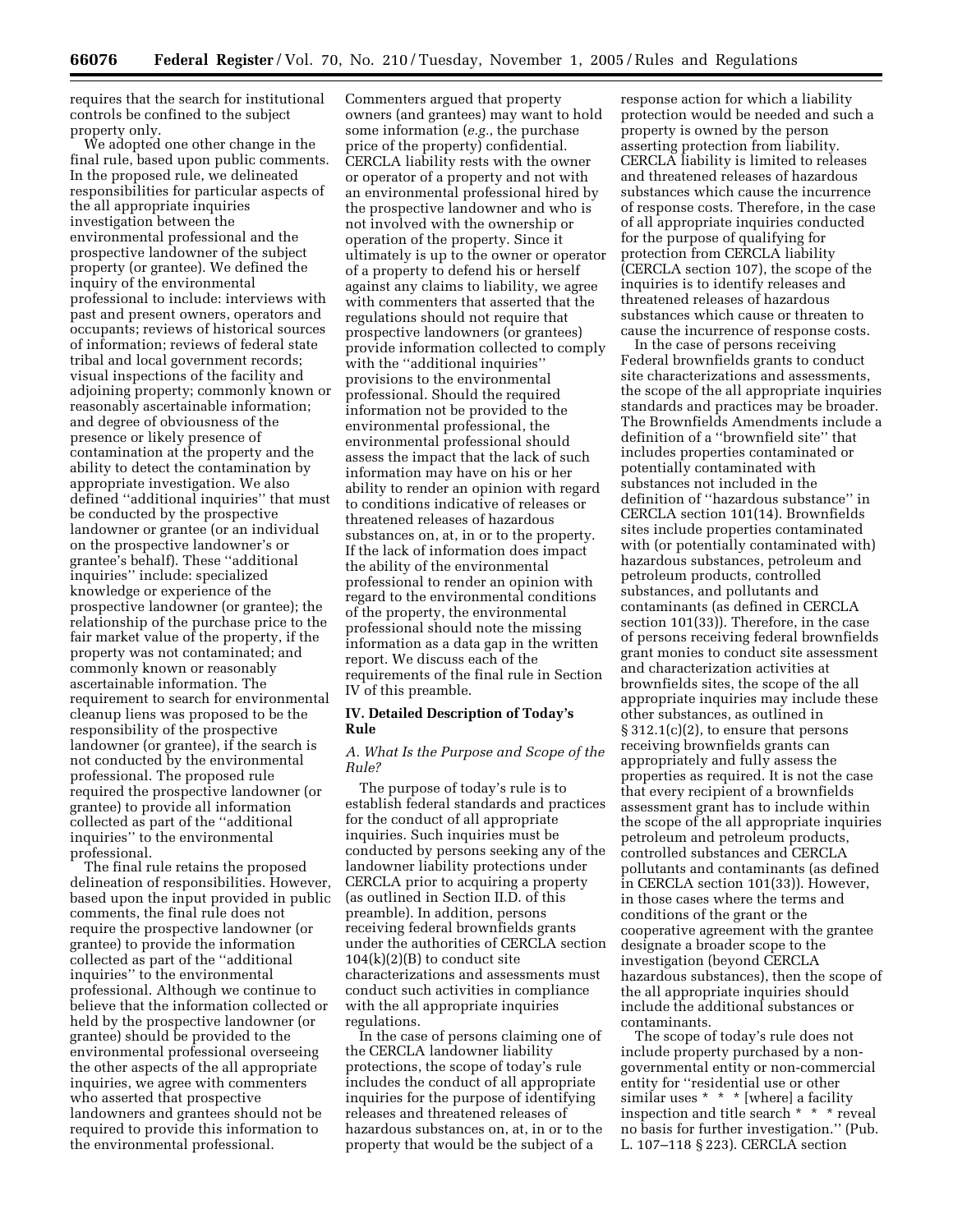$101(35)(B)(v)$  states that in those cases, title search and facility inspection that reveal no basis for further investigation shall satisfy the requirements for all appropriate inquiries.

We note that today's rule does not affect the existing CERCLA liability protections for state and local governments that acquire ownership to properties involuntarily in their functions as sovereigns, pursuant to CERCLA sections 101(20)(D) and 101(35)(A)(ii). Involuntary acquisition of properties by state and local governments fall under those CERCLA provisions and EPA's policy guidance on those provisions, not under the all appropriate inquiry provisions of CERCLA section 101(35)(B).

#### *B. To Whom Is the Rule Applicable?*

Today's rule applies to any person who may seek the landowner liability protections of CERCLA as an innocent landowner, contiguous property owner, or bona fide prospective purchaser. The statutory requirements to obtain each of these landowner liability protections include the conduct of all appropriate inquiries. In addition, the rule applies to individuals receiving Federal grant monies under CERCLA section  $104(k)(2)(B)$  to conduct site characterization and assessment activities. Persons receiving such grant monies must conduct the site characterization and assessment in compliance with the all appropriate inquiries regulatory requirements.

## *C. Does the Final Rule Include Any New Reporting or Disclosure Obligations?*

The final rule does not include any new reporting or disclosure obligations. The rule only applies to those property owners who may seek the landowner liability protections provided under CERCLA for innocent landowners, contiguous property owners or bona fide prospective purchasers. The documentation requirements included in this rule are primarily intended to enhance the inquiries by requiring the environmental professional to record the results of the inquiries and his or her conclusions regarding conditions indicative of releases and threatened releases on, at, in, or to the property and to provide a record of the environmental professional's inquiry. Today's rule contains no new requirements to notify or submit information to EPA or any other government entity.

Although today's rule does not include any new disclosure requirements, CERCLA section 103 does require persons in charge of vessels and facilities, including on-shore and offshore facilities, to notify the National

Response Center of any release of a hazardous substance from the vessel or facility in a quantity equal to or greater than a ''reportable quantity,'' as defined in CERCLA section 102(b). Today's rule includes no changes to this reporting requirement nor any changes to any other reporting or disclosure requirements under federal, tribal, or state law.

#### *D. What Are the Final Documentation Requirements?*

The proposed rule required that the environmental professional, on behalf of the property owner, document the results of the all appropriate inquiries in a written report. As explained in the preamble to the proposed rule, the property owner could use this report to document the results of the inquiries. Such a report can be similar in nature to the type of report previously provided under generally accepted commercial practices. We proposed no requirements regarding the length, structure, or specific format of the written report. In addition, the proposed rule did not require that a written report of any kind be submitted to EPA or any other government agency, or that a written report be maintained on-site at the subject property for any length of time.

Today's final rule retains the requirements, as proposed, for documenting the results of the all appropriate inquiries investigation conducted under the supervision or responsible charge of an environmental professional. As noted above, the primary purpose of the documentation requirement is to enhance the inquiry of the environmental professional by requiring that the environmental professional record the results of the inquiries and his or her conclusions. The written report may allow any person claiming one of the CERCLA landowner liability protections to offer documentation in support of his or her claim that all appropriate inquiries were conducted in compliance with the federal regulations.<sup>1</sup> The Agency notes that while today's final regulation does not require parties conducting all appropriate inquiries to retain the written report or any other documentation discovered, consulted, or created in the course of conducting the inquiries, the retention of such documentation and records may be

helpful should the property owner need to assert protection from CERCLA liability after purchasing a property.

The final rule requires that a written report documenting the results of the all appropriate inquiries include an opinion of an environmental professional as to whether the all appropriate inquiries conducted identified conditions indicative of releases or threatened releases of hazardous substances on, at, in or to the subject property. The rule also requires that the report identify data gaps in the information collected that affect the ability of the environmental professional to render such an opinion and that the environmental professional comment on the significance of the data gaps.

Several commenters raised issues with regard to the proposed requirement that the environmental professional document and comment on the significance of data gaps that affect the ability of the environmental professional to identify conditions indicative of releases or threatened releases of hazardous substances on at, in, or to the subject property. Some commenters stated that the need to identify data gaps will make it difficult to determine when an all appropriate inquiries investigation is complete and therefore the requirement would act as a disincentive to the development of potentially contaminated properties. Other commenters asserted that the fact that the regulations recognize data gaps creates a loophole that would result in property owners claiming to be protected from CERCLA liability after conducting an incomplete investigation that includes significant data gaps. These commenters raised concerns that CERCLA liability protection could be claimed by property owners simply because they conducted an all appropriate inquiries investigation, even in those cases where releases on, at, in, or to the property were missed during the investigation. Other commenters stated their support for the requirements to document data gaps, as proposed. A summary of EPA's response to these comments and the requirements for documenting data gaps included in the final rule is provided below in Section IV.N.

The final rule, at § 312.21(d), retains the proposed requirement that the environmental professional who conducts or oversees the all appropriate inquiries sign the written report. There are two purposes for the requirement to include a signature in the report. First, the individual signing the report must declare, on the signature page, that he or she meets the definition of an

<sup>1</sup> Nothing in this regulation or preamble is intended to suggest that any particular documentation prepared in conducting all appropriate inquiries will be admissible in court in any litigation where a party raises one of the liability protections, or will in any way alter the judicial rules of evidence.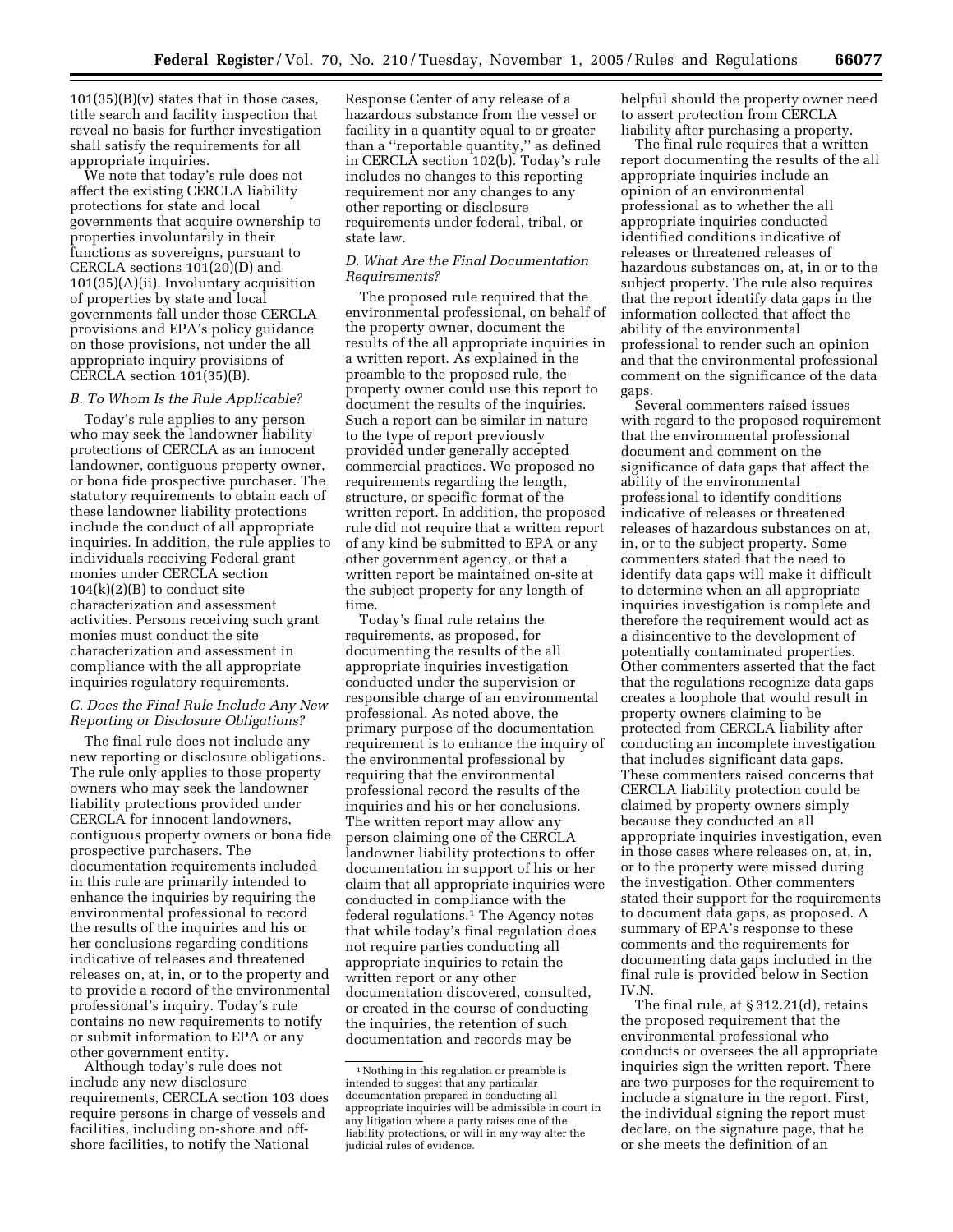environmental professional, as provided in § 312.10. In addition, the rule requires that the environmental professional declare that: [I, We] have developed and performed the all appropriate inquiries in conformance with the standards and practices set forth in 40 CFR part 312.

Some commenters raised concerns about whether the proposed rule would require the environmental professional to certify the all appropriate inquiries report and its findings. Today's final rule does not require the environmental professional to ''certify'' the results of the all appropriate inquiries when signing the report. The two statements or declarations mentioned above and required to be included in the final written report documenting the conduct of all appropriate inquiries are meant to document that an individual meeting the qualifications of an environmental professional was involved in the conduct of the all appropriate inquiries and that the activities performed by, or under the supervision or responsible charge of, the environmental professional were performed in conformance with the regulations. Reports signed by individuals holding a Professional Engineer (P.E.) or Professional Geologist (P.G.) license, need not include the individual's professional seal.

A few commenters requested that EPA include specific requirements for the content of a final report in the final rule. Given that the type and extent of information available on a particular property may vary greatly with its size, type, past uses, and location, and the type and extent of information necessary for an environmental professional to render an opinion regarding conditions indicative of releases or threatened releases of hazardous substances associated with any property may vary, we decided not to include in the final rule specific requirements governing the content of all reports.

The provisions of the final rule allow for the property owner (or grantee) and any environmental professional engaged in the conduct of all appropriate inquiries for a specific property to design and develop the format and content of a written report that will meet the prospective landowner's (or grantee's) objectives and information needs in addition to providing documentation that all appropriate inquiries were completed prior to the acquisition of the property, should the landowner (or grantee) need to assert protection from liability after purchasing a property.

## *E. What Are the Qualifications for an Environmental Professional?*

## Proposed Rule

In the Brownfields Amendments, Congress required that all appropriate inquiries include ''the results of an inquiry by an environmental professional'' (CERCLA section 101(35)(B)(iii)(I)). The proposed rule included minimal qualifications for persons managing or overseeing all appropriate inquiries. The intent of setting minimum professional qualifications, is to ensure that all inquiries are conducted at a high level of professional ability and ensure the overall quality of both the inquiries conducted and the conclusions or opinions rendered with regard to conditions indicative of the presence of a release or threatened release on, at, in, or to a property, based upon the results of all inquiries. The proposed rule required that an environmental professional conducting or overseeing all appropriate inquiries possess sufficient specific education, training, and experience necessary to exercise professional judgment to develop opinions and conclusions regarding the presence of releases or threatened releases of hazardous substances to the surface or subsurface of a property. In addition, the proposed rule included minimum qualifications, including minimum levels of education and experience, that characterize the type of professional who is best qualified to oversee and direct the development of comprehensive inquiries and provide the landowner with sound conclusions and opinions regarding the potential for releases or threatened releases to be present at the property. The proposed rule allowed for individuals not meeting the proposed definition of an environmental professional to contribute to and participate in the all appropriate inquiries on the condition that such individuals are conducting inquiries activities under the supervision or responsible charge of an individual that meets the regulatory definition of an environmental professional.

The proposed rule required that the final review of the all appropriate inquiries and the conclusions that follow from the inquiries rest with an individual who qualifies as an environmental professional, as defined in proposed section § 312.10 of the proposed rule. The proposed rule also required that in signing the report, the environmental professional must document that he or she meets the definition of an ''environmental

professional'' included in the regulations.

The proposed definition first and foremost required that, to qualify as an environmental professional, a person must ''possess sufficient specific education, training, and experience necessary to exercise professional judgment to develop opinions and conclusions regarding the presence of releases or threatened releases \* \* \* to the surface or subsurface of a property, sufficient to meet the objectives and performance factors'' that are provided in the proposed regulation. The proposed definition of an environmental professional included individuals who possess the following combinations of education and experience.

• Hold a current Professional Engineer's (P.E.) or Professional Geologist's (P.G.) license or registration from a state, tribe, or U.S. territory and have the equivalent of three (3) years of full-time relevant experience; or

• Be licensed or certified by the federal government, a state, tribe, or U.S. territory to perform environmental inquiries as defined in § 312.21 and have the equivalent of three (3) years of full-time relevant experience; or

• Have a Baccalaureate or higher degree from an accredited institution of higher education in a relevant discipline of engineering, environmental science, or earth science and the equivalent of five (5) years of full-time relevant experience; or

• As of the date of the promulgation of the final rule, have a Baccalaureate or higher degree from an accredited institution of higher education and the equivalent of ten (10) years of full-time relevant experience.

#### Public Comments

We received a significant number of public comments on the proposed definition of environmental professional. Many commenters supported the definition of environmental professional as proposed. However, a significant number of commenters raised concerns with regard to the proposed educational requirements. Commenters pointed out that the proposed minimum qualifications for an environmental professional did not allow for individuals with many years of relevant experience in conducting environmental site assessments to qualify as environmental professionals, if such individuals do not have college degrees. The proposed rule only allowed for persons with a Baccalaureate degree or higher in specific disciplines of science and engineering, and a specific number of years of experience, to qualify as an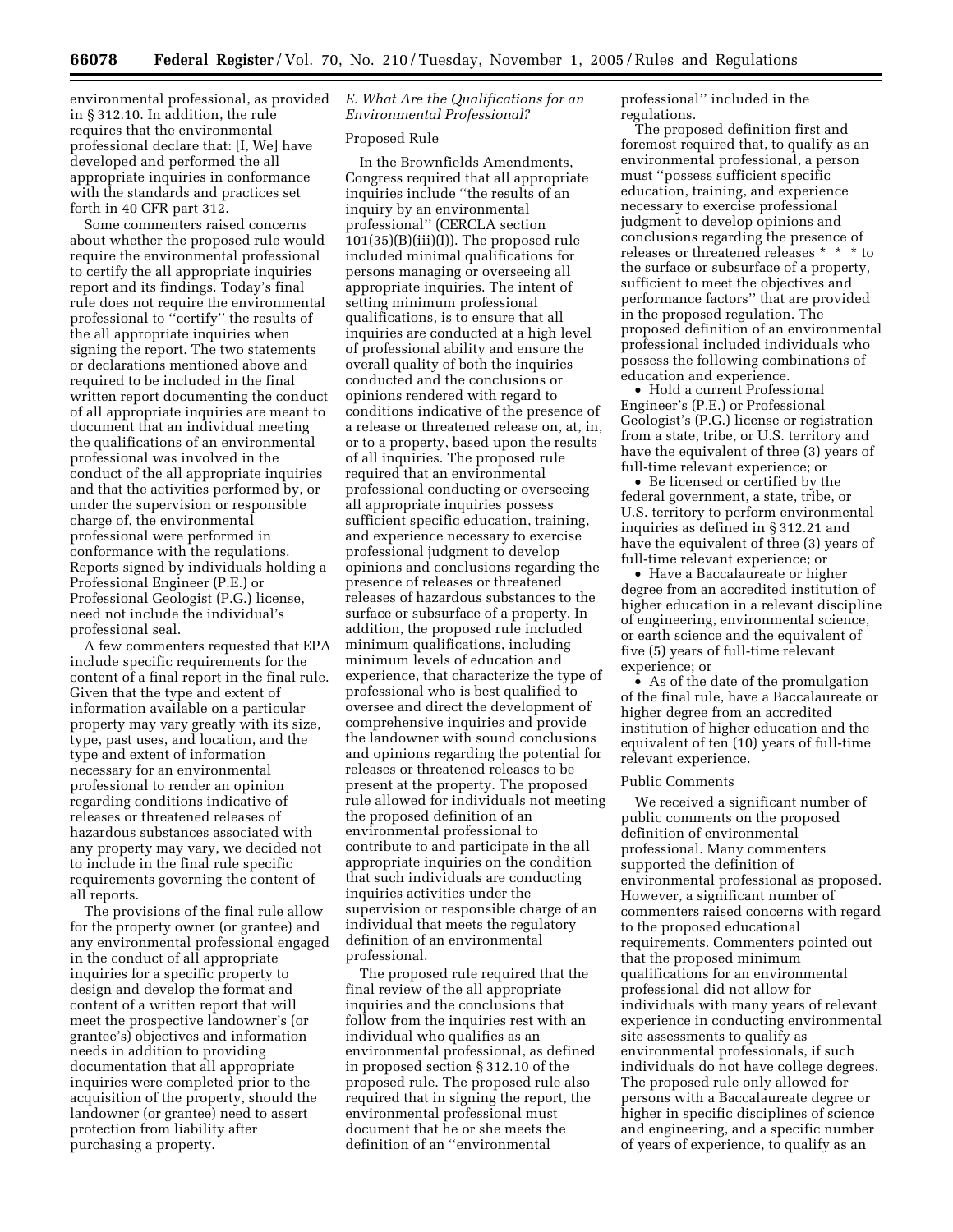environmental professional, unless an individual was otherwise licensed as an environmental professional by a state, tribe or the federal government. Some commenters questioned the Agency's reasoning for restricting the degree requirements to only certain types of science or engineering. Commenters requested that EPA provide more specific definitions of the types of science and engineering degrees that would be necessary to qualify as an environmental professional.

Commenters also asserted that the proposed ''grandfather clause'' allowing for individuals having a Baccalaureate degree (or higher) and who accumulated ten years of full time relevant experience on or before the promulgation date of the final rule to qualify as an environmental professional was too stringent and provided too small of a window of opportunity for individuals not otherwise meeting the proposed definition of environmental professional to qualify.

Some commenters stated that the definition of environmental professional should not be restricted to those individuals licensed as P.E.s or P.G.s. A few commenters stated that a licensed professional is no more qualified to perform all appropriate inquiries investigations than other individuals with a significant number of years of experience in conducting such activities. Other commenters asserted that only licensed P.E.s and P.G.s are qualified to supervise all appropriate inquiries activities.

EPA also received comments from independent professional certification organizations and members of these organizations, including the Academy of Certified Hazardous Materials Managers, requesting that their organizations' certification programs be named in the regulatory definition of an environmental professional.

#### Final Rule

After careful consideration of the issues raised by commenters regarding the proposed definition of environmental professional, we made a few modifications to the proposed definition to reduce the potential burden that the proposed definition may have placed upon individuals who have significant experience in conducting environmental site assessments but do not meet the proposed educational, or college degree, requirements. We agree with those commenters who asserted that individuals with a significant number of years of experience in performing environmental site assessments, or all appropriate inquiries

investigations, should qualify as environmental professionals for the purpose of conducting all appropriate inquiries, even in cases where such individuals do not have a college degree. Therefore, in the final rule, persons with ten or more years of fulltime relevant experience in conducting environmental site assessments and related activities may qualify as environmental professionals, without having received a college degree.

In addition, we agreed with commenters who pointed out that the requirement that environmental professionals hold specific types of science or engineering degrees was too limiting. In the final rule, persons with any science or engineering degree (regardless of specific discipline in science or engineering) can qualify as an environmental professional, if they also meet the other required qualifications, including the requirement to have five (5) years of full-time relevant experience.

We also agree with commenters who asserted that the proposed grandfather clause was too restrictive. As mentioned above, we agree with commenters who pointed out that individuals with a significant number of years of experience in conducting environmental site assessments or all appropriate inquiries investigations should be able to qualify as environmental professionals, for the purpose of carrying out the provisions of today's rulemaking. In addition, we agree with commenters who stated that the ability for experienced professionals to qualify as an environmental professional should not be limited to those who meet the threshold qualifications on the effective date of the final rule. Therefore, the proposed grandfather clause is not included within the definition of environmental professional in the final rule. As explained above, in today's final rule, individuals with ten or more years of full-time relevant experience in conducting environmental site assessments and related investigations will qualify as environmental professionals for the purposes of this rulemaking.

The final rule retains the provision recognizing as environmental professionals those individuals who are licensed by any tribal or state government as a P.E. or P.G., and have three years of full-time relevant experience in conducting all appropriate inquiries. We continue to contend that such individuals have sufficient specific education, training, and experience necessary to exercise professional judgment to develop opinions and conclusions regarding

conditions indicative of releases or threatened releases on, at, in, or to a property, including the presence of releases to the surface or subsurface of the property, sufficient to meet the objectives and performance factors provided in the regulation. The rigor of the tribal- and state-licensed P.E. and P.G. certification processes, including the educational and training requirements, as well as the examination requirements, paired with the requirement to have three years of relevant professional experience conducting all appropriate inquiries will ensure that all appropriate inquiries are conducted under the supervision or responsible charge of an individual well qualified to oversee the collection and interpretation of site-specific information and render informed opinions and conclusions regarding the environmental conditions at a property, including opinions and conclusions regarding conditions indicative of releases or threatened releases of hazardous substances and other contaminants on, at, in, or to the property. The Agency's decision to recognize tribal and state-licensed P.E.s and P.G.s reflects the fact that tribal governments and state legislatures hold such professionals responsible (legally and ethically) for safeguarding public safety, public health, and the environment. To become a P.E. or P.G. requires that an applicant have a combination of accredited college education followed by approved professional training and experience. Once a publicly-appointed review board approves a candidate's credentials, the candidate is permitted to take a rigorous exam. The candidate must pass the examination to earn a license, and perform ethically to maintain it. After a state or tribe grants a license to an individual, and as a condition of maintaining the license, many states require P.E.s and P.G.s to maintain proficiency by participating in approved continuing education and professional development programs. In addition, tribal and state licensing boards can investigate complaints of negligence or incompetence on the part of licensed professionals, and may impose fines and other disciplinary actions such as cease and desist orders or license revocation.

Although the final rule recognizes tribal and state-licensed P.E. and P.G.s and other such government licensed environmental professionals with three years of experience to be environmental professionals, the rule does not restrict the definition of an environmental professional to these licensed individuals. The definition of an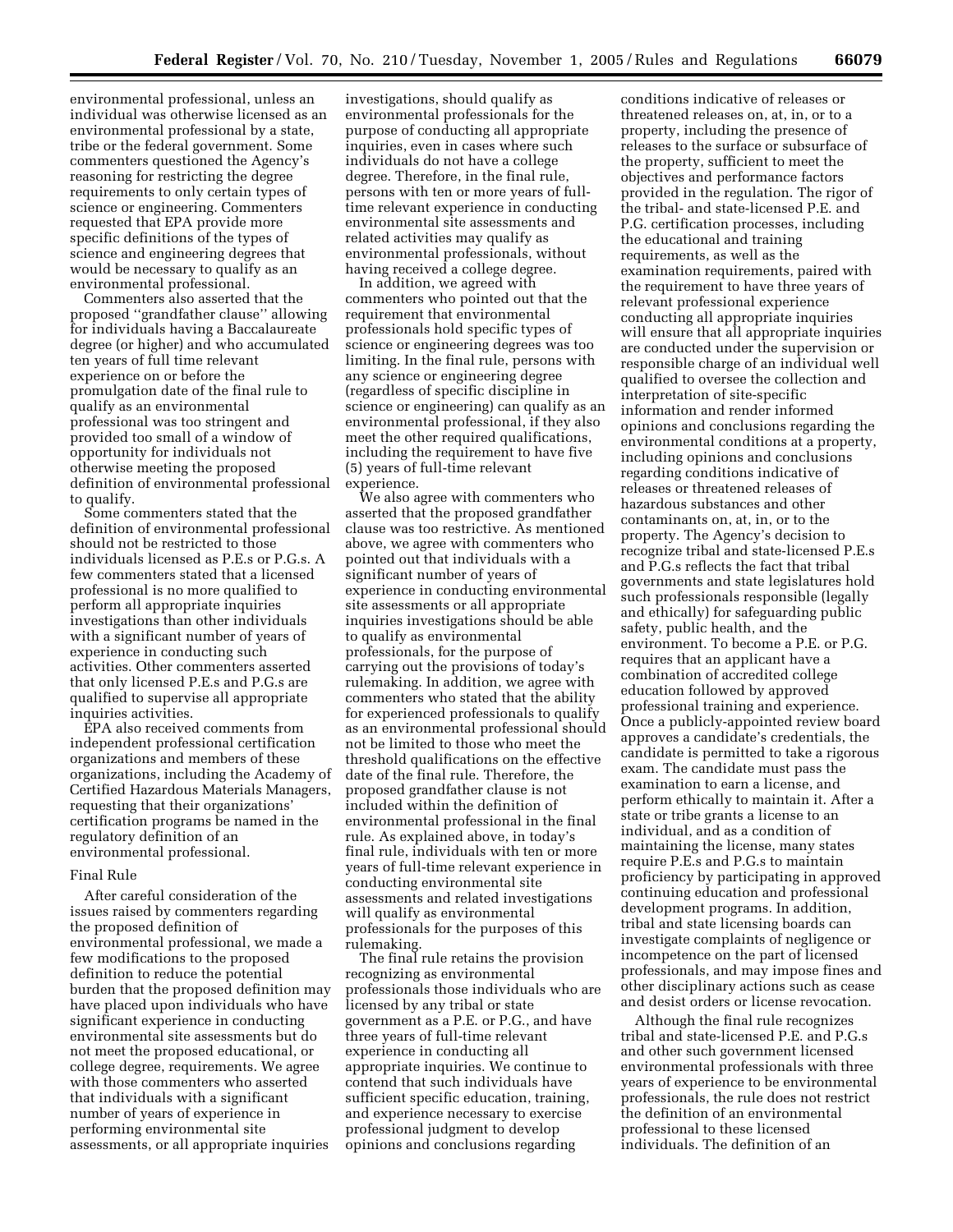environmental professional also includes individuals who hold a Baccalaureate or higher degree from an accredited institution of higher education in engineering or science and have the equivalent of five (5) years of full-time relevant experience in conducting environmental site assessments, or all appropriate inquiries. In addition, individuals with ten years of full-time relevant experience in conducting environmental site assessments, or all appropriate inquiries qualify as environmental professionals for the purpose of conducting all appropriate inquiries. Individuals with these qualifications most likely will possess sufficient specific education, training, and experience necessary to exercise professional judgment to develop opinions and conclusions regarding conditions indicative of releases or threatened releases on, at, in, or to a property, sufficient to meet the objectives and performance factors included in § 312.20(e) and (f).

In addition to the qualifications for environmental professionals mentioned above, EPA is retaining the proposed provision to include within the definition of an environmental professional individuals who are licensed to perform environmental site assessments or all appropriate inquiries by the Federal government (e.g., the Bureau of Indian Affairs) or under a state or tribal certification program, provided that these individuals also have three years of full-time relevant experience. We contend that individuals licensed by state and tribal governments, or by any department or agency within the federal government, to perform all appropriate inquiries or environmental site assessments, should be allowed to qualify as an environmental professional under today's regulation. State and tribal agencies may best determine the qualifications defining individuals who ''possess sufficient specific education, training, and experience necessary to exercise professional judgment to develop opinions and conclusions regarding conditions indicative of releases or threatened releases on, at, in, or to a property, sufficient to meet the rule's objectives and performance factors'' within any particular state or tribal jurisdiction.

In response to requests from members of independent certification organizations that EPA recognize in the regulation those organizations whose certification requirements meet the environmental professional qualifications included in the final rule, we point out that today's final rule does

not reference any private party professional certification standards. Such an approach would require that EPA review the certification requirements of each organization to determine whether or not each organization's certification requirements meet or exceed the regulatory qualifications for an environmental professional. Given that there may be many such organizations and given that each organization may review and change its certification qualifications on a frequent or periodic basis, we conclude that such a undertaking is not practicable. EPA does not have the necessary resources to review the procedures of each private certification organization and review and approve each organization's certification qualifications. Therefore, the final rule includes within the regulatory definition of an environmental professional, general performance-based standards or qualifications for determining who may meet the definition of an environmental professional for the purposes of conducting all appropriate inquiries. These standards include education and experience qualifications, as summarized below. The final rule does not recognize, or reference, any private organization's certification program within the context of the regulatory language. However, the Agency notes that any individual with a certification from a private certification organization where the organization's certification qualifications include the same or more stringent education and experience requirements as those included in today's final regulation will meet the definition of an environmental professional for the purposes of this regulation.

Based upon the input received from the public commenters, EPA determined that the definition of environmental professional included in today's final rule establishes a balance between the merits of setting a high standard of excellence for the conduct of all appropriate inquiries through the establishment of stringent qualifications for environmental professionals and the need to ensure that experienced and highly competent individuals currently conducting all appropriate inquiries are not displaced.

Summary of Final Rule's Definition of Environmental Professional

In summary, the definition of environmental professional included in today's final rule includes individuals who possess the following qualifications:

• Hold a current Professional Engineer's or Professional Geologist's license or registration from a state, tribe, or U.S. territory and have the equivalent of three (3) years of full-time relevant experience; or

• Be licensed or certified by the federal government, a state, tribe, or U.S. territory to perform environmental inquiries as defined in § 312.21 and have the equivalent of three (3) years of full-time relevant experience; or

• Have a Baccalaureate or higher degree from an accredited institution of higher education in science or engineering and the equivalent of five (5) years of full-time relevant experience; or

• Have the equivalent of ten (10) years of full-time relevant experience.

The definition of ''relevant experience'' is ''participation in the performance of environmental site assessments that may include environmental analyses, investigations, and remediation which involve the understanding of surface and subsurface environmental conditions and the processes used to evaluate these conditions and for which professional judgment was used to develop opinions regarding conditions indicative of releases or threatened releases \* \* \* to the subject property.''

The final rule retains the proposed requirement that environmental professionals remain current in their field by participating in continuing education or other activities and be able to demonstrate such efforts.

The final rule also retains the allowance for individuals not meeting the definition of an environmental professional to contribute to and participate in the all appropriate inquiries on the condition that such individuals are conducting inquiries activities under the supervision or responsible charge of an individual that meets the regulatory definition of an environmental professional. This provision allows for a team of individuals working for the same firm or organization (e.g., individuals working for the same government agency) to share the workload for conducting all appropriate inquiries for a single property, provided that one member of the team meets the definition of an environmental professional and reviews the results and conclusions of the inquiries and signs the final report.

The final rule requires that the final review of the all appropriate inquiries and the conclusions that follow from the inquiries rest with an individual who qualifies as an environmental professional, as defined in § 312.10. The final rule also requires that in signing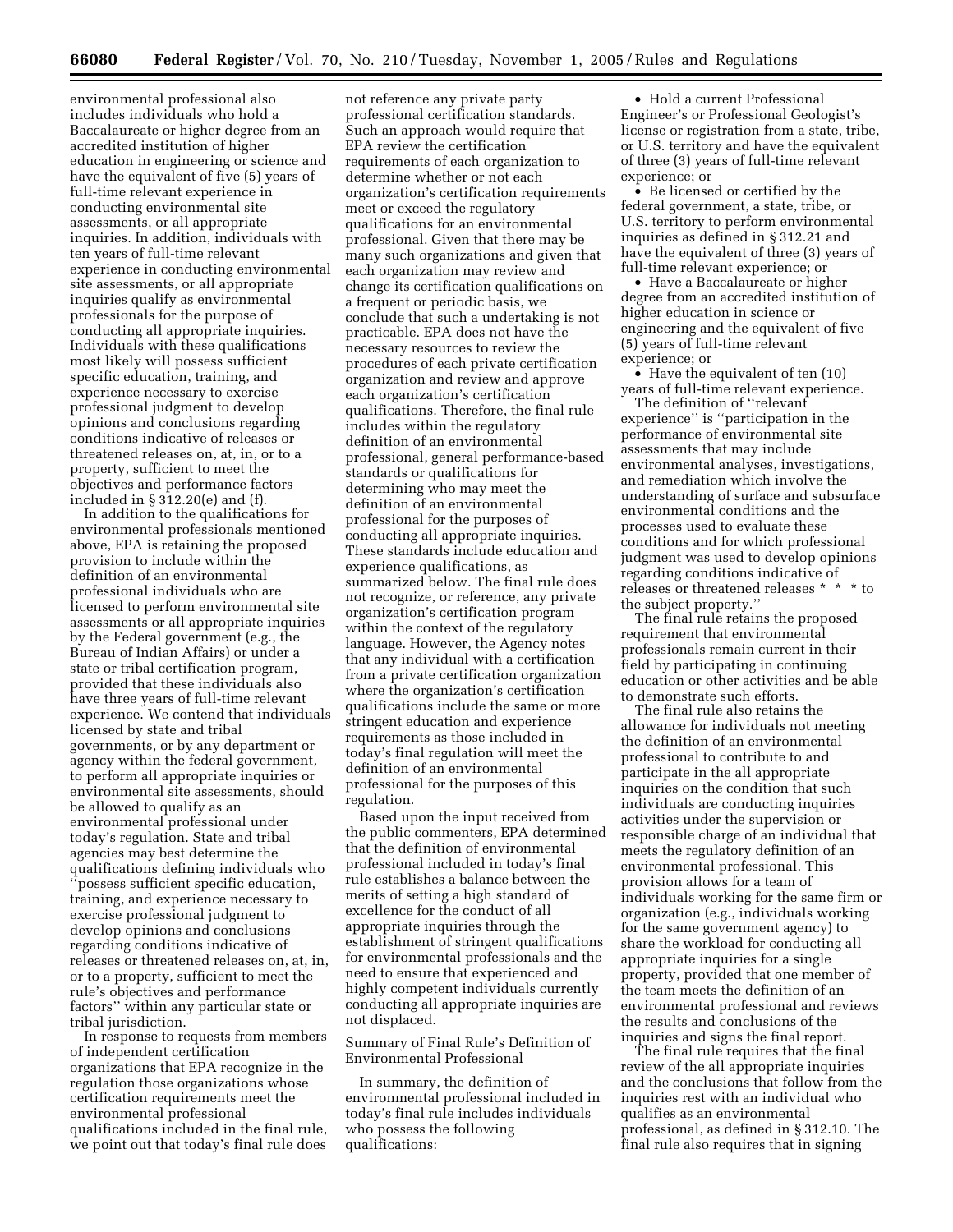the report, the environmental professional must document that he or she meets the definition of an ''environmental professional'' included in the regulations.

## *F. References*

#### Proposed Rule

In the proposed rule, the Agency reserved a reference section and stated in the preamble that we may include references to applicable voluntary consensus standards developed by standards' developing organizations that are not inconsistent with the final regulatory requirements for all appropriate inquiries or otherwise impractical. The Agency requested comments regarding available commercially accepted voluntary consensus standards that may be applicable to and compliant with the proposed federal standards for all appropriate inquiries.

Section 12(d) of the National Technology Transfer and Advancement Act of 1995 (''NTTAA''), Public Law 104–113, section 12(d) (15 U.S.C. 272 note), directs agencies to use technical standards that are developed or adopted by voluntary consensus standards bodies, unless their use would be inconsistent with applicable law or otherwise impractical. Voluntary consensus standards are technical standards (*e.g.*, materials specifications, test methods, sampling procedures, and business practices) that are developed or adopted by voluntary consensus standards bodies. When developing the proposed rule, EPA considered using an existing voluntary consensus standard developed by ASTM International as the federal standard for all appropriate inquiries. This standard is known as the ASTM E1527–2000 standard (entitled ''Standard Practice for Environmental Site Assessments: Phase I Environmental Site Assessment Process''). In the preamble to the proposed rule, we acknowledged the prevalent use of the ASTM E1527–2000 standard and the fact that it generally is recognized as good and customary commercial practice. However, when we proposed the federal standards for all appropriate inquiries, EPA determined that the ASTM E1527–2000 standard is inconsistent with applicable law. As a result, EPA chose not to reference the ASTM E1527–2000 standard because it was inconsistent with applicable law.

## Public Comments

We received relatively few comments citing available and applicable voluntary consensus standards for

conducting all appropriate inquiries. Several commenters did argue that the interim standard cited in the statute, the ASTM E1527–97 Environmental Site Assessments: Phase I Environmental Site Assessment Process, or the updated ASTM E1527–2000, is sufficient to meet the statutory criteria. A few commenters stated a preference for the ASTM E1527–2000 standard over the requirements included in the proposed rule. ASTM International is a standards development organization whose committees develop voluntary consensus standards for a variety of materials, products, systems and services. ASTM International is the only standards development organization that submitted a comment requesting that the Agency consider its standard, the ASTM E1527–2000 Standard Practice for Environmental Site Assessments: Phase I Environmental Site Assessment Process, as an equivalent standard to the federal regulations.

#### Final Rule

Since publication of the proposed rule, ASTM International and its E50 committee, the committee responsible for the development of the ASTM E1527–2000 Phase I Environmental Site Assessment Process, has reviewed and updated the ''2000'' version of the E1527 standard to address EPA's concerns regarding the differences between the ASTM E1527–2000 standard and the criteria established by Congress in the Brownfields Amendments to CERCLA. These activities were conducted within the normal review and updating process that ASTM International undertakes for each standard over a five-year cycle.

In today's final rule, EPA is referencing the standards and practices developed by ASTM International and known as Standard E1527–05 (entitled ''Standard Practice for Environmental Site Assessments: Phase I Environmental Site Assessment Process'') and recognizing the E1527–05 standard as consistent with today's final rule. The Agency determined that this voluntary consensus standard is consistent with today's final rule and is compliant with the statutory criteria for all appropriate inquiries. Persons conducting all appropriate inquiries may use the procedures included in the ASTM E1527–05 standard to comply with today's final rule.

It is the Agency's intent to allow for the use of applicable and compliant voluntary consensus standards when possible to facilitate implementation of the final regulations and avoid disruption to parties using voluntary

consensus standards that are found to be fully compliant with the federal regulations.

## *G. What Is Included in ''All Appropriate Inquiries?''*

#### Proposed Rule

The proposed regulations for conducting all appropriate inquiries outlined the standards and practices for conducting the activities included in each of the statutory criterion established by Congress in the Brownfields Amendments. These criteria are set forth in CERCLA section  $101(35)(B)(iii)$  and are:

• The results of an inquiry by an environmental professional (proposed § 312.21).

• Interviews with past and present owners, operators, and occupants of the facility for the purpose of gathering information regarding the potential for contamination at the facility (proposed § 312.23).

• Reviews of historical sources, such as chain of title documents, aerial photographs, building department records, and land use records, to determine previous uses and occupancies of the real property since the property was first developed (proposed § 312.24).

• Searches for recorded environmental cleanup liens against the facility that are filed under Federal, State, or local law (proposed § 312.25).

• Reviews of Federal, State, and local government records, waste disposal records, underground storage tank records, and hazardous waste handling, generation, treatment, disposal, and spill records, concerning contamination at or near the facility (proposed § 312.26).

• Visual inspections of the facility and of adjoining properties (proposed § 312.27).

• Specialized knowledge or experience on the part of the defendant (proposed § 312.28).

• The relationship of the purchase price to the value of the property, if the property was not contaminated (proposed § 312.29).

• Commonly known or reasonably ascertainable information about the property (proposed § 312.30).

• The degree of obviousness of the presence or likely presence of contamination at the property, and the ability to detect the contamination by appropriate investigation (proposed § 312.31).

#### Public Comments

We received a few comments addressing the statutory criteria and the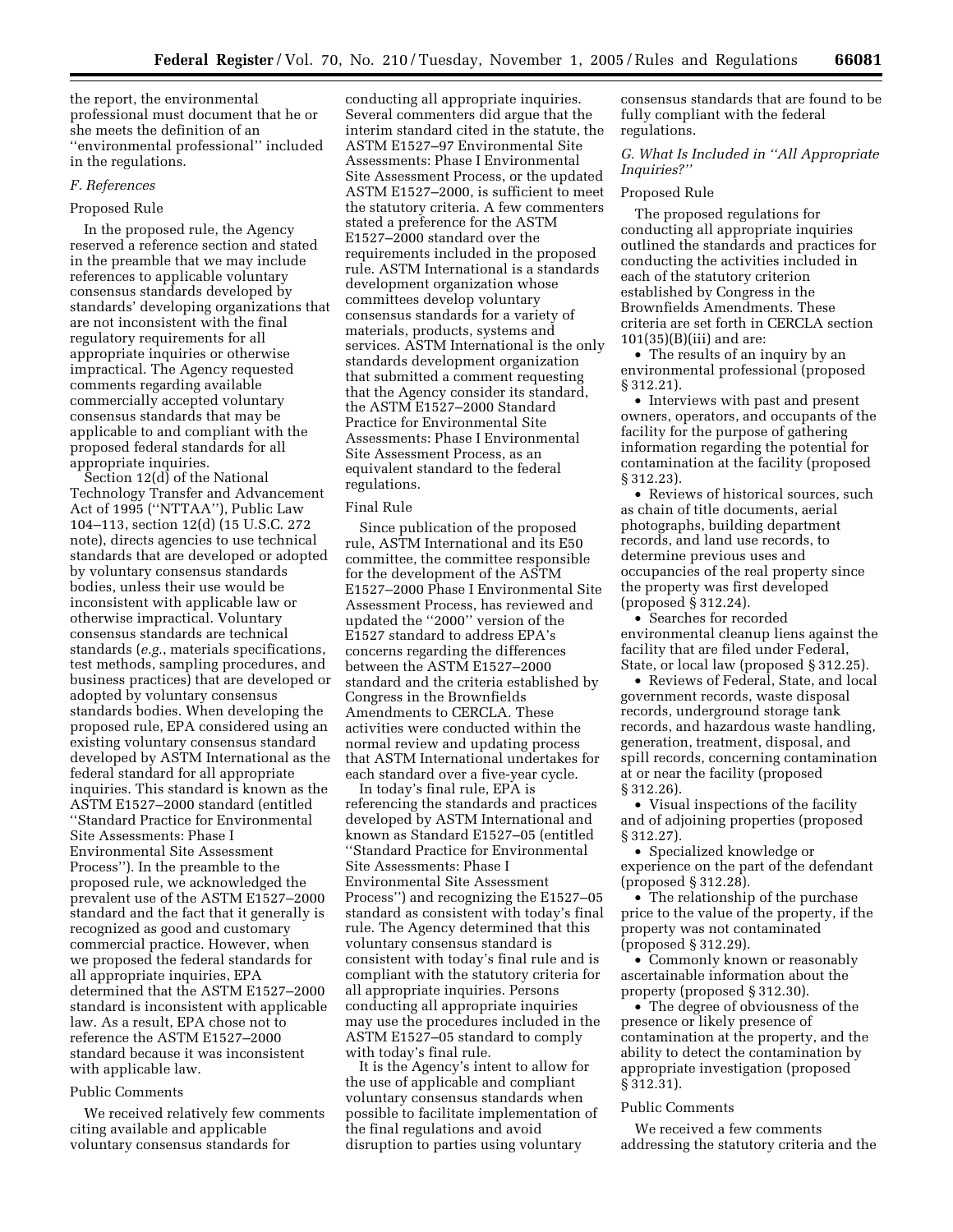inclusion of certain particular criteria within the scope of the proposed rule. Some commenters requested that EPA not include in the final rule the criterion to consider the relationship of the purchase price of the property to the fair market value of the property, if the property is not contaminated. In addition, a few commenters stated the final rule should not include within the scope of the all appropriate inquiries the specialized knowledge or experience on the part of the prospective landowner.

The Agency notes that both criteria that commenters requested be removed from the scope of the all appropriate inquiries regulations are criteria specifically required by Congress to be included in the regulations. In addition, both criteria have been part of the all appropriate inquiries provisions under the CERCLA innocent landowner defense since 1986. The proposed rule included no changes from the previous statutory provisions.

#### Final Rule

The final rule retains provisions addressing each of the statutory criteria for the conduct of all appropriate inquiries included in CERCLA section 101(35)(B)(iii).

## *H. Who Is Responsible for Conducting the All Appropriate Inquiries?*

The Brownfields Amendments to CERCLA require persons claiming any of the landowner liability protections to conduct all appropriate inquiries into the past uses and ownership of the subject property. The criteria included in the Brownfields Amendments for the regulatory standards for all appropriate inquiries require that the inquiries include an inquiry by an environmental professional. The statute does not require that all criteria or inquiries be conducted by an environmental professional.

#### Proposed Rule

The proposed rule required that many, but not all, of the inquiries activities be conducted by, or under the supervision or responsible charge of, an individual meeting the qualifications of the proposed definition of an environmental professional. The proposed rule also provided that several of the activities included in the inquiries could be conducted either by the prospective landowner or grantee, and not have to be conducted under the supervision or responsible charge of the environmental professional. The proposed rule required that the results of all activities conducted by the prospective landowner or grantee, and not conducted by or under the

supervision or responsible charge of the environmental professional, be provided to the environmental professional to ensure that such information could be fully considered when the environmental professional develops an opinion, based on the inquiry activities, as to whether conditions at the property are indicative of a release or threatened release of a hazardous substance (or other contaminant) on, at, in, or to the property.

The proposed rule allowed for the following activities to be the responsibility of, or conducted by, the prospective landowner or grantee and not necessarily be conducted by the environmental professional, provided the results of such inquiries or activities are provided to an environmental professional overseeing the all appropriate inquiries:

• Searches for environmental cleanup liens against the subject property that are filed or recorded under federal, tribal, state, or local law, as required by proposed § 312.25.

• Assessments of any specialized knowledge or experience on the part of the landowner, as required by § 312.28.

• An assessment of the relationship of the purchase price to the fair market value of the subject property, if the property was not contaminated, as required by § 312.29.

• An assessment of commonly known or reasonably ascertainable information about the subject property, as required by § 312.30.

The proposed rule required that all other required inquiries and activities, beyond those listed above to be conducted by, or under the supervision or responsible charge of, an environmental professional.

#### Public Comments

Several commenters asserted that the mandatory nature of the proposed provision requiring the prospective landowner to provide information regarding the four criteria listed above to the environmental professional is problematic. Particularly with regard to the requirement to provide ''specialized knowledge or experience of the defendant,'' commenters pointed out difficulties in a prospective landowner being able to document such knowledge and experience sufficiently. Also, with regard to the information related to the ''relationship of the purchase price to the fair market value of the property, if the property was not contaminated,'' many commenters pointed out that prospective landowners may not want to divulge information regarding the price paid for a property. Commenters pointed out that the requirement to

consider ''commonly known or reasonably ascertainable information'' about a property is implicit to all aspects of the all appropriate inquiries requirements. In addition, commenters stated that CERCLA liability lies solely with the owners and operators of a vessel or property. A decision on the part of a prospective landowner to not furnish an environmental professional with certain information related to any of the statutory criteria can only affect the property owner's ability to claim a liability protection provided under the statute. In addition, the statute does not mandate that information deemed to be the responsibility of the prospective landowner and not part of the ''inquiry of the environment professional'' be provided to the environmental professional or even be part of the inquiry of the environmental professional. Some of the statutory criteria are inherently the responsibility of the prospective landowner.

#### Final Rule

We agree with the commenters who asserted that the results and information related to the criteria identified as being the responsibility of the prospective landowner should not, as a matter of law, have to be provided to the environmental professional. The statute does not mandate that a prospective landowner provide all information to an environmental professional. Given that the burden of potential CERCLA liability ultimately falls upon the property owner or operator, a prospective landowner's decision not to provide the results of an inquiry or related information to an environmental professional he or she hired to undertake other aspects of the all appropriate inquiries investigation can only affect the liability of the property owner. In addition, we believe that the environmental professional may be able to develop an opinion with regard to conditions indicative of releases or threatened releases on, at, in, or to a property based upon the results of the criteria identified to be part of the ''inquiry of an environmental professional.'' Any information not furnished to the environmental professional by the prospective landowner that may affect the environmental professional's ability to render such an opinion may be identified by the environmental professional as a ''data gap.'' The provisions of the final rule (as did the proposed rule) then require that the environmental professional comment on the significance of the data gap or missing information on his or her ability to render such an opinion, in light of all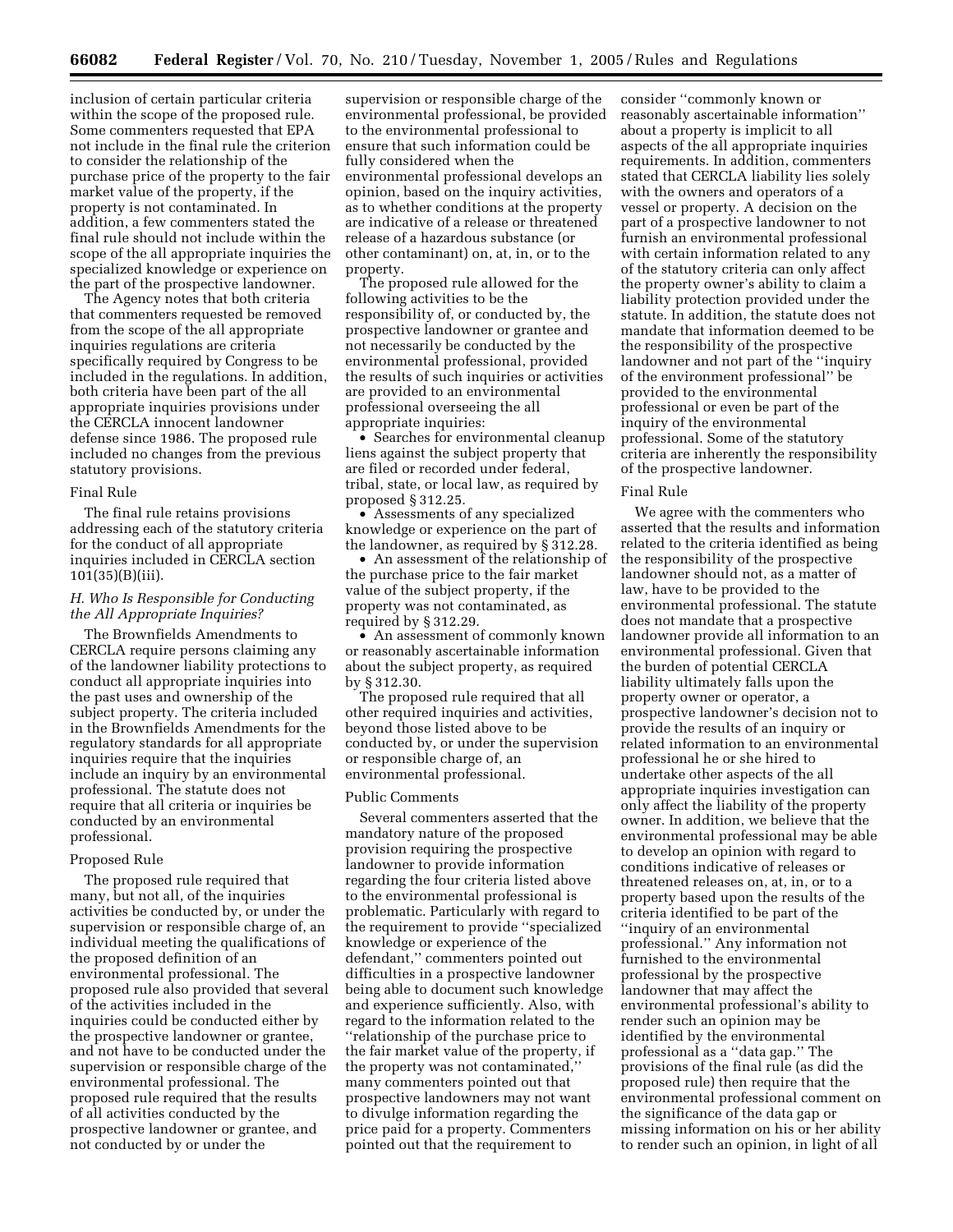other information collected and all other data sources consulted.

As a result of our consideration of the issues raised by commenters, today's final rule modifies the requirements of § 312.22 ''additional inquiries'' by stating (in paragraph (a)) that ''persons \* \* \* may provide the information associated with such inquiries [i.e., the information for which the prospective landowner or brownfields grantee is responsible] to the environmental professional \* \* \*.'' The proposed rule provided that such information ''must be provided'' to the environmental professional. Although we expect that most prospective landowners and grantees will furnish available information or knowledge about a property to an environmental professional he or she hired when such information could assist the environmental professional in ascertaining the environmental conditions at a property, we affirm that compliance with the statutory criteria does not require that such information be disclosed. Ultimately, CERCLA liability rests with the owner or operator of a facility or property owner and it is the information held by the property owner or operator that may be reviewed in a court of law when determining an owner or operator's liability status, regardless of whether all information was disclosed to an environmental professional during the conduct of all appropriate inquiries.

## *I. When Must All Appropriate Inquiries Be Conducted?*

CERCLA section  $101(40)(B)(i)$ , as amended, requires bona fide prospective purchasers to conduct all appropriate inquiries into ''previous ownerships and uses of the facility.'' In the case of contiguous property owners, CERCLA section  $107(q)(1)(A)(viii)$  requires that a person claiming to be a contiguous property owner conduct all appropriate inquiries ''at the time at which the person acquired the property.'' In the case of innocent landowners, section 101(35)(B)(i)(I) of CERCLA requires that the property owner conduct all appropriate inquiries ''on or before the date on which the defendant acquired the facility.''

#### Proposed Rule

Other than to specify that all appropriate inquiries must be conducted on or prior to the date a person acquires a property, the statute is silent regarding how close to the actual date of acquisition the inquiries must be completed. The proposed rule required that all appropriate inquiries be conducted or updated within one year

prior to taking title to a property. The proposed rule provided that prospective landowners could use information collected as part of previous inquiries for the same property, if the inquiries were completed or updated within one year prior to the date the property is acquired. The proposed rule required that certain information collected as part of a previous all appropriate inquiries be updated if it was collected more than 180 days prior to the date a person purchased the property. In addition, in the preamble to the proposed rule, Agency defined the date of acquisition of a property as the date on which the prospective landowner acquires title to the property.

#### Public Comments

Commenters generally agreed with the proposed provision to define the date of acquisition of a property as the date on which a person acquires title to the property. A few commenters stated that the requirement for an all appropriate inquiries investigation to be completed within a year of the date of acquisition of the property is too stringent and may not allow sufficient time for some property transactions to be completed. Some commenters also asserted that the proposed requirement to update certain aspects of the all appropriate inquiries investigation, if the investigation was conducted more than 180 days prior to the date of the acquisition of the property was too stringent.

## Final Rule

The Agency continues to believe that the event that most closely reflects the Congressional intent of the date on which the defendant acquired the property is the date on which a person received title to the property. As explained in the preamble to the proposed rule, the Agency considered other dates, such as the date a prospective landowner signs a purchase or sale agreement. However, it could be burdensome to require a prospective landowner to have completed the all appropriate inquiries prior to having an agreement with a seller to complete a sales transaction. In fact, the time period between the date on which a sales agreement is signed and the date on which the title to the property is actually transferred to the prospective landowner may be the most convenient time for the prospective landowner to obtain access to the property and undertake the all appropriate inquiries. In addition, requiring that all appropriate inquiries be completed on some date prior to the date of title transfer could result in requiring prospective landowners to undertake all

appropriate inquiries so early in the property acquisition process as to require the inquiries to be completed prior to the prospective landowner making a final decision on whether to actually acquire the property.

To increase the potential that the information collected for the all appropriate inquiries accurately reflects the proposed objectives and performance factors, as well as to increase the potential that opinions and judgments regarding the environmental conditions at a property that are included in an all appropriate inquiries report are based on current and relevant information, the Agency is retaining the proposed provision that all appropriate inquiries be conducted within one year prior to the prospective landowner acquiring the property. Today's final rule includes regulatory language at § 312.20(a) clarifying that all appropriate inquiries must be conducted within one year prior to the date on which a person acquires a property.

All appropriate inquiries may include information collected for previous inquiries that were conducted or updated within one year prior to the acquisition date of the property. In addition, as explained in more detail below, the final rule retains the requirement that several of the components of the inquiries be updated within 180 days prior to the date the property is purchased. Today's final rule includes a definition of the ''date of acquisition,'' or purchase date, of a property (i.e., the date the landowner obtains title to the property).

Although commenters may be correct in their assertions that some property transactions may take more than a year to close, we continue to believe that it is important for the all appropriate inquiries investigation to be completed within one year prior to the date the property is acquired. We point out that the final regulation, as did the proposed regulation, allows for information from an older investigation to be used in a current investigation. However, if the prior all appropriate inquiries investigation was completed more than a year prior to the property acquisition date, all parts of the investigation must be reviewed and updated for the all appropriate inquiries to be complete. We believe that a year is sufficient time for conditions at a property to change. In particular, in cases where there is a release or threatened release at a property, significant changes to the environmental conditions of a property could occur during the course of a year. In addition, depending upon the uses and ownership of a property during the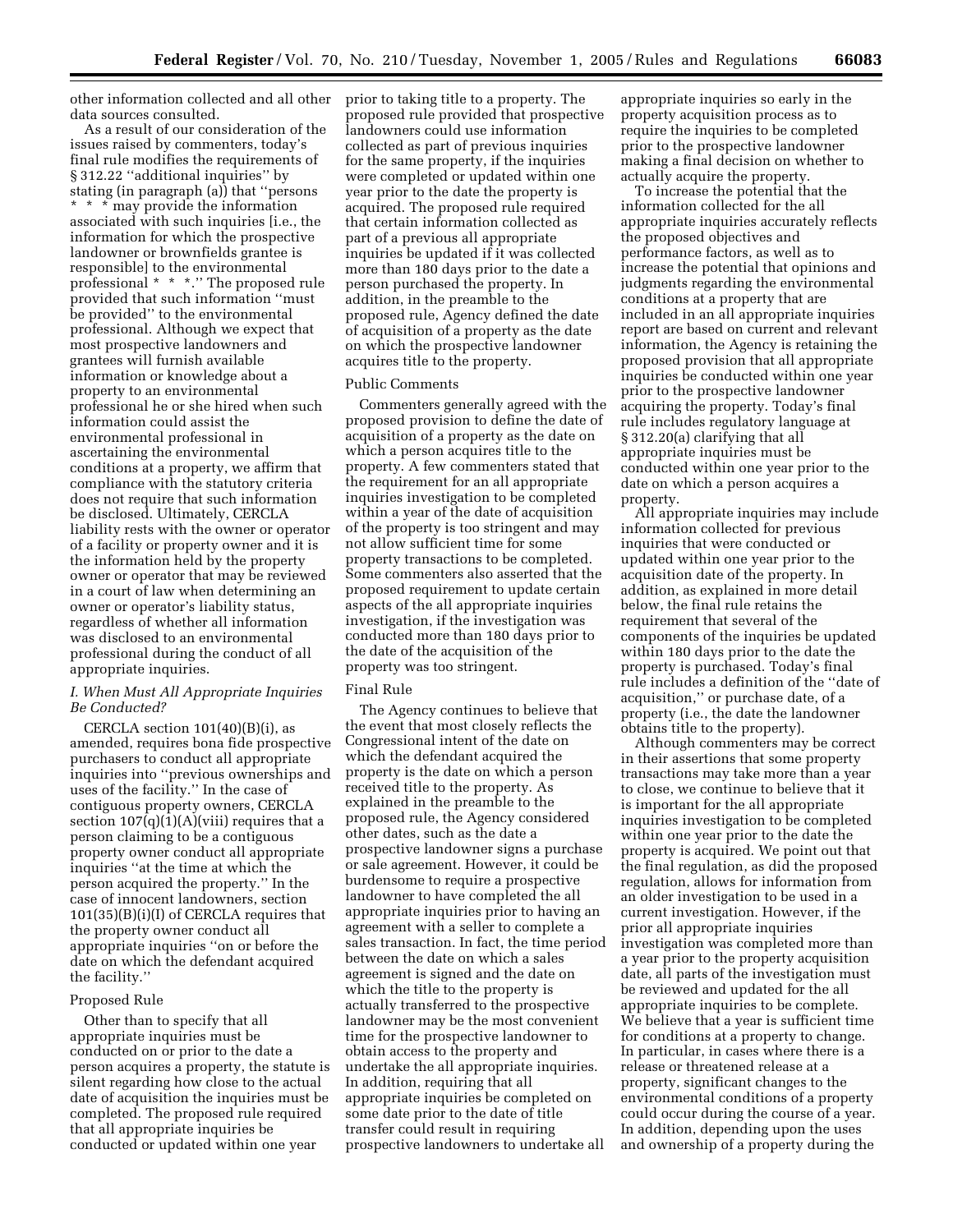course of a one-year time period, overall conditions at a property could change and new evidence of a release or threatened release could appear. Therefore, today's final rule requires that all appropriate inquiries completed for a particular property more than one year prior to the date of acquisition of that property, be updated in their entirety. As summarized below, the final rule does allow for the use of information contained in previous inquiries, even when the inquiries were completed more than a year prior to the property acquisition date, as long as all information was updated within a year and includes any changes that may have occurred during the interim.

## *J. Can a Prospective Landowner Use Information Collected for Previous Inquiries Completed for the Same Property?*

#### Proposed Rule

The proposed rule allowed parties conducting all appropriate inquiries to use the results of and information from previous inquiries completed for the same property, under certain conditions. First, the previous inquiries must have been conducted in compliance with the proposed rule and with CERCLA sections 101(35)(B), 101(40)(B) and 107(q)(A)(viii). In addition, the information in the previous inquiries must have been collected or updated within one year prior to the date of acquisition of the property. Certain types of information collected more than 180 days prior to the current date of acquisition must be updated for the current all appropriate inquiries. Also, the information required under some specific criterion (e.g., relationship of purchase price to property value, specialized knowledge on part of defendant) must be collected specifically for the current transaction.

#### Public Comments

A significant number of commenters pointed out that the regulatory language in proposed § 312.20(b)(1) of the proposed rule precludes the use of information contained in assessments or the results of all appropriate inquiries conducted more than a year prior to the date of acquisition of a property. Commenters pointed out that since the language in the proposed rule stated that previously collected information had to have been collected ''in compliance with the requirements of \* \* \* 40 CFR Part 312,'' any information included in all appropriate inquiries reports completed prior to the promulgation of the final rule could not be used, since compliance with the

regulation could not be achieved prior to its publication.

#### Final Rule

It is not the Agency's intent to disallow the use of information contained in previous inquiries, if the environmental professional and the prospective landowner find the previously collected information to be accurate and valid. However, EPA continues to believe that information collected as part of a prior all appropriate inquiries investigation for the same property should be updated to reflect current environmental conditions at the property and to include any specific information or specialized knowledge held by the prospective landowner. The regulatory language in today's final rule (at § 312.20(c)(1)) allows for the use of information collected as part of prior all appropriate inquiries investigation for the same property provided that the prior information was collected ''during the conduct of all appropriate inquiries in compliance with CERCLA sections 101(35)(B), 101(40)(B) and  $107(q)(A)(viii)$ ." We have deleted the proposed language that would have required the previously conducted investigation to have been done in compliance with the final regulation. This allows for the use of information collected as part of previous all appropriate inquiries, as long as the information was collected in compliance with the statutory provisions for all appropriate inquiries. For property purchased on or after May 31, 1997, therefore, any information collected as part of an assessment in compliance with the ASTM E1527–97 standard or the ASTM E1527–2000 standard may be used as part of a current all appropriate inquiries investigation. For property purchased before May 31, 1997, information from assessments completed and in compliance with the statutory provisions at CERCLA section  $101(35)(B)(iv)(I)$  may be used as part of a current all appropriate inquiries investigation. However, this prior information may only be used if updated in accordance with §§ 312.20(b) and (c) of today's rule.

The final rule continues to recognize that there is value in using previously collected information when such information was collected in accordance with the statutory provisions and good customary business practices, particularly when the use of such previously-collected information will reduce the need to undertake duplicative efforts.

The final rule also retains the requirement that certain aspects of the all appropriate inquiries investigation be updated if the investigation was completed more than 180 days prior to the date of acquisition of the property (or the date on which the prospective landowner takes title to the property) to ensure that an all appropriate inquiries investigation accurately reflects the current environmental conditions at a property. To increase the potential that information collected about the conditions of a property is accurate, as well as increase the potential that opinions and judgments regarding the environmental conditions at a property that are included in an all appropriate inquiries report are based on current and relevant information, the final rule requires that many of the components of the previous inquiries be updated within 180 days prior to the date of acquisition of the property. The components of the all appropriate inquiries that must be updated within 180 days prior to the date on which the property is acquired are:

• Interviews with past and present owners, operators, and occupants (§ 312.23);

• Searches for recorded

environmental cleanup liens (§ 312.25); • Reviews of federal, tribal, state, and

local government records (§ 312.26); • Visual inspections of the facility

and of adjoining properties (§ 312.27); and

• The declaration by the environmental professional  $(S312.21(d)).$ 

Also, the final rule retains the proposed requirement that in all cases where a prospective landowner is using previously collected information, the all appropriate inquiries for the current purchase must be updated to include a summary of any relevant changes to the conditions of the property and any specialized knowledge of the prospective landowner.

In today's final rule, we continue to recognize that it is not sufficient to wholly adopt previously conducted all appropriate inquiries for the same property without any review. Certain aspects of the all appropriate inquiries investigation are specific to the current prospective landowner and the current purchase transaction. Therefore, the final rule requires that each all appropriate inquiries investigation include current information related to:

• Any relevant specialized knowledge held by the current prospective landowner and the environmental professional responsible for overseeing and signing the all appropriate inquiries report (i.e., requirements of § 312.28);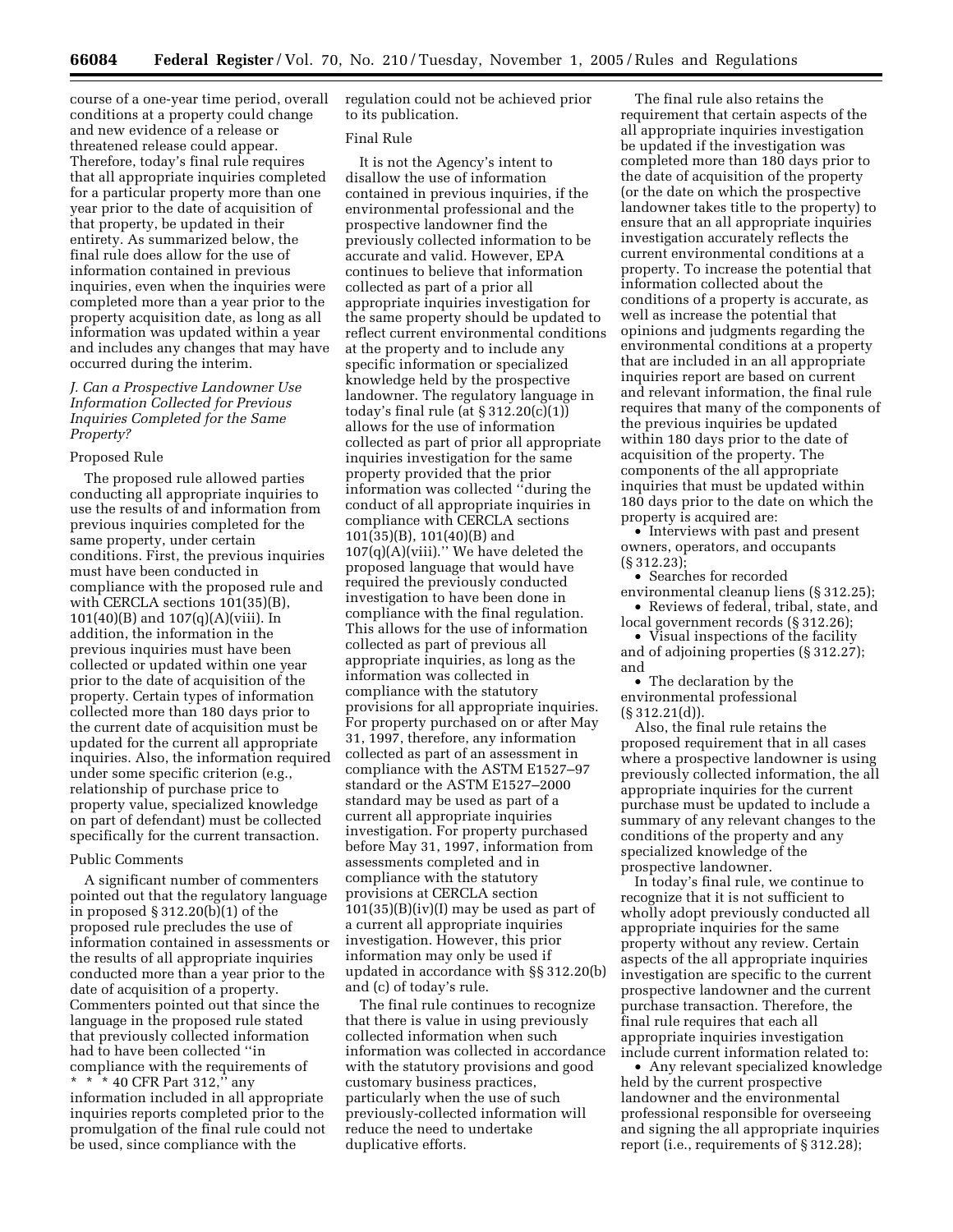• The relationship of the current purchase price to the value of the property, if the property were not contaminated (i.e., requirements of § 312.29); and

• Commonly known or reasonably ascertainable information about the property.

## *K. Can All Appropriate Inquiries Be Conducted by One Party and Transferred to Another Party?*

#### Proposed Rule

The proposed rule allowed for all appropriate inquiries to be conducted by one party and transferred to another party, provided that certain conditions are met. Under certain circumstances, the prospective landowner, or a grantee, may use a report of all appropriate inquiries conducted for the property by or for another party, including the seller of the property or another party. For example, there are situations where the federal government or a state government agency may conduct the all appropriate inquiries on behalf of the local government for a property being purchased by a local government, such as the ''targeted brownfields assessments'' conducted on behalf of local governments by EPA. This situation also may occur when a state government covers the cost of the all appropriate inquiries for a property owned by a local government or actually conducts the all appropriate inquiries itself when the local government does not have access to appropriate staff or capital resources. A local government may conduct all appropriate inquiries for a third party in its community, such as a private prospective landowner. In addition, local redevelopment agencies may locate a contaminated property, conduct all appropriate inquiries, acquire the property, and then sell the property to a private developer.

The proposed rule allowed for a person acquiring a property, or a grantee, to use the results of an all appropriate inquiries report conducted by or for another party, if the report meets the proposed rule's objectives and performance factors and the person who is seeking to use the previouslycollected information or report reviews all information collected and updates the contents of the report as required by § 312.20(c) and necessary to accurately reflect current conditions at the property. In addition, the proposed rule required that the prospective landowner, or grantee, update the inquiries and the report to include any commonly known and reasonably ascertainable information, relevant specialized knowledge held by the

prospective landowner and the environmental professional, and the relationship of the purchase price to the value of the property, if it were not contaminated.

#### Public Comments

Commenters generally supported the proposed provision allowing for all appropriate inquiries investigations conducted by or for one party to be used by another party.

#### Final Rule

For the reasons discussed in the preamble to the proposed rule and summarized above, the final rule retains the provision allowing that all appropriate inquiries investigations may be conducted by or for one party and used by another party. In all cases, the all appropriate inquiries investigation must be updated to include commonly known and reasonably ascertainable information and any relevant specialized knowledge held by the prospective landowner and environmental professional. In addition, the evaluation of the relationship between the purchase price and the fair market value of the property must reflect the current sale of the property. In all other aspects of the investigation, the all appropriate inquiries must be in compliance with the provisions of the final regulation.

## *L. What Are the Objectives and Performance Factors for the All Appropriate Inquiries Requirements?*

#### Proposed Rule

As explained in the preamble to the proposed rule, when developing the proposed standards, EPA and the Negotiated Rulemaking Committee structured the proposal around the statutory criteria established by Congress in section 101(35)(B)(iii) of CERCLA. As development of the proposed rule progressed, it became apparent that the purposes and objectives for the individual criterion and the types of information that must be collected to meet the objectives of each criterion often overlapped. For example, in developing standards addressing the criterion requiring a review of historical information, a search for recorded environmental cleanup liens, and a review of government records, the Committee concluded that the objectives of each criterion or activity were similar, which could lead to the collection of the same information to fulfill each of the criterion's objectives. For example, a chain of title document is historic information that may include

information on environmental cleanup liens, as well as information on past owners of the property indicating that previous owners managed hazardous substances on the property.

To avoid requiring duplicative efforts, but to ensure that the proposed regulations included standards and practices that result in a comprehensive assessment of the environmental conditions at a property, the proposed all appropriate inquiries standards were structured around a concise set of objectives and performance factors. The proposed objectives and performance factors applied to the standards comprehensively. In conducting the inquiries collectively, the landowner and the environmental professional must seek to achieve the objectives and performance factors and use the objectives and standards as guidelines in implementing, in total, all of the other proposed regulatory standards and practices.

#### Public Comments

Commenters overwhelmingly supported the proposed approach of structuring the all appropriate inquiries standards around a definitive set of performance factors and objectives. Commenters stated that the establishment of performance factors will improve the quality of environmental site assessments because the performance factors allow for the application of professional judgement and provide flexibility.

A few commenters did not support the proposed approach of structuring the regulations around a set of performance factors and objectives. These commenters asserted that the objectives and performance factors made the regulation too vague and open-ended. In addition, the commenters stated that they want the regulation to be centered around a ''checklist'' of activities, each of which should be required to be completed independently and without consideration of a comprehensive performance approach. Commenters who argued for a checklist approach said that such an approach would ensure that the environmental professional only would have to undertake a finite list of activities and it would be easier (in the commenter's opinion) for property owners to obtain liability protection if the list of activities could be completed without regard to performance goals or an overall objective. These commenters also expressed concern that, if the regulations are based on performance factors that the all appropriate inquiries investigation would not have an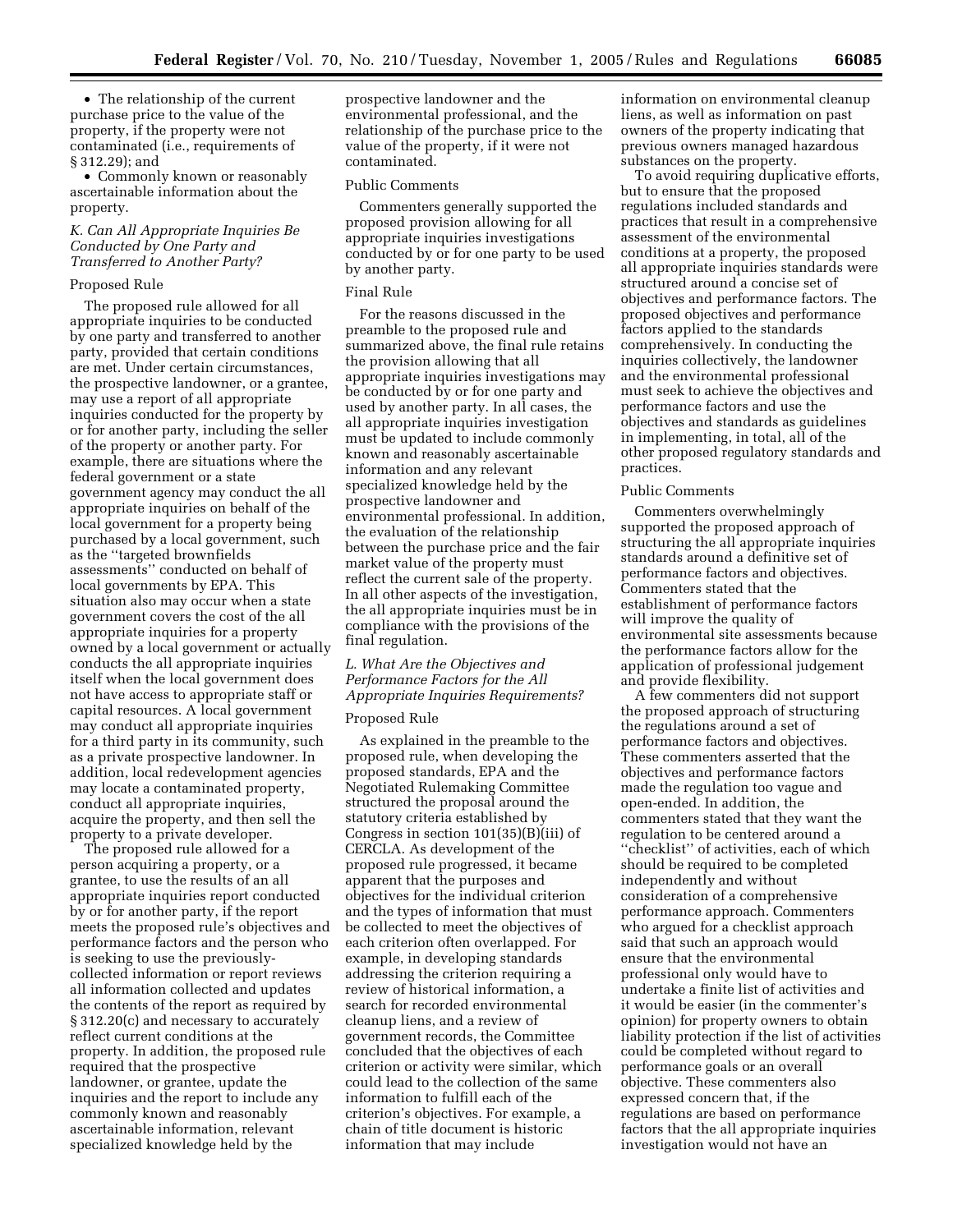endpoint at which prospective landowners could stop looking for evidence of releases or threatened releases. The commenters believed that under a checklist approach liability protection would be awarded upon completion of all activities on the checklist.

#### Final Rule

We are retaining the proposed performance factors and objectives in the final rule. We continue to believe, as did many commenters, that basing the regulations on a set of overall performance factors and specific objectives lends clarity and flexibility to the standards. Such an approach also allows for the application of professional judgment and expertise to account for site-specific circumstances. The primary objective of an all appropriate inquiries investigation is to identify conditions indicative of releases and threatened releases of hazardous substances on, at, in, or to the subject property. In the case of recipients of brownfields grants, the objective may be expanded to include petroleum and petroleum products, pollutants, contaminants, and controlled substances, depending upon the scope of the grantee's cooperative agreement.

The performance factors are meant to guide the individual aspects of the investigation toward meeting both the statutory criteria for all appropriate inquiries and the regulatory objectives of (1) collecting necessary information about the uses and ownerships of a property and (2) identifying, through the collection of this information, conditions indicative of releases and threatened releases on, at, in, or to the subject property. By establishing a concise set of objectives and setting some boundaries on the information collection activities through the establishment of performance factors, we believe that the final rule fulfills the statutory objectives, provides for a comprehensive assessment of the environmental conditions at the property, and avoids the conduct of duplicative investigations and data collection efforts.

EPA disagrees with the commenters who argued that the proposed approach of establishing overall objectives and performance factors for the all appropriate inquiries standards would result in an approach that is too vague and open-ended. In fact, by establishing clear objectives and setting parameters to the investigation through a set of performance factors that include gathering information that is publicly available, obtainable from its source

within reasonable time and cost constraints, and which can practicably be reviewed, the approach taken in the final rule provides reasonable goals and endpoints to the information collection requirements. The proposed objectives provide a discrete list of the types of information that must be collected as part of the all appropriate inquiries investigation. In addition, the performance factors set boundaries around the efforts that must be taken and the cost burdens that must be incurred to obtain the required information. The fact that the rule is framed within a primary objective, to ''identify conditions indicative of releases and threatened releases of hazardous substances,'' actually reduces the open-ended nature of the investigation and establishes an overall goal for the inquiries.

Commenters who advocated that a checklist approach (or an approach not based upon overall objectives and performance factors) is superior because they believe that it would better provide for a stopping point in the investigation may have misunderstood the statutory requirements that must be met to obtain a defense to CERCLA liability. These commenters may have incorrectly assumed that the completion of the all appropriate inquiries investigation is all that is required to obtain liability protection. The conduct of all appropriate inquiries is only one requirement for obtaining relief from CERCLA liability. Prospective landowners must conduct all appropriate inquiries prior to acquiring a property to qualify for a defense to CERCLA liability as an innocent landowner, bona fide prospective purchaser or contiguous landowner. However, once a property is acquired, the property owner must comply with all of the other statutory criteria necessary to qualify for the liability protections. In particular, landowners must undertake ''reasonable steps'' to ''stop any continuing releases.'' Therefore, the final rule's objective of identifying conditions indicative of releases and threatened releases of hazardous substances on, at, in, or to a property links appropriately with the statutory criteria requiring the landowner to address such releases to qualify for the liability protections.

Conducting the inquiries merely in compliance with a checklist and without the purpose of meeting an overall objective could result in an inability to recognize the value of certain types of information or in chasing down multiple sources of information that may not have added value for meeting the overall objective

of the investigation. A lack of information or an inability to obtain information that may affect the ability of an environmental professional to determine whether or not there are conditions indicative of a release or threatened release of a hazardous substance (or other contaminant) on, at, in or to a property can have significant consequences regarding a prospective landowner's ultimate ability to claim protection from CERCLA liability. Failure to identify a release during the conduct of all appropriate inquiries does not relieve the property owner from the responsibility to take reasonable steps and address the release. Even if the Agency agreed with the commenters and adopted a ''checklist'' approach for the regulation, simply conducting the checklist of activities and ending the investigation after each activity is conducted would not result in protection from CERCLA liability (as commenters claimed).

The final rule also establishes that in those cases where certain information included in the list of regulatory objectives (§ 312.20(e)) cannot be found or obtained within the parameters of the performance factors, such data gaps must be identified and the significance of the missing information with regard to the environmental professional's ability to render an opinion on the presence of conditions indicative of releases and threatened releases be documented. Exhaustive and costly efforts do not have to be made to access all available sources of data and find every piece of data and information about a property. Nor does the rule require that duplicative information be sought from multiple sources. The inquiries and the overall investigation must be undertaken to meet the data collection objectives and primarily determine the environmental conditions of the property. Structuring the standards around such objectives will render the results of the investigation more valuable to a landowner in his or her efforts to comply with the post acquisition continuing obligations for obtaining the CERCLA liability protections than an approach framed around a mere checklist of activities.

In retaining the proposed objectives and performance factors, the final rule allows that an all appropriate inquiries investigation need not address each of the regulatory criterion in any particular sequence. In addition, information relevant to more than one criterion need not be collected twice, and a single source of information may satisfy the requirements of more than one criterion and more than one objective. However, the information required to achieve each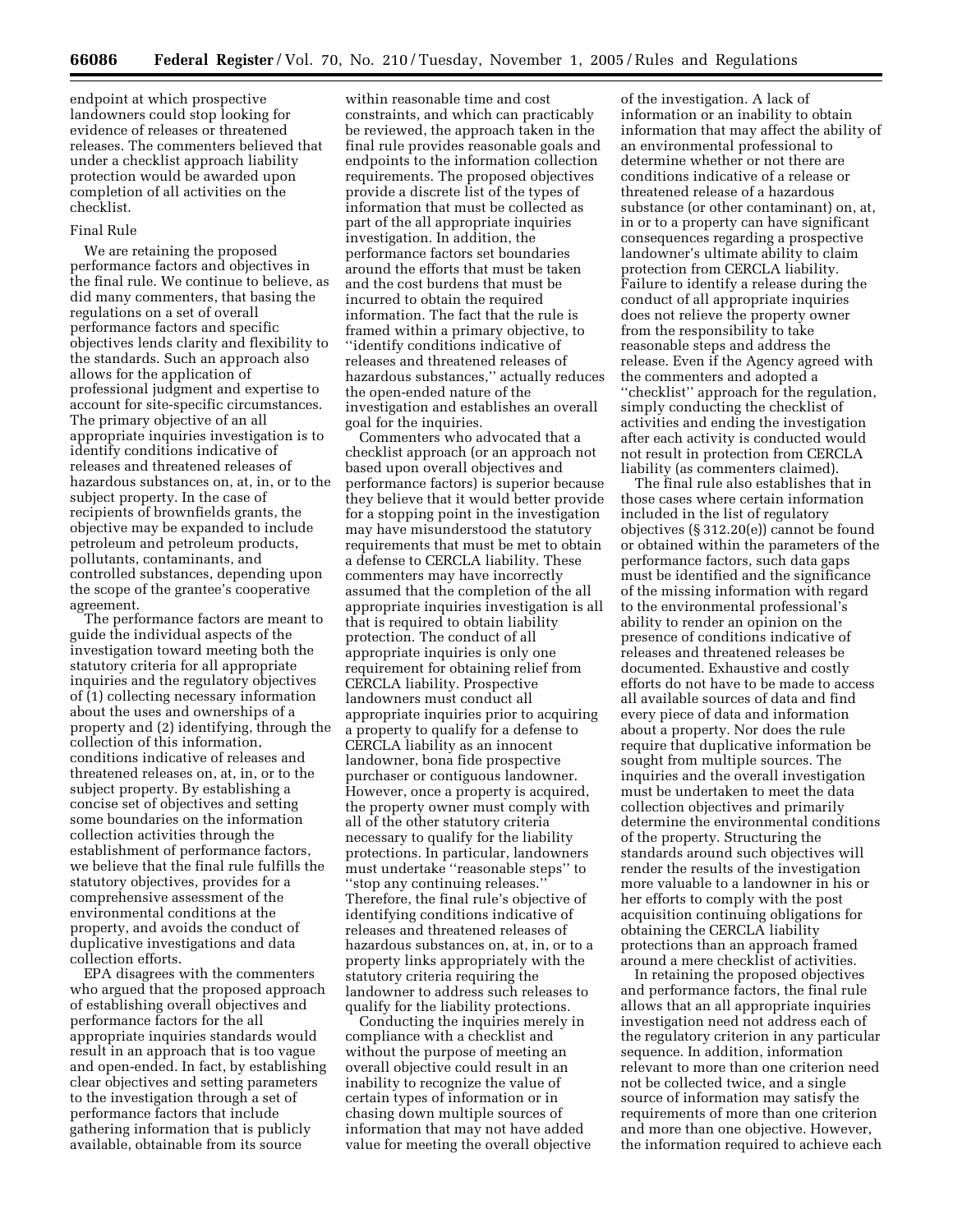of the objectives and performance factors must be obtained for the all appropriate inquiries investigation to be complete. Although compliance with the all appropriate inquiries requirements ultimately will be determined in court, the final rule allows the prospective landowner or grantee and environmental professional to determine the best process and sequence for collecting and analyzing all required information. The sequence of activities and the sources of information used to collect any required information is left to the judgment and expertise of the environmental professional, provided that the overall objectives and the performance factors established for the final rule are met.

In performing the inquiries, including but not limited to conducting interviews, collecting historical data and government records, and inspecting the subject property and adjoining properties, all parties undertaking all appropriate inquiries must be attentive to the fact that the primary objectives of the regulation are to identify the following types of information about the subject property:

• Current and past property uses and occupancies;

• Current and past uses of hazardous substances;

• Waste management and disposal activities that could have caused releases or threatened releases of hazardous substances;

• Current and past corrective actions and response activities undertaken to address past and on-going releases of hazardous substances;

- Engineering controls;
- Institutional controls; and

• Properties adjoining or located nearby the subject property that have environmental conditions that could have resulted in conditions indicative of releases or threatened releases of hazardous substances on, at, in, or to the subject property.

EPA notes that in the case of brownfields grantees, the scope of each of the activities listed above may be broader if the grant or cooperative agreement includes within its scope the assessment of a property for conditions indicative of releases or threatened releases of petroleum and petroleum products, controlled substances, or other contaminants.

The final performance factors for achieving the objectives set forth above are set forth in § 312.20(e) and require the persons conducting the inquiries to: (1) Gather the information that is required for each standard and practice

that is publicly available, obtainable from its source within reasonable time and cost constraints, and which can practicably be reviewed, and (2) review and evaluate the thoroughness and reliability of the information gathered in complying with each standard and practice, taking into account information gathered in the course of complying with the other standards and practices of this subpart. In complying with  $\S 312.20(f)(2)$ , if the environmental professional or person conducting the inquiries determines through such review and evaluation that the information is either not thorough or not reliable, then further inquiries should be made to ensure that the information gathered is both thorough and reliable. The performance factors are provided as guidelines to be followed in conjunction with the final objectives for the all appropriate inquiries.

#### *M. What Are Institutional Controls?*

The final rule requires the identification of institutional controls placed on the subject property. As defined in § 312.10, institutional controls are non-engineered instruments, such as administrative and legal controls, that among other things, can help to minimize the potential for human exposure to contamination, and protect the integrity of a remedy by limiting land or resource use. For example, an institutional control might prohibit the drilling of a drinking water well in a contaminated aquifer or disturbing contaminated soils. Institutional controls also may be referred to as land use controls, activity and use limitations, etc., depending on the program under which a response action is conducted or a release is addressed.

Institutional controls are typically used whenever contamination precludes unlimited use and unrestricted exposure at the property. Thus, institutional controls may be needed both before and after completion of the remedial action or may be employed in place of a remedial action. Institutional controls often must remain in place for an indefinite duration and, therefore, generally need to survive changes in property ownership (i.e., run with the land) to be legally and practically effective. Some common examples of institutional controls include zoning restrictions, building or excavation permits, well drilling prohibitions, easements and covenants.

The importance of identifying institutional controls during all appropriate inquiries is twofold. First, institutional controls are usually

necessary and important components of a remedy. Failure to abide by an institutional control may put people at risk of harmful exposure to hazardous substances. Second, an owner wishing to maintain protections from CERCLA liability as an innocent landowner, contiguous property owner, or bona fide prospective purchaser must fulfill ongoing obligations to: (1) Comply with any land use restrictions established or relied on in connection with a response action and (2) not impede the effectiveness or integrity of any institutional control employed in connection with a response action. For a more detailed discussion of these requirements please see EPA, Interim Guidance Regarding Criteria Landowners Must Meet in Order to Qualify for Bona Fide Prospective Purchaser, Contiguous Property Owner, or Innocent Landowner Limitations on CERCLA Liability (Common Elements, 2003).

Those persons conducting all appropriate inquiries may identify institutional controls through several of the standards and practices set forth in this rule. As noted, implementation of institutional controls may be accomplished through the use of several administrative and legal mechanisms, such as zoning restrictions, building permit requirements, easements, covenants, etc. For example, an easement implementing an institutional control might be identified through the review of chain of title documents under § 312.24(a). Furthermore, interviews with past and present owners, operators, or occupants pursuant to § 312.23; and reviews of federal, tribal, state, and local government records under § 312.26, may identify an institutional control or refer a person to the appropriate source to find an institutional control. For example, a review of federal Superfund records, including Records of Decision and Action Memoranda, as well as other information contained in the CERCLIS database, may indicate that zoning was selected as an institutional control or an interview with a current operator may reveal an institutional control as part of an operating permit.

The final rule requires that all appropriate inquiries include a search for institutional controls placed upon the subject property as part of the requirements for reviewing federal, state, tribal, and local government records. A discussion of these requirements is provided in section IV.S below.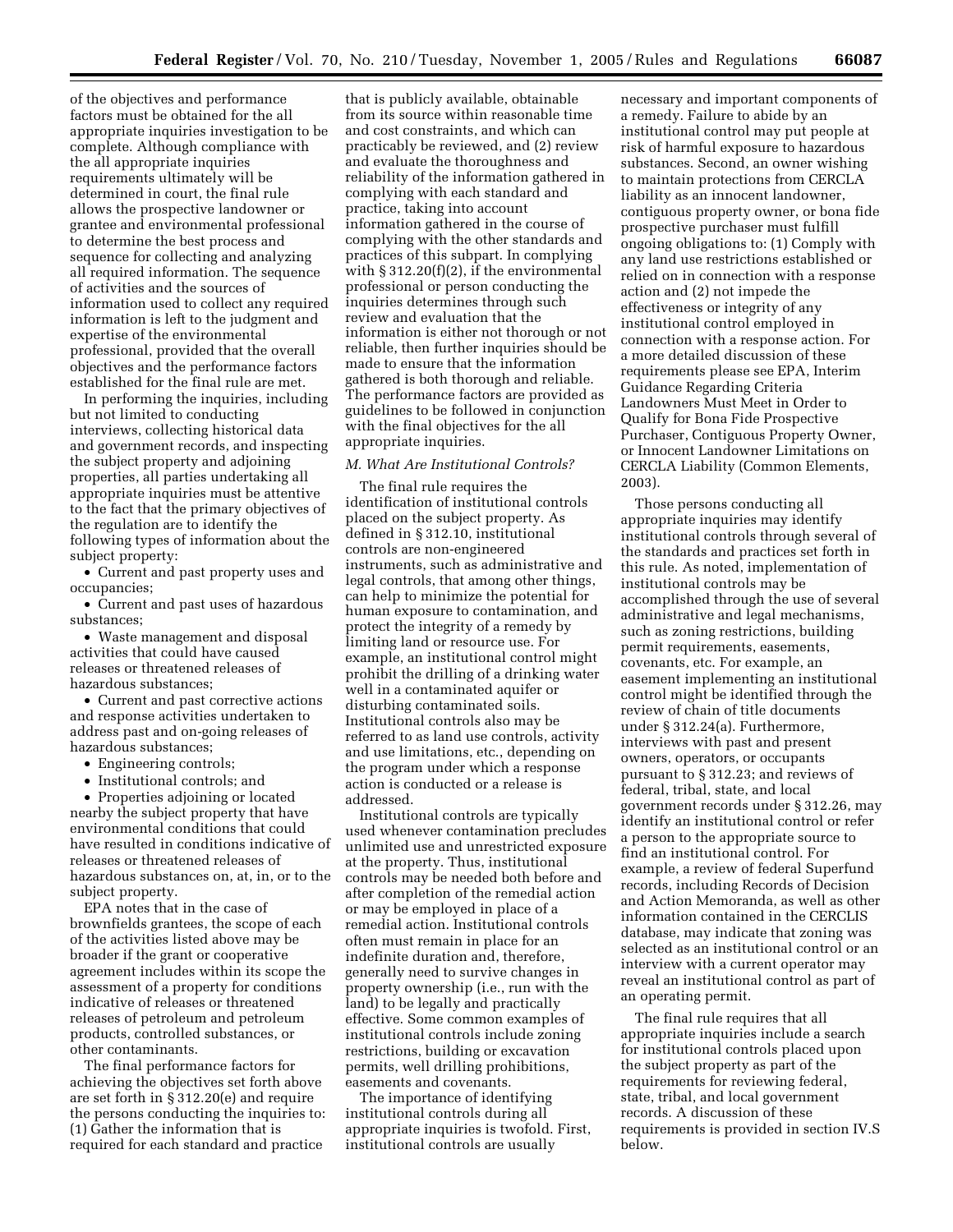## *N. How Must Data Gaps Be Addressed in the Conduct of All Appropriate Inquiries?*

#### Proposed Rule

The proposed rule required environmental professionals, prospective landowners, and brownfields grant recipients to identify data gaps that affect their ability to identify conditions indicative of releases or threatened releases of hazardous substances (and, in the case of grant recipients, pollutants, contaminants, petroleum and petroleum products, and controlled substances). The proposed rule also required these persons to identify the sources of information consulted to address, or fill, the data gaps and then comment upon the significance of the data gaps with regard to the ability to identify conditions indicative of releases or threatened releases of hazardous substances on, at, in or to the subject property. The proposed rule defined a data gap as a lack of or an inability to obtain information required by the standards and practices listed in the proposed regulation, despite good faith efforts by the environmental professional or the prospective landowner or grant recipient to gather such information.

#### Public Comments

Some commenters raised concerns that the proposed definition of a data gap may result in difficulties in determining when an all appropriate inquiries investigation is complete. These commenters stated that the need to identify and comment on the significance of data gaps may render it difficult to complete an investigation, that could potentially affect a property owner's ability to claim protection from CERCLA liability. Other commenters asserted that because an investigation could be considered complete despite the existence of a data gap, a regulatory loophole exists (in the opinion of the commenters) that will result in the property owner's being able to claim protection from CERCLA liability even when the all appropriate inquiries investigation results in a failure to identify a release or threatened release at a property.

Some commenters stated that the proposed requirement to identify data gaps, or missing information, that may affect the environmental professional's ability to render an opinion regarding the environmental conditions at a property and comment on their significance in this regard will lend credibility to the inquiry's final report.

#### Final Rule

We are retaining the proposed definition of data gap and the proposed requirements for identifying and commenting on the significance of data gaps. For the purposes of today's final rule, a ''data gap'' is a lack of or inability to obtain information required by the standards and practices listed in the regulation, despite good faith efforts by the environmental professional or the prospective landowner (or grant recipient) to gather such information pursuant to the objectives for all appropriate inquiries. In today's final rule, § 312.20(g) requires environmental professionals, prospective landowners, and grant recipients to identify data gaps that affect their ability to identify conditions indicative of releases or threatened releases of hazardous substances (and in the case of grant recipients pollutants, contaminants, petroleum and petroleum products, and controlled substances). The final rule requires such persons to identify the sources of information consulted to address the data gaps and comment upon the significance of the data gaps with regard to the ability to identify conditions indicative of releases or threatened releases. Section 312.21(c)(2) also requires that the inquiries report include comments regarding the significance of any data gaps on the environmental professional's ability to provide an opinion as to whether the inquiries have identified conditions indicative of releases or threatened releases.

In response to issues raised by commenters, we point out that the final regulation, as did the proposal, requires that environmental professionals document and comment on the significance of only those data gaps that ''affect the ability of the environmental professional to identify conditions indicative of releases or threatened releases of hazardous substances \* \* \* on, at, in, or to the subject property.'' If certain information included within the objectives and performance factors for the final rule cannot be found and the lack of certain information, in light of all other information that was collected about the property, has no bearing on the environmental professional's ability to render an opinion regarding the environmental conditions at the property, the final rule does not require the lack of such information to be documented in the final report. Given the restriction on the type of data gaps that must be documented, and given that the documentation is restricted to instances where the lack of information hinders the ability of the environmental

professional to render an opinion regarding the environmental conditions at the property, we disagree with the commenters who assert that the requirement is overly burdensome or will result in the inability to complete the required investigations.

Commenters who asserted that the requirement to document data gaps would result in a ''loophole'' that would allow property owners to claim protection from CERCLA liability after conducting an incomplete all appropriate inquiries investigation may have misunderstood the scope of the rule and the statutory requirements for obtaining the liability protections. As explained in detail in Section II of this preamble, the conduct of all appropriate inquiries is only one requirement necessary for obtaining protection from CERCLA liability. The mere fact that a prospective landowner conducted all appropriate inquiries does not provide an individual with protection from CERCLA liability. To qualify as a bona fide prospective purchaser, innocent landowner or a contiguous property owner, a person must, in addition to conducting all appropriate inquiries prior to acquiring a property, comply with all of the other statutory requirements. These criteria are summarized in section II.D. of this preamble. The all appropriate inquiries investigation may provide a prospective landowner with necessary information to comply with the other postacquisition statutory requirements for obtaining liability protections. The conduct of an incomplete all appropriate inquiries investigation, or the failure to detect a release during the conduct of all appropriate inquiries, does not exempt a landowner from his or her post-acquisition continuing obligations under other provisions of the statute. Failure to comply with any of the statutory requirements may be problematic in a claim for protection from liability.

The final rule retains the requirement to identify data gaps, address them when possible, and document their significance. Prospective landowners may wish to consider the potential significance of any data gaps, that may exist after conducting the preacquisition all appropriate inquiries in assessing their obligations to fulfill the additional statutory requirements after purchasing a property.

If a person properly conducts all appropriate inquiries pursuant to this rule, including the requirements concerning data gaps at §§ 312.10, 312.20(g) and 312.21(c)(2), the person may fulfill the all appropriate inquiries requirements of CERCLA sections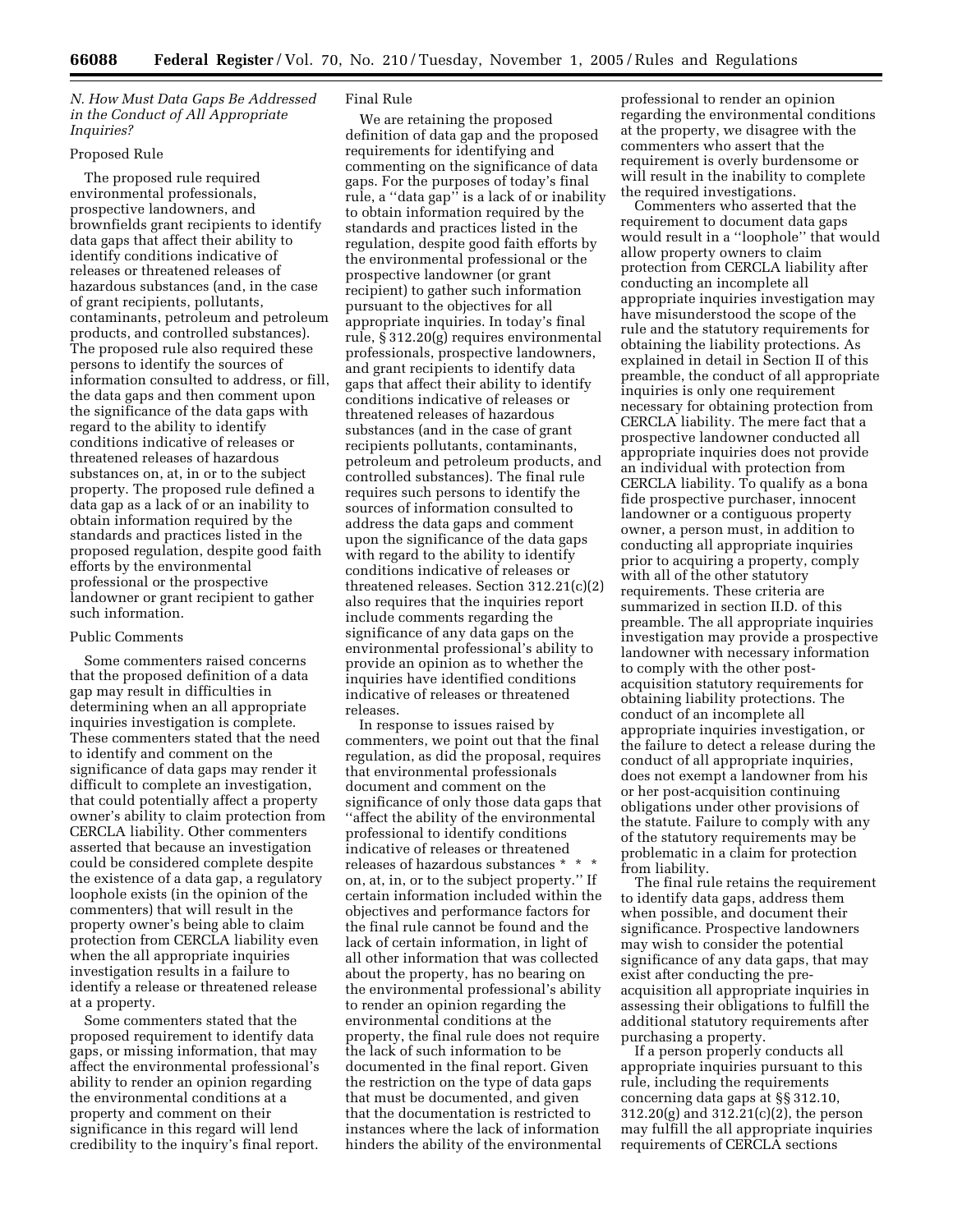107(q), 107(r), and 101(35), even when there are data gaps in the inquiries. However, as explained further in this preamble, fulfilling the all appropriate inquiries requirements does not, by itself, provide a person with a protection from or defense to CERCLA liability. Failure to identify a release or threatened release during the conduct of all appropriate inquiries does not negate the landowner's continuing responsibilities under the statute, including the requirements to take reasonable steps to stop the release, prevent a threatened release, and prevent exposure to the release or threatened release once the landowner has acquired a property. Also, if an existing institutional control or land use restriction is not identified during the conduct of all appropriate inquiries prior to the acquisition of a property, a landowner is not exempt from complying with the institutional control or land use restriction after acquiring the property. None of the other statutory requirements for the liability protections is satisfied by the results of the all appropriate inquiries.

We emphasize that the mere fact that a prospective landowner conducted all appropriate inquiries does not provide an individual with a defense to or limitation from CERCLA liability. To qualify as a bona fide prospective purchaser, innocent landowner or a contiguous property owner, a person must, in addition to conducting all appropriate inquiries prior to acquiring a property, comply with all of the other statutory requirements. These criteria are summarized in section II.D. of this preamble. The all appropriate inquiries investigation may provide a prospective landowner with necessary information to comply with the other postacquisition statutory requirements for obtaining liability protections. The failure to detect a release during the conduct of all appropriate inquiries does not exempt a landowner from his or her post-acquisition continuing obligations under other provisions of the statute.

Section 312.20(g) of the final rule points out that one way to address data gaps may be to conduct sampling and analysis. The final regulation does not require that sampling and analysis be conducted to comply with the all appropriate inquiries requirements. The regulation only notes that sampling and analysis may be conducted, where appropriate, to obtain information to address data gaps. The Agency notes that sampling and analysis may be valuable in determining the possible presence and extent of potential contamination at a property. Such

information may be valuable for determining how a landowner may best fulfill his or her post-acquisition continuing obligations required under the statute for obtaining protection from CERCLA liability.

*O. Do Small Quantities of Hazardous Substances That Do Not Pose Threats to Human Health and the Environment Have To Be Identified in the Inquiries?* 

#### Proposed Rule

The environmental professional should identify and evaluate all evidence of releases or threatened releases on, at, in or to the subject property, in accordance with generally accepted good commercial and customary standards and practices. However, the proposed rule provided that the environmental professional need not specifically identify, in the written report prepared pursuant to § 312.21(c), extremely small quantities or amounts of contaminants, so long as the contaminants generally would not pose a threat to human health or the environment.

#### Public Comments

EPA received no significant comment on the proposed provision on the identification of extremely small quantities of contamination.

## Final Rule

The final retains the provision that the environmental professional need not specifically identify, in the written report prepared pursuant to § 312.21(c), extremely small quantities or amounts of contaminants, so long as the contaminants generally would not pose a threat to human health or the environment.

*P. What Are the Requirements for Interviewing Past and Present Owners, Operators, and Occupants?* 

#### Proposed Rule

CERCLA section  $101(35)(B)(iii)(II)$ requires EPA to include in the standards and practices for all appropriate inquiries ''interviews with past and present owners, operators, and occupants of the facility for the purpose of gathering information regarding the potential for contamination at the facility.'' The Agency proposed that the inquiry of the environmental professional include interviews with the current owner(s) and occupant(s) of the subject property. In addition, the proposed rule required that interviews be conducted with current and past facility managers with relevant knowledge of the property, as well as past owners, occupants, or operators,

and employees of current and past occupants of the property, as necessary, to meet the proposed objectives and performance factors. In the case of abandoned properties, the Agency proposed that the inquiry of the environmental professional include interviewing one or more owners or occupants of neighboring or nearby properties to obtain information on current and past uses of the property and other information necessary to meet the objectives and performance factors.

#### Public Comments

Several commenters asserted that the requirement to interview current and past owners and occupants of a property may be burdensome. Commenters gave several reasons for asserting that interviews may be burdensome. Some commenters said it is difficult to locate current and past owners and occupants. Other commenters questioned the accuracy of any information that would be provided by a current or past owner or occupant. One commenter expressed concern that the requirement to conduct interviews of current and past owners and occupants of a property could result in the environmental professional divulging information regarding the sale of the property against the prospective landowner's wishes.

In the case of the proposed interview requirements for abandoned properties, some commenters opposed the requirement to interview at least one owner or occupant of a neighboring property. Commenters stated that the proposed requirement was unreasonable and that it is impractical to attempt to find and contact neighboring property owners and occupants. Some commenters said that neighboring property owners and occupants can not be relied upon to provide accurate information about a property.

#### Final Rule

The requirements for conducting interviews of past and present owners, operators, and occupants of the subject property are included in § 312.23. The final rule identifies these interviews as being within the scope of the inquiry of the environmental professional. Therefore, all interviews must be conducted by the environmental professional or by someone under the supervision or responsible charge of the environmental professional. The intent is that an individual meeting the definition of an environmental professional (§ 312.10) must oversee the conduct of, or review and approve the results of, the interviews to ensure the interviews are conducted in compliance with the objectives and performance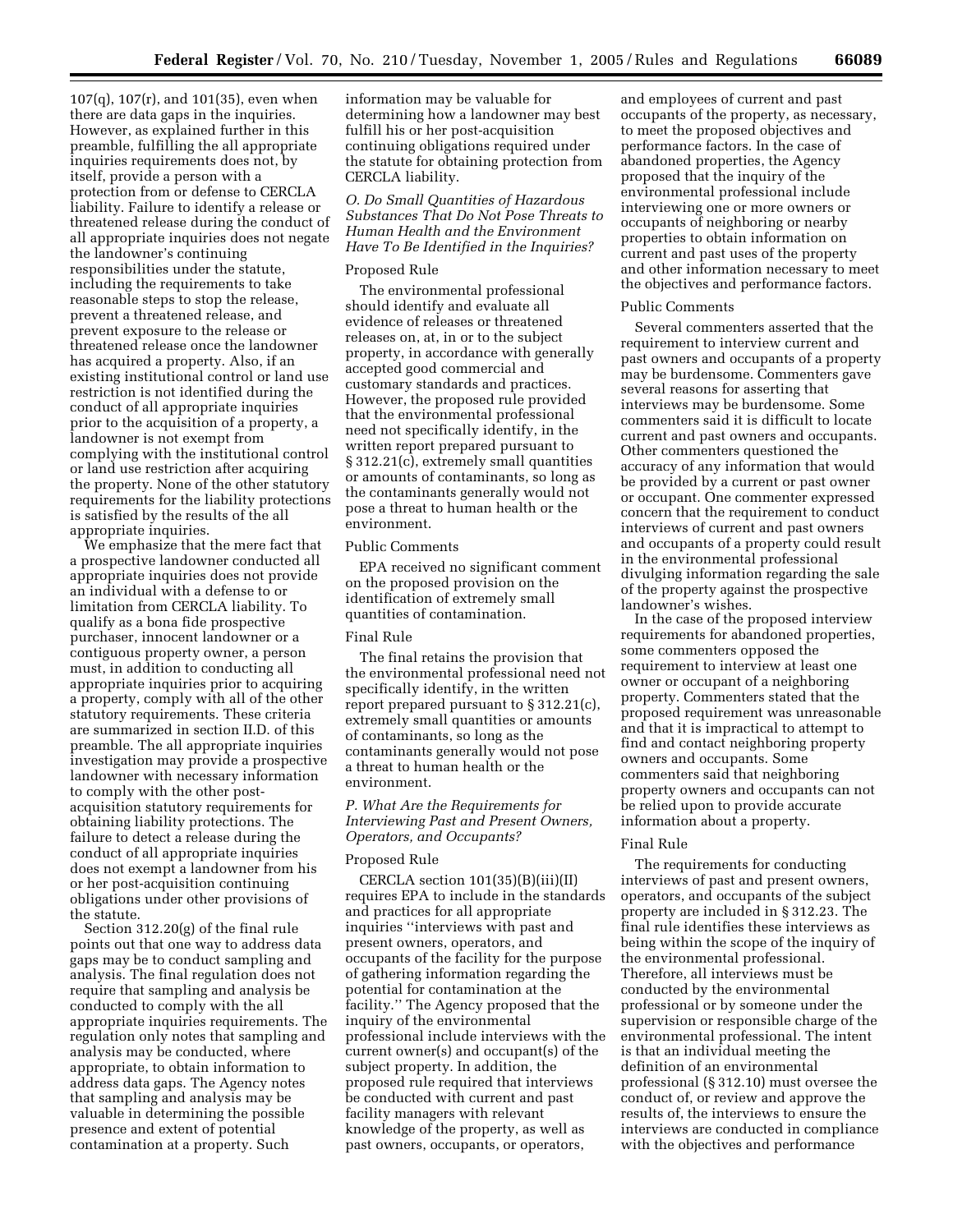factors (§ 312.20). This is to ensure that the information obtained from the interviews provides sufficient information, in conjunction with the results of all other inquiries, to allow the environmental professional to render an opinion with regard to conditions at the property that may be indicative of releases or threatened releases of hazardous substances (and pollutants, contaminants, petroleum and petroleum products, and controlled substances, if applicable).

The final rule requires the environmental professional's inquiry to include interviewing the current owner and occupant of the subject property. In addition, the rule provides that the inquiry of the environmental professional include interviews of additional individuals, including current and past facility managers with relevant knowledge of the property, past owners, occupants, or operators of the subject property, or employees of current and past occupants of the subject property, as necessary to meet the rule's objectives and in accordance with the performance factors. A primary purpose of the interviews portion of the all appropriate inquiries is to obtain information regarding the current and past ownership and uses of the property, and obtain information regarding the potential environmental conditions of the property. The final rule does not prescribe particular questions that must be asked during the interview. The type and content of any questions asked during interviews will depend upon the site-specific conditions and circumstances and the extent of the environmental professional's (or other individual's under the supervision or responsible charge of the environmental professional) knowledge of the property prior to conducting the interviews. Therefore, the final rule does not include specific questions for the interviews, but requires that the interviews be conducted in a manner that achieves the objectives and performance factors. Interviews with current and past owners and occupants may provide opportunities to collect information about a property that was not previously recorded nor well documented and may provide valuable perspectives on how to find or interpret information required to complete other aspects of the all appropriate inquiries. Information gathered during the interview portion of the all appropriate inquiries may in turn provide valuable information for the on-site visual inspection. Persons conducting the interviews of current and past owners

and occupants may want to spend some time during the interviews requesting information on the locations of operations or units used to store or manage hazardous substances on the property.

In the case of properties where there may be more than one owner or occupant, or many owners or occupants, the final rule requires the inquiry to include interviews of major occupants and those occupants that are using, storing, treating, handling or disposing (or are likely to have used, stored, treated, handled or disposed) of hazardous substances (or pollutants, contaminants, petroleum and petroleum products, and controlled substances, as applicable) on the property. The rule does not specify the number of owners and occupants to be interviewed. The environmental professional must perform this function in the manner that best fulfills the objectives and performance factors for the inquiries in § 312.20(e) and (f). Environmental professionals may use their professional judgment to determine the specific occupants to be interviewed and the total number of occupants to be interviewed in seeking to comply with the objectives and performance factors for the inquiries. Interviews must be conducted with individuals most likely to be knowledgeable about the current and past uses of the property, particularly with regard to current and past uses of hazardous substances on the property.

In response to commenters who asserted that the proposed interview requirements are burdensome, we point out that the statutory criteria in CERCLA section 101(35)(B)(iii) include ''interviews with past and present owners, operators, and occupants of the facility for the purpose of gathering information regarding the potential for contamination at the facility.'' EPA asserts that it was clearly congressional intent that the all appropriate inquiries investigation include the conduct of interviews with current and past owners and occupants. We also assert that current and past owners and occupants of a property may be excellent sources of information regarding past and ongoing uses of the property as well as the types of waste management activities that were undertaken at the property. Given that the ASTM E1527 Phase 1 Environmental Site Assessment Process, the interim standard for the conduct of all appropriate inquiries, includes requirements for conducting interviews with the current owners and occupants of a property and provides that other owners and occupants are good additional sources of information about

property uses and potential contamination at a property, we disagree with commenters who asserted that the proposed and final requirements for conducting interviews will be overly burdensome.

In the case of abandoned properties, the final rule requires the inquiry of the environmental professional to include interviews with one or more owners or occupants of neighboring or nearby properties. In the case of abandoned properties, it most likely will be difficult to identify or interview current or past owners and occupants of the property. Therefore, the final rule requires that at least one owner or occupant of a neighboring property be interviewed to obtain information regarding past owners or uses of the property in cases where the subject property is abandoned and no current owner is available to be interviewed. The final rule defines an abandoned property as a ''property that can be presumed to be deserted, or an intent to relinquish possession or control can be inferred from the general disrepair or lack of activity thereon such that a reasonable person could believe that there was an intent on the part of the current owner to surrender rights to the property.'' As is the case with interviews conducted with current and past owners and occupants of the property, interview questions should be developed prior to the conduct of the interviews, and tailored to gather information to achieve the rule's objectives and performance factors. The final rule contains no specific requirements with regard to the type or content of questions that must be asked during the interviews.

EPA disagrees with commenters who stated that it will be difficult to locate and contact neighboring property owners and occupants. The final rule, as did the proposed rule, requires that the environmental professional only locate and interview one neighboring property owner or occupant and only in those cases where no owner or occupant of the subject property can be identified. An environmental professional should be able to locate one owner or occupant of a neighboring property when conducting the on-site visual inspection of the property. If the environmental professional cannot easily locate an owner and occupant of a neighboring property, he or she may enlist the assistance of local government officials in identifying a neighboring property owner or occupant. As is the case with information ascertained from any interview, the environmental professional must apply his or her judgment when drawing conclusions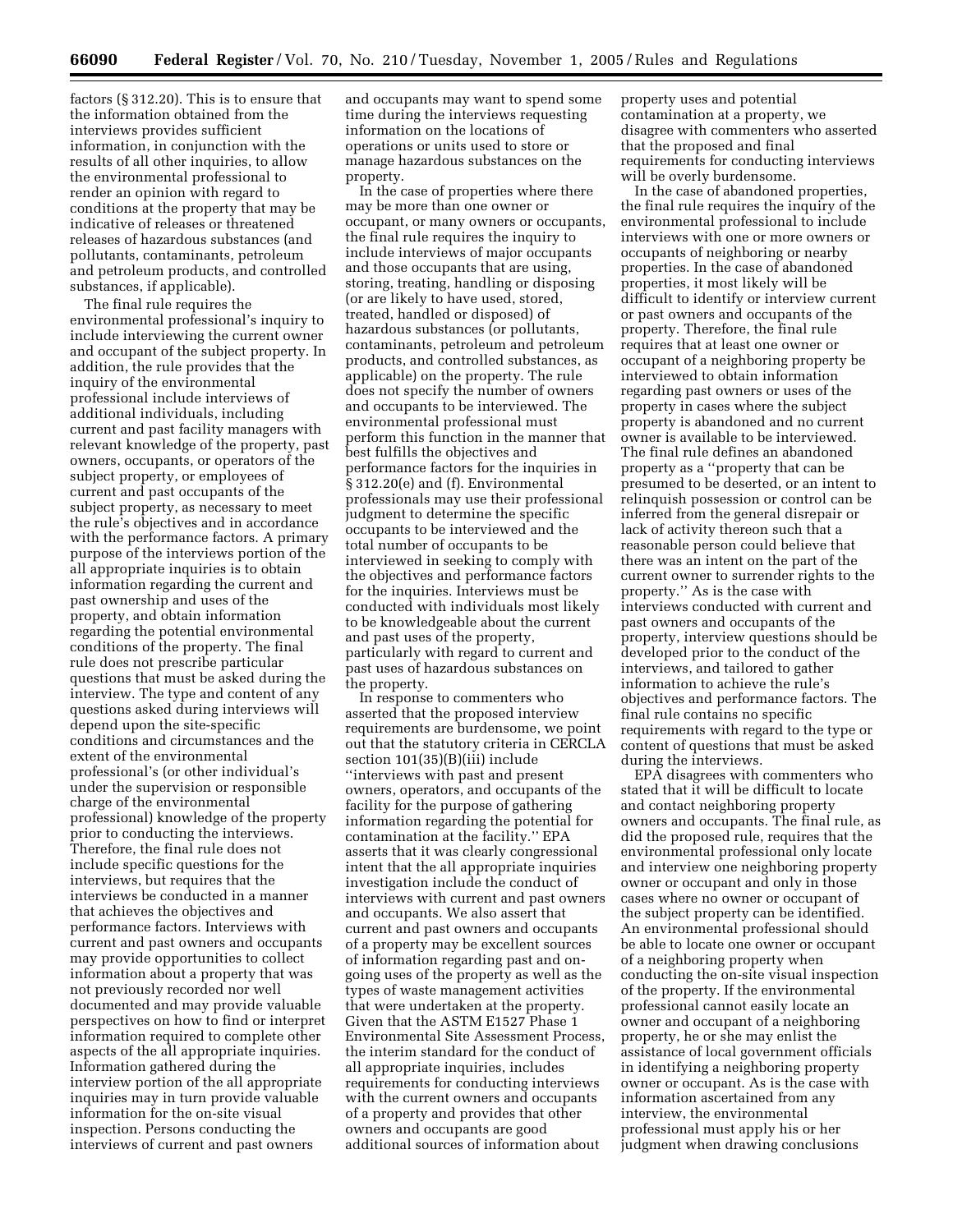based on the information provided in interviews with neighboring property owners and occupants and should attempt to verify any information provided by reviewing other available sources of information.

## *Q. What Are the Requirements for Reviews of Historical Sources of Information?*

#### Proposed Rule

Historical documents and records may contain information regarding past ownership and uses of a property that may be essential to assessing the potential for environmental conditions indicative of releases or threatened releases of hazardous substances to be present at the property. Historical documents and records, among others, may include chain of title documents, land use records, aerial photographs of the property, fire insurance maps, and records held at local historical societies. The proposed rule required that the inquiry of the environmental professional include a review of historical documents and records for the subject property that document the ownership and use of the property for a period of time as far back in the history of the property as it can be shown that the property contained structures, or from the time the property was first used for residential, agricultural, commercial, industrial, or governmental purposes.

## Public Comments

Some commenters raised concerns regarding the proposed requirements to review historical records covering ''a period of time as far back in the history of the subject property as it can be shown that the property contained structures or from the time the property was first used for residential, agricultural, commercial, industrial, or governmental purposes.'' Commenters said that the proposed historical scope of the records search is too extensive. Some commenters requested that in the final rule EPA adopt the provisions for historical records searches provided in the ASTM E1527–2000 standard. Several commenters requested that EPA explicitly require as part of the review of historical records a review of chain of title documents. The commenters asserted that a review of chain of title documents is the only reliable way to identify previous owners of a property.

## Final Rule

The statutory criteria in the Brownfields Amendments require that reviews of historical sources of information be conducted to ''determine

previous uses and occupancies of the real property since the property was first developed.'' The final rule requires (as did the proposed rule) that historical records on the subject property be searched for information on the property covering a time period as far back in history as there is documentation that the property contained structures or was placed into use of some form. This provision follows the statutory language. In addition, the final rule requires that historical documents and information be reviewed to obtain necessary information for meeting the objectives and performance factors in § 312.20(e) and (f). If a search of historical sources of information results in an inability of the environmental professional to document previous uses and occupancies of the property as far back in history as it can be shown that the property contained structures or was placed into use of some form, and such information is not acquired elsewhere during the investigation then it must be documented as a data gap to the inquiries. The requirements of §§ 312.20(g) and 312.21(c)(2) are applicable to all instances in the all appropriate inquiries that result in data gaps.

Despite the concerns raised by some commenters regarding the scope of the historical records review, we assert that the scope of the requirements in the final rule (as did the scope of the proposed requirements) reflects the statutory language provided in CERCLA section  $101(35)(B)(iii)$ . The statutory criterion provide that all appropriate inquiries include ''reviews of historical sources \* \* \* to determine previous uses and occupancies of the real property since the property was first developed.'' We point out that the final rule does allow the environmental professional to exercise his or her professional judgment ''in context of the facts available at the time of the inquiry as to how far back in time it is necessary to search historical records.'' We believe that this provides sufficient flexibility to allow for any circumstances where, due to the availability of other information about a property an environmental professional may conclude that a comprehensive search of historical records is not necessary to meet the objectives and performance factors.

In response to commenters that requested that EPA adopt the provisions of the ASTM E1527–2000 standard for conducting searches of historical records, we assert that the scope of the historical records search in today's final rule is very similar to the scope of ASTM E1527 standard. The ASTM

E1527 standard, at section 7.3.1, requires that historical sources of information be searched to identify ''all obvious uses of the property\* \* \*from the present, back to the property's obvious first developed use, or back to 1940, whichever is earlier.'' Given that the language of both the ASTM E1527 standard and the requirements in the final rule for conducting historical records searches is very similar, we conclude that the intent is the same and the final rule represents no change from current good customary business practice. In addition, the final rule provides for sufficient flexibility both within the application of the performance factors to the historical records search requirements and in allowing the environmental professional to apply his or her judgment ''in the context of the facts available at the time of the inquiry.''

The final rule does not require that any specific type of historic information be collected. In particular, the rule does not require that persons obtain a chain of title document for the property. The rule allows for the environmental professional to use professional judgment when determining what types of historical documentation may provide the most useful information about a property's ownership, uses, and potential environmental conditions when seeking to comply with the objectives and performance factors for the inquiries. Although we agree with commenters that chain of title documents may serve as an important source of information regarding past ownership of a property, it may not be the only source of this information. To the extent that chain of title documents are otherwise obtained for other purposes during the conduct of a property sale or transaction, we believe that these documents can easily be made available to the environmental professional by the prospective landowner. Given that the final rule requires that historical records be searched for information on previous uses and ownership of a property for as far back in the history of property as can be shown that the property contained structures or was first used for residential, agricultural, commercial, industrial or governmental purposes, if chain of title documents are the best and most easily attainable source of this information, we assume that such documents will be obtained and used by the environmental professional.

Given the wide variety of property types and locations to which the final rule could apply, any list of specific documents could result in undue burdens on many prospective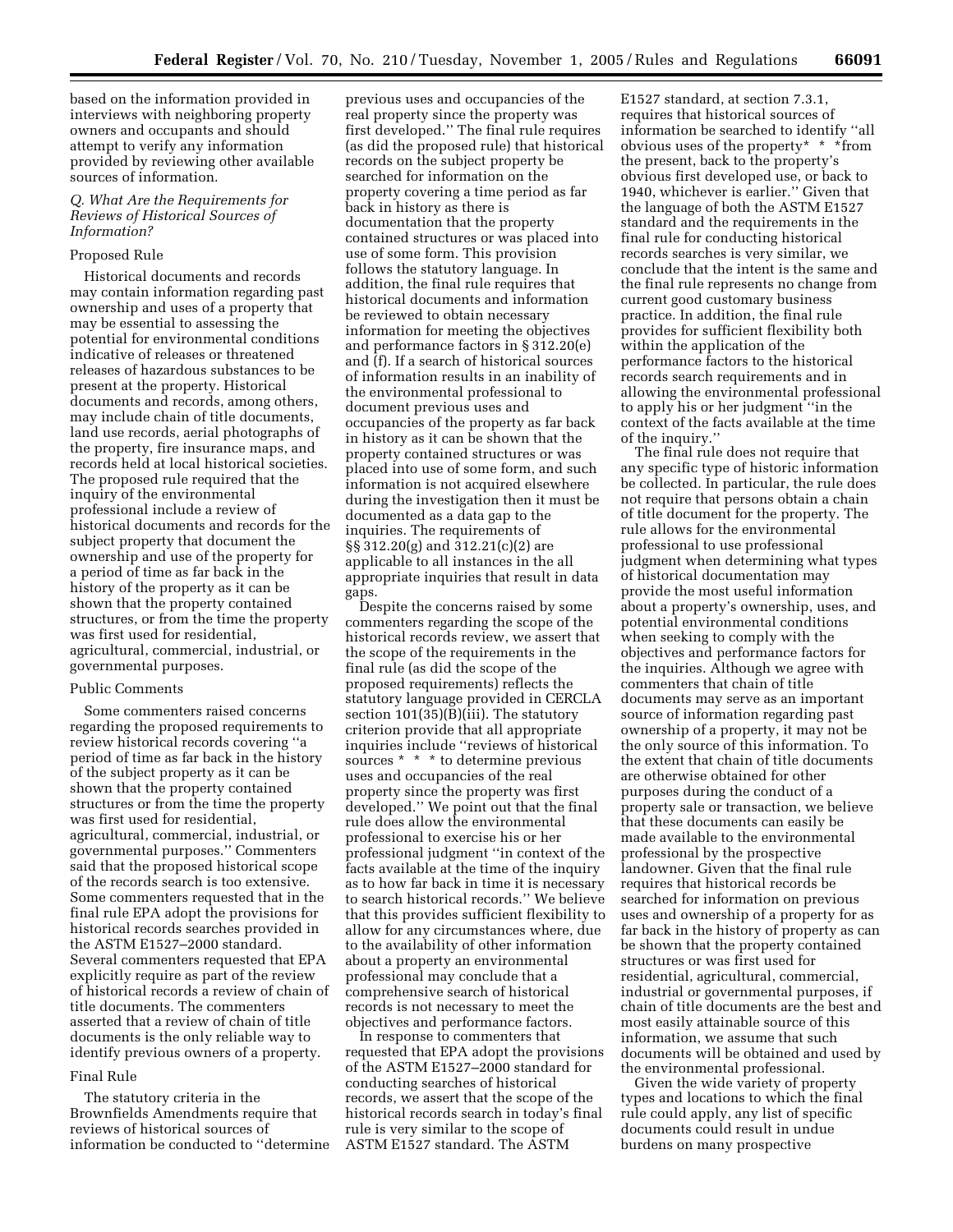landowners and grantees due to difficulties in collecting any specific document for any particular property or property location. Therefore, the final requirements for reviewing historical documents allow the prospective landowner or grantee and the environmental professional to use their judgment, in accordance with generally accepted good commercial and customary standards and practices, in locating the best available sources of historical information and reviewing such sources for information necessary to comply with the rule's objectives and performance factors.

As explained in section IV.J of this preamble, the prospective landowner, grantee, or environmental professional may make use of previously collected information about a property when conducting all appropriate inquiries. The collection of historical information about a property may be a particular case where previously collected information may be valuable, as well as easily accessible. In addition, nothing in the rule prohibits a person from using secondary sources (*e.g.*, a previously conducted title search) when gathering information about historical ownership and usage of a property. As explained in section IV.J, information must be updated if it was last collected more than 180 days prior to the date of acquisition of the property.

## *R. What Are the Requirements for Searching for Recorded Environmental Cleanup Liens?*

For purposes of this rule, recorded environmental cleanup liens are encumbrances on property for the recovery of incurred cleanup costs on the part of a state, tribal or federal government agency or other third party. Recorded environmental cleanup liens often provide an indication that environmental conditions either currently exist or previously existed on a property that may include the release or threatened release of a hazardous substance. The existence of an environmental cleanup lien should be viewed as an indicator of potential environmental concerns and as a basis for further investigation into the potential existence of on-going or continued releases or threatened releases of hazardous substances on, at, in, or to the subject property.

#### Proposed Rule

The proposed rule required that prospective landowners and grantees, or environmental professionals on their behalf, search for environmental cleanup liens that are recorded under federal, tribal, state, or local law.

Environmental cleanup liens that are not recorded by government entities or agencies are not addressed by the language of the statute (the statute speaks only of ''recorded liens''); therefore, the proposed rule required that only a search for recorded environmental liens be included in the all appropriate inquiries investigation.

#### Public Comments

Some commenters asked that EPA state more clearly that the responsibility for searching for environmental cleanup liens rests with the prospective landowner and not the environmental professional. A few commenters requested that the Agency provide some guidance on where to find recorded environmental cleanup liens.

#### Final Rule

EPA is finalizing the proposed requirements to search for recorded environmental cleanup liens without changes. The all appropriate inquiries investigation must include a search for recorded environmental cleanup liens. The final rule allows that the search for recorded environmental cleanup liens be performed either by the prospective landowner or grantee, or through the inquiry of the environmental professional. The search for such liens may not necessarily require the expertise of an environmental professional and therefore may be more efficiently or more cost-effectively performed by the prospective landowner or grantee, or his or her agent. Such liens may be included as part of the chain of title documents or may be recorded in some other manner or format by state or local government agencies. If such information is collected by the prospective landowner or grantee, or other agent who is not under the supervision or responsible charge of the environmental professional, the final rule allows for, but does not require, the information that is collected by or on the behalf of the prospective landowner or grantee to be provided to the environmental professional. If the information is provided to the environmental professional, he or she can then make use of such information during the conduct of the all appropriate inquiries and when rendering conclusions or opinions regarding the environmental conditions of the property. If such information is not provided to the environmental professional and the lack of such information affects the ability of the environmental professional to identify conditions indicative of releases or threatened releases of hazardous substances on, at, in or to the

property, the lack of information should be noted as a data gap (per the requirements of  $\S 312.21(b)(2)$ .

Although some commenters requested that EPA be more explicit in the final rule in requiring that the search for recorded environmental cleanup liens be conducted by the prospective landowner (or grantee), we believe that the decision of who conducts the search may be best left up to the judgment of the prospective landowner or grantee and environmental professional. The final rule provides in § 312.22 that the search for recorded environmental cleanup liens can fall outside the inquiries conducted by the environmental professional. The search for recorded environmental cleanup liens is not included as part of the requirements governing the results of an inquiry by an environmental professional (§ 312.21). Therefore, the search may be conducted by the prospective landowner or grantee, his or her attorney or agent, or the environmental professional.

We offer one caution about the conclusion that might be drawn if no recorded environmental cleanup liens are found. If EPA is conducting a cleanup at site at the time it is transferred or acquired, EPA is able to record a lien post acquisition. For example, one type of lien, often referred to as a windfall lien, has no statute of limitations and arises at the time EPA first spends Superfund money. States and localities may have similar mechanisms. Therefore, even if a recorded environmental cleanup lien is not found during the conduct of the all appropriate inquiries investigation, one may be recorded at a later date if EPA is undertaking a cleanup or response action at the property.

With regard to commenters who requested that EPA provide guidance on where to search for environmental cleanup liens, we advise that prospective landowners and grantees to seek the advice of a local realtor, real estate attorney, title company, or other real estate professional. Environmental cleanup liens may be recorded as part of the land title records or as part of other state or local government land or real estate records. Recorded environmental cleanup liens may be recorded in different places, depending upon the particular state and particular locality in which the property is located.

## *S. What Are the Requirements for Reviewing Federal, State, Tribal, and Local Government Records?*

Federal, tribal, state and local government records may contain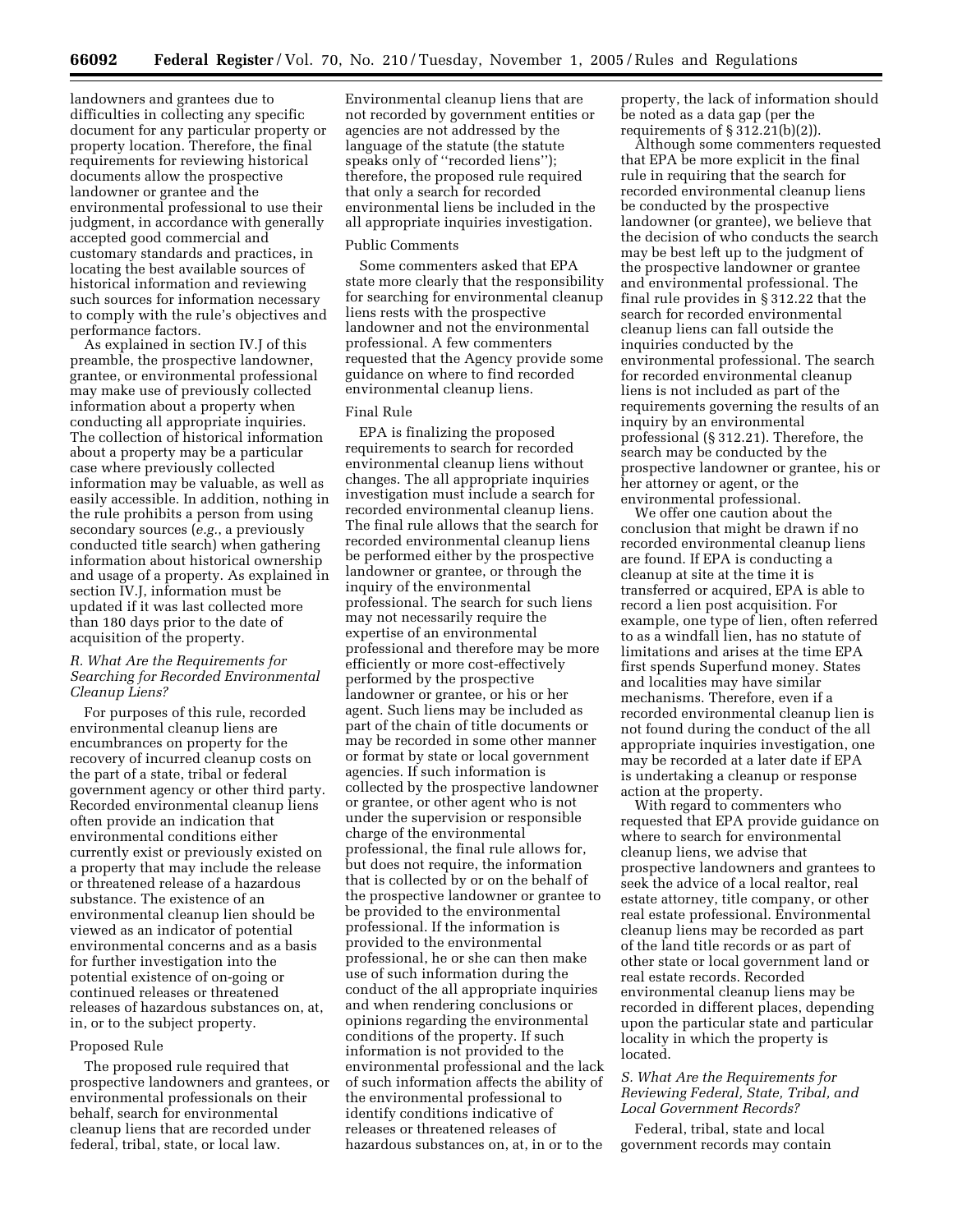information regarding environmental conditions at a property. In particular, government records, or data bases of such information, may include information on previously reported releases of hazardous substances, pollutants, contaminants, petroleum and petroleum products and controlled substances. Government records and available databases can provide valuable information on remedial actions and emergency response activities that may have been conducted at a particular property. Government records also may include information on institutional controls related to a particular property. For example, in the case of NPL sites, EPA Superfund records, including Action Memoranda and Records of Decision, may have information on institutional controls in place at such properties. Government records also may include information on activities or property uses that could cause releases or threatened releases to be present at a property.

#### Proposed Rule

The proposed rule required that federal, state, tribal and local government records be searched for information necessary to achieve the objectives and performance factors, including information regarding the use and occupancy of and the environmental conditions at the subject property and conditions of nearby or adjoining properties that could have a impact upon the environmental conditions of the subject property. The proposed rule included requirements to search federal, tribal, state, and local government records for information indicative of environmental conditions at the subject property.

The proposed rule also included requirements to review government records, or data bases of information contained in government records, for information about nearby and adjoining properties. Reviews of such records may provide valuable information regarding the potential impact to the subject property from hazardous substances and petroleum contamination migrating from contiguous or nearby properties. The proposed rule included required minimum search distances for government records searches of nearby properties.

To account for property-specific and regionally-specific conditions that can influence the appropriateness of the proposed search distances for any given type of record and property, the proposed rule allowed the environmental professional to adjust the applicable search distances when searching for information about off-site

properties by applying professional judgment. For example, appropriate search distances for properties located in rural settings may differ from appropriate search distances for urban settings. In addition, ground water flow direction, depth to ground water, arid weather conditions, the types of facilities located on nearby properties, and other factors may influence the degree of impact to a property from offsite sources. Therefore, the proposed rule allowed the environmental professional to adjust any or all of the proposed minimum search distances for any of the record types, based upon professional judgment and the consideration of site-specific conditions or circumstances when seeking to achieve the proposed objectives and performance factors for the required inquiries.

#### Public Comments

The Agency received a variety of comments in which commenters expressed concerns about the applicability or adequacy of specific types of government records included in the proposed rule (e.g., CERCLIS records, information on RCRA facilities, ERNS). A few commenters raised concerns about the availability of tribal records. Several commenters raised concerns regarding the availability of government records on institutional controls. Commenters also pointed out that, given the lack of available databases and other information on institutional controls, it may be particularly difficult to search for institutional controls associated with adjoining and nearby properties.

## Final Rule

We are finalizing the requirements for reviewing federal, state, tribal, and local government data bases as proposed, with one exception. The final rule requires that government records and available lists for institutional and engineering controls be searched only for information on such controls at the subject property. All appropriate inquiries investigations do not have to include searches for institutional and engineering controls in place at nearby and adjoining properties. We made this change because we agree with commenters who pointed out that information on institutional and engineering controls may be difficult to find as there are no available national sources of this information. Only a few states have available lists of institutional controls. In addition, the information that may be inferred from knowledge of institutional and engineering controls that are in place at adjoining and nearby

properties, i.e., that there was a response action, a remedial action, or corrective action taken at the site, can be inferred from information obtained from other sources (e.g., CERCLIS, RCRIS, state records of response actions).

It is important that prospective landowners obtain information on institutional and engineering controls in place at the property being acquired. It also may be important to locate information on such controls in place at nearby properties. To obtain the liability protections afforded under CERCLA (i.e., innocent landowner, contiguous property owner, bona fide prospective purchaser), the statute requires, as part of the ''continuing obligations,'' that the property owner comply with all land use restrictions and not impede the effectiveness of institutional controls. Therefore, it is important that information on institutional and engineering controls be obtained by prospective landowners, even though information about such controls may not have been routinely obtained as part of due diligence practices prior to today's final rule (we note that the current interim standard does include provisions for searching for ''activity and use limitations'').

Routine ''chain of title'' reports may not always contain information labeled as institutional or engineering controls. However, title companies may include, as part of the chain of title reports ''restrictions of record on title'' when such restrictions are recorded because of underlying environmental conditions at a property. Therefore, when requesting information on ''institutional controls'' or ''engineering controls'' about a property, prospective landowners, grantees, and environmental professionals may want to request information on ''restrictions of record on title'' as well, in case any available information on institutional or engineering controls is so labeled in the chain of title records. In addition to chain of title records, information on institutional controls and engineering controls may be recorded in local land records. Also, some states are beginning to create registries to track information on institutional and engineering controls. Therefore, prospective landowners and grantees should consider consulting these other sources of information in addition to chain of title records for information on institutional and engineering controls.

In response to the commenters who pointed out particular shortcomings with specific sources of information (e.g., CERCLIS, RCRIS, ERNS) we point out that the requirement to review government records explicitly provides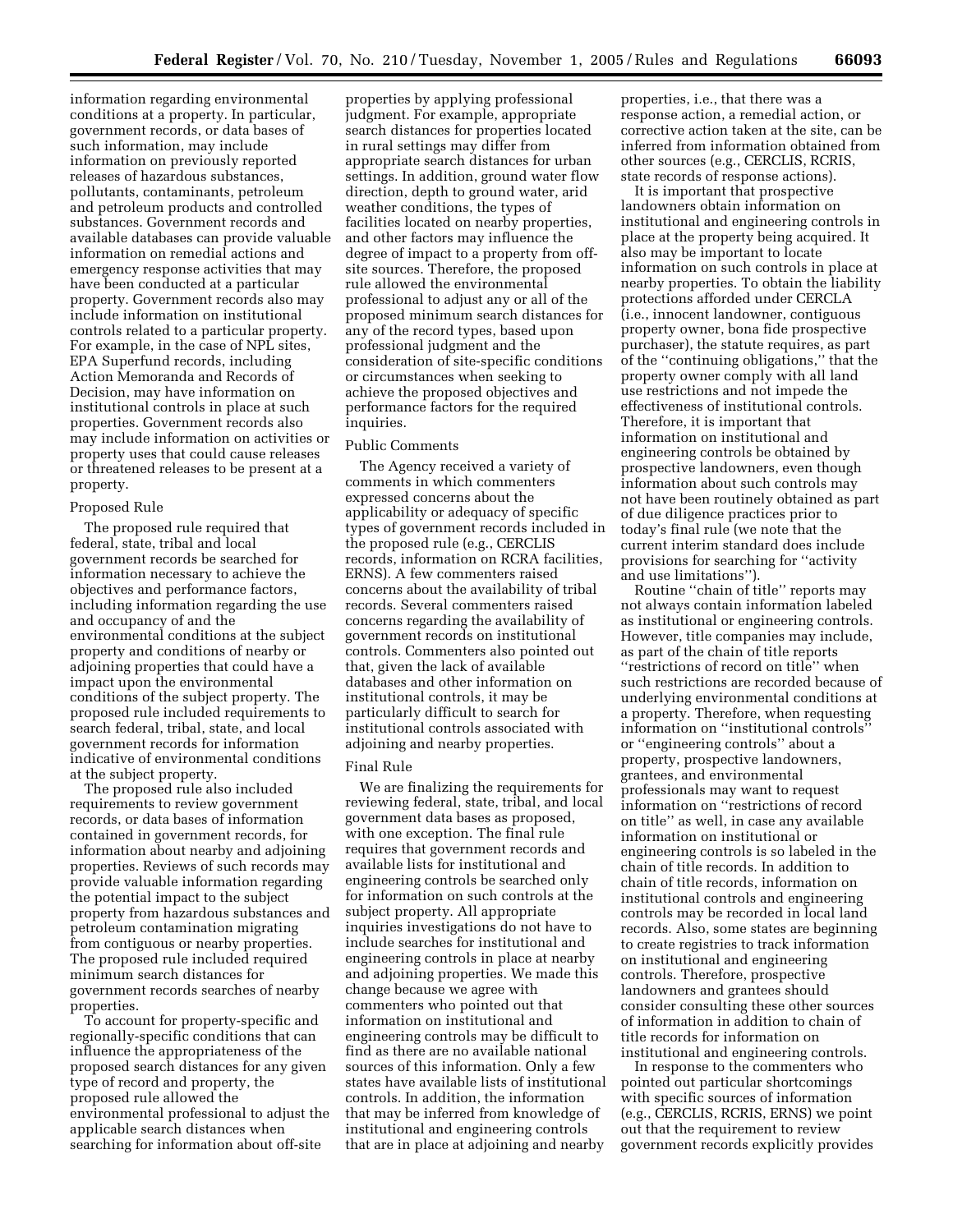that the reviews be conducted in compliance with the objectives and performance standards. If a particular source of information cannot be accessed within a reasonable time frame or within reasonable costs, then the information should be sought from other sources. In addition, if a particular source of information will only provide information that can more easily or readily be found elsewhere, the particular source does not have to be obtained or consulted. If application of the objectives and performance standards to the requirement to review government records results in an inability to provide necessary information (or information identified as necessary in the objectives for the final rule), then the lack of information should be documented as a data gap in the final report. In addition, the environment professional should comment on the significance the lack of any information has on his or her ability to identify conditions at the property that are indicative of releases or threatened releases of hazardous substances (in compliance with § 312.21(c)(2)).

In response to commenters who pointed out that it may be difficult to obtain or gain access to tribal government records, we point out that such records need only be searched for and reviewed in those instances where the subject property is located on or near tribal-owned lands. In these cases, it is important to attempt, within the scope of the rule's objectives and performance factors, to review such records. When such records are not available, necessary information should be sought from other sources. When no information is available and the objectives and performance factors of the final rule cannot be met and the result is a lack of information that may affect the environmental professional's ability to render an opinion regarding the environmental conditions of a property, the lack of information must be documented as a data gap in compliance with  $\S 312.21(c)(2)$ .

The final rule requires that the following types of government records or data bases of government records be reviewed to obtain information on the subject property and nearby properties necessary to meet the rule's objectives and performance standards:

1. Government records of reported releases or threatened releases at the subject property, including previously conducted site investigation reports.

2. Government records of activities, conditions, or incidents likely to cause or contribute to releases or threatened releases, including records documenting

regulatory permits that were issued to current or previous owners or operators at the property for waste management activities and government records that identify the subject property as the location of landfills, storage tanks, or as the location for generating and handling activities for hazardous substances, pollutants, contaminants, petroleum and petroleum products, or controlled substances.

3. CERCLIS records—EPA's Comprehensive Environmental Response, Compensation, and Liability Information System (CERCLIS) database contains general information on sites across the nation and in the U.S. territories that have been assessed by EPA, including sites listed on the National Priorities List (NPL). CERCLIS includes information on facility location, status, contaminants, institutional controls, and actions taken at particular sites. CERCLIS also contains information on sites being assessed under the Superfund Program, hazardous waste sites and potential hazardous waste sites.

4. Government-maintained records of public risks—the all appropriate inquiries government records search should include a search for available records documenting public health threats or concerns caused by, or related to, activities currently or previously conducted at the site.

5. Emergency Response Notification System (ERNS) records—ERNS is EPA's data base of oil and hazardous substance spill reports. The data base can be searched for information on reported spills of oil and hazardous substances by state.

6. Government registries, or publicly available lists of engineering controls, institutional controls, and land use restrictions. The all appropriate inquiries government records search must include a search for registries or publicly available lists of recorded engineering and institutional controls and recorded land use restrictions. Such records may be useful in identifying past releases on, at, in, or to the subject property or identifying continuing environmental conditions at the property.

The final rule requires that government records be searched to identify information relative to the objectives and in accordance with the performance factors on: (1) Adjoining and nearby properties for which there are governmental records of reported releases or threatened releases (e.g., properties currently listed on the National Priorities List (NPL), properties subject to corrective action orders under the Resource Conservation and

Recovery Act (RCRA), properties with reported releases from leaking underground storage tanks); (2) adjoining and nearby properties previously identified or regulated by a government entity due to environmental conditions at a site (e.g., properties previously listed on the NPL, former CERCLIS sites with notices of no further response actions planned (NFRAP)); and (3) adjoining and nearby properties that have government-issued permits to conduct waste management activities (e.g., facilities permitted to manage RCRA hazardous wastes).

In the case of government records searches for nearby properties, the final rule includes minimum search distances (e.g., properties located either within one mile or one-half mile of the subject property) for obtaining and reviewing records or data bases concerning activities and facilities located on nearby properties. The search distances are based upon our best judgment regarding the potential impacts that incidents or circumstances at an adjoining property may have on the subject property. With the exception of the required searches for institutional and engineering controls, the search distances finalized in today's rule are the search distances that were proposed in the proposed rule. For example, government records identifying properties listed on the NPL must be searched to obtain information on NPL sites located within one mile of the subject property. NPL sites located beyond one mile of a property most likely will have little or no impact on the environmental conditions at the subject property. In the case of two types of records, records of hazardous waste handler and generator records and permits, records of registered storage tanks, the final requirements specify that such records only be searched for information specific to the subject property and adjoining properties (the rule contains no requirement to search for these two types of government records for other nearby properties). The final rule requires that available lists of institutional controls and engineering controls only be searched for information on the subject property.

In the case of all the government records listed above and in the final rule in § 312.26, the requirements of this criterion may be met by searching data bases containing the same government records mentioned in the list above that are accessible and available through government entities or private sources. The review of actual records is not necessary, provided that the same information contained in the government records and required to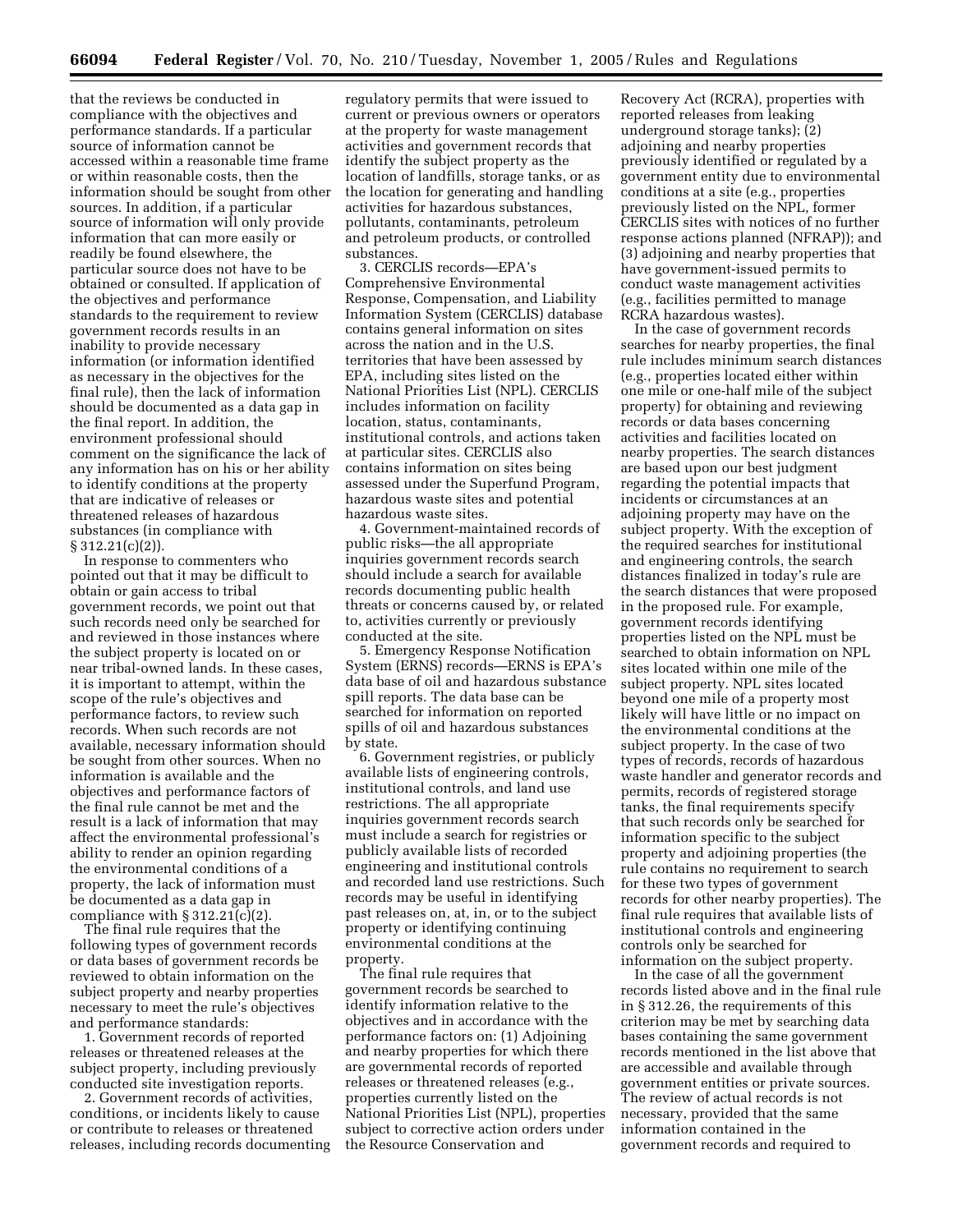meet the requirements of this criterion and achieve the objectives and performance factors for these regulations is attainable by searching available data bases.

The final rule allows the environmental professional to adjust the search distances for reviewing government records of nearby properties based upon his or her professional judgment. Environmental professionals may consider one or more of the following factors when determining an alternative appropriate search distance:

• The nature and extent of a release;

• Geologic, hydrogeologic, or topographic conditions of the subject property and surrounding environment;

• Land use or development densities;

• The property type;

• Existing or past uses of surrounding properties;

• Potential migration pathways (e.g., groundwater flow direction, prevalent wind direction); or

• Other relevant factors.

The final rule requires environmental professionals to document the rationale for making any modifications to the required minimum search distances included in § 312.26 of the regulation.

## *T. What Are the Requirements for Visual Inspections of the Subject Property and Adjoining Properties?*

#### Proposed Rule

The proposed rule required that an on-site visual inspection of the subject property be conducted as part of the all appropriate inquiries investigations, with one limited exception. The proposed on-site visual inspection requirements included requirements to inspect any facilities and improvements on the property as well as all areas where hazardous substances are or may have been used, stored, treated, handled, or disposed. In addition, the proposed rule included requirements to visually inspect adjoining properties. The proposal required that inspections of adjoining properties be conducted from the property line, public right-ofway, or other vantage point.

The proposed rule included a limited exception from the requirement to conduct the visual inspection ''on-site.'' The proposed exception provided that in unusual circumstances where an onsite visual inspection cannot be performed because of physical limitations, remote and inaccessible location, or another inability to obtain access to the property, provided good faith efforts are taken to obtain such access and access to the property could not be obtained, a visual inspection could be conducted from an off-site

vantage point (e.g., property-line, airplane, public right-of-way). To qualify for the exception from the requirement to conduct the inspection on site, the proposed rule required that the environmental professional document the good faith efforts undertaken to gain access to the property and explain why such efforts were unsuccessful. The proposed rule also required that the environmental professional document what other sources of information were consulted to obtain information regarding the potential environmental conditions at the property and the significance of the failure to conduct the inspection on site on his or her ability to identify conditions indicative of releases or threatened releases of hazardous substances on, at, in, or to the subject property.

In the preamble to the proposed rule, EPA recommended that an environmental professional conduct the on-site visual inspection.

## Public Comments

A few commenters stated that EPA should not recommend, as we did in the preamble to the proposed rule, that an individual meeting the definition of environmental professional conduct the on-site visual inspection. These commenters stated that anyone under the responsible charge or supervision of an environmental professional should be able to conduct the on-site visual inspection. Commenters stated, that by recommending in the preamble that the environmental professional conduct the on-site visual inspection, the Agency was effectively requiring an environmental professional to conduct the visual inspection. Other commenters expressed support for the Agency's recommendation.

A few other commenters thought the proposed exception from the requirement to conduct the visual inspection on site was ''broad'' and ''would increase the likelihood of inspections not being performed and contamination not being detected.'' These commenters expressed a concern that any exception from the requirement to conduct an on-site visual inspection could open the door to abuse and result in properties being transferred without being inspected. Commenters raised concerns that owners of uninspected properties could obtain liability protection by claiming to have fulfilled the requirements of all appropriate inquiries without knowledge of ongoing releases at a property.

#### Final Rule

The final rule, at § 312.27, retains the proposed requirement that a visual onsite inspection be conducted of the subject property. The final visual on-site inspection requirements include requirements to inspect the facilities and any improvements on the property, as well as visually inspect areas on the property where hazardous substances may currently be or in the past may have been used, stored, treated, handled, or disposed of. We continue to assert that, and commenters agreed, that every all appropriate inquiries investigation must include an on-site visual inspection of the property. The on-site inspection of a property most likely will be an excellent source of information regarding indications of environmental conditions on a property. The final rule requires that a visual onsite inspection of the subject property be conducted in all but a few very limited cases. In addition, the final rule retains the proposed requirement that in those cases where physical limitations restrict the portions of the property that may be visually inspected, that the physical limitations encountered during the visual on-site inspection (e.g., weather conditions, physical obstructions) must be documented.

We note that persons conducting all appropriate inquiries with monies provided in a grant awarded under CERCLA section 104(k)(2)(B) must, depending on the terms and conditions of the grant or cooperative agreement, include within the scope of the on-site visual inspection an inspection of the facilities, improvements, and other areas of the property where pollutants, contaminants, petroleum and petroleum products, or controlled substances may currently be or in the past may have been used, stored, treated, handled, or disposed.

The visual on-site inspection of a property during the conduct of all appropriate inquiries may be the most important aspect of the inquiries and the primary source of information regarding the environmental conditions on the property. In all cases, every effort must be made to conduct an on-site visual inspection of a property when conducting all appropriate inquiries.

We understand that a prospective landowner, grantee, or environmental professional, in some limited circumstances, may not be able to obtain on-site access to a property. Extreme and prolonged weather conditions and remote locations can impede access to a property. A prospective landowner, grantee or environmental professional also could be unable to gain on-site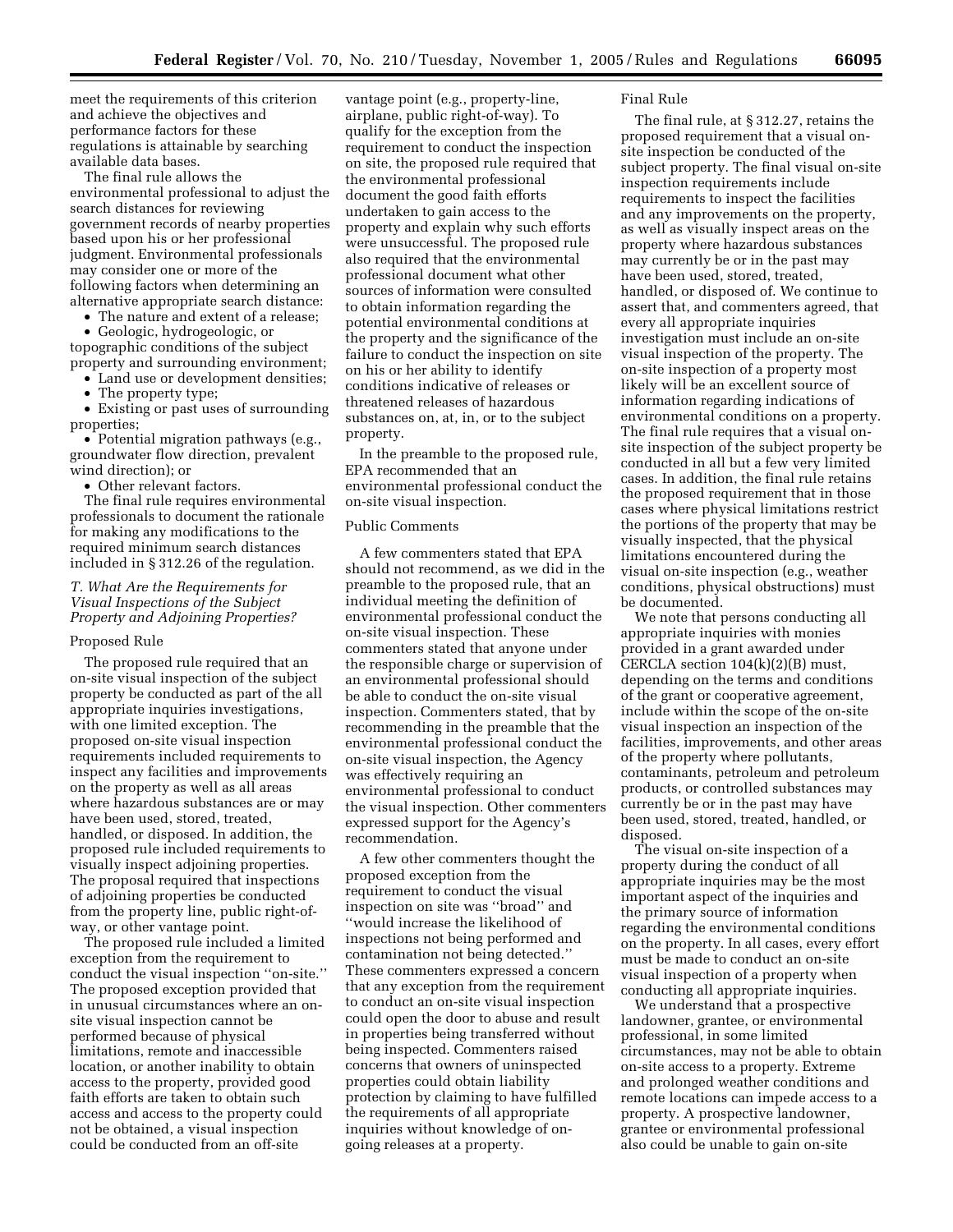access to a property if the owner refuses to provide access to the party, even after the party exercises all good faith efforts to gain access to the property (e.g., seeking assistance from state government officials). Such circumstances may arise in cases where a local government becomes a last resort purchaser of a potentially-contaminated property that has little economic value. The unique nature of such transactions may result in a local government facing an uncooperative or recalcitrant property owner. Unlike commercial property transactions between private parties, where the parties' economic and legal liability interests and the ability to abandon the transaction can work in favor of the purchasing party's ability to gain access to a property prior to acquisition, property transactions between a private party and a local government may not afford the local government the same leverage, even if it is in the public interest to attain ownership of the property. This situation may occur when the local government seeks to assess, clean up, and revitalize an area, but the owner of the property is unreachable, unavailable, or otherwise unwilling to provide access to the property. In such limited circumstances, the public benefit attained from a government entity gaining ownership of a property may outweigh the need to gain on-site access to the property prior to the transfer of ownership.

The final rule requires, in unusual circumstances, that the prospective landowner or grantee make good faith efforts to gain access to the property. However, the mere refusal of a property owner to allow the prospective property owner or grantee to have access to the property does *not* constitute an unusual circumstance, absent the making of good faith efforts to otherwise gain access. The final rule, at § 312.10, defines ''good faith'' as ''the absence of any intention to seek an unfair advantage or to defraud another party; an honest and sincere intention to fulfill one's obligations in the conduct or transaction concerned.''

In those unusual circumstances where a prospective landowner, a grantee, or an environmental professional, after undertaking good faith efforts, cannot gain access to a property and therefore cannot conduct an on-site visual inspection, the final rule requires that the property be visually inspected, or observed, by another method, such as through the use of aerial photography, or be inspected, or observed, from the nearest accessible vantage point, such as the property line or a public road that runs through or along the property. In

addition, the rule requires that the all appropriate inquiries report include documentation of efforts undertaken by the prospective landowner, grantee, or the environmental professional to obtain on-site access to the subject property and include an explanation of why good faith efforts to gain access to subject property were unsuccessful. The all appropriate inquiries report must include documentation of other sources of information that were consulted to obtain information necessary to achieve the objectives and performance factors. This documentation should include comments, from the environmental professional who signs the report, regarding any significant limitations on the ability of the environmental professional to identify conditions indicative of releases or threatened releases on, at, in, or to the subject property, that may arise due to the inability of the prospective landowner, grantee, or environmental professional to obtain on-site access to the property.

In those limited cases where an onsite visual inspection cannot be conducted prior to the date a property is acquired, we remind prospective landowners that protection from CERCLA liability depends upon the prospective landowner complying with all of the post-acquisition continuing obligations provided in the statute. Therefore, to ensure that adequate information is attained about a property to ensure that the property owner can fulfill these obligations, we recommend that once a property is purchased, the property owner conduct an on-site visual inspection of the property once the property is acquired, if it could not be conducted prior to acquisition. Such an inspection may provide important information necessary for the property owner to fully comply with the other statutory provisions, including on-going obligations, governing the CERCLA liability protections.

We disagree with the commenters who argued that the exception from the requirement to conduct the visual inspection on-site is ''broad.'' We point out that the exception is limited to the requirement that the visual inspection be conducted on-site. In all cases where the exception applies, the visual inspection must still be conducted from another vantage point. In addition, the exception is limited to only those circumstances where all good faith efforts are made to gain access the property. The final rule requires that all good faith efforts to gain access be documented and requires that the environmental professional comment on the consequences that the inability to gain access to the property may have on

his or her ability to render an opinion on property conditions that may be indicative of releases or threatened releases on, at, in, or to the property. The exception is very limited in scope and the documentation requirements should limit the use of the exception as well as provide the prospective landowner with useful information for determining the potential need for further investigations of the property after acquisition.

The final rule also requires that the all appropriate inquiries investigation include visual inspections of properties that adjoin the subject property. Visual inspections of adjoining properties may provide excellent information on the potential for the subject property to be affected by contamination migrating from adjoining properties. Visual inspections of adjoining properties may be conducted from the subject property's property line, one or more public rights-of-way, or other vantage point (e.g., via aerial photography). Where practicable, a visual on-site inspection is recommended and may provide greater specificity of information. The visual inspections of adjoining properties must include observing areas where hazardous substances currently may be, or previously may have been, stored, treated, handled, or disposed. Visual inspections of adjoining properties otherwise also must be conducted to achieve the objectives and performance goals for all the appropriate inquiries. Physical limitations to the visual inspections of adjoining properties should be noted.

As explained in the preamble to the proposed rule, EPA and the Negotiated Rulemaking Committee considered, when developing the proposed rule, requiring that all activities in the all appropriate inquiries investigation to be conducted by persons meeting the proposed definition of an environmental professional. Requiring that an environmental professional conduct all activities could ensure that all data collection and investigations are conducted in a manner and to a degree of specificity that allows the environmental professional to make best use of all information in forming opinions and conclusions regarding the environmental conditions at a property. However, after careful review of the specific activities included in the statutory criteria and conducting an assessment of the costs and burdens of such a requirement, EPA and the Committee concluded that it is not necessary for each and every regulatory requirement to be conducted by an environmental professional. As outlined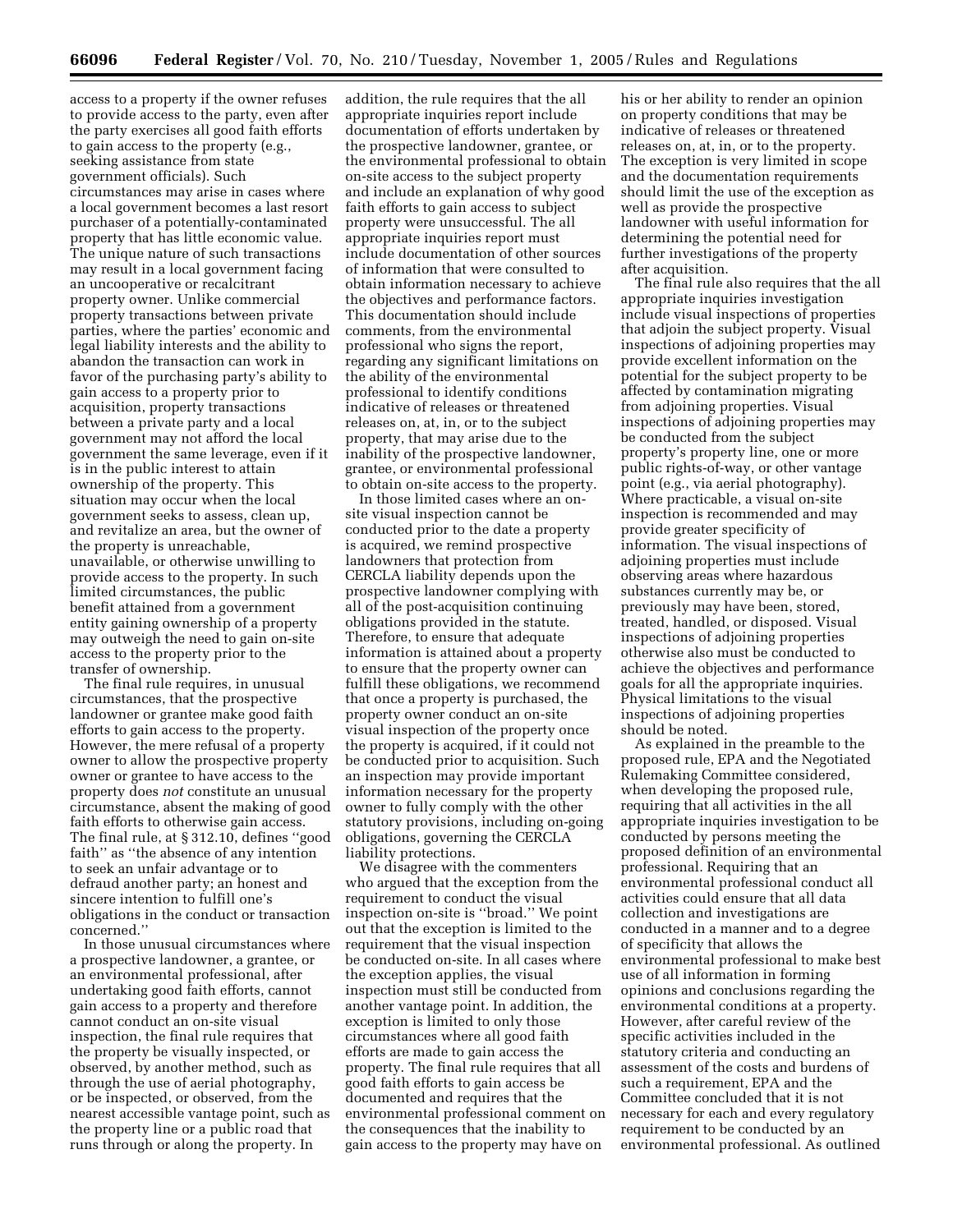in section IV.H of this preamble, today's final rule, as did the proposed rule, allows for certain aspects of the inquiries to be conducted solely by the prospective landowner or grantee, while providing that all other aspects be conducted under the supervision or responsible charge of the environmental professional. Among the activities required to be conducted under the supervision or responsible charge of an environmental professional is the onsite visual inspection.

It continues to be EPA's recommendation that visual inspections of the subject property and adjoining properties be conducted by an individual who meets the regulatory definition of an environmental professional. Although many other aspects of the all appropriate inquiries may be conducted sufficiently and accurately by individuals other than an environmental professional (e.g., a research associate or librarian may be well qualified to search government records, an attorney may be well qualified to conduct a search for an environmental lien), EPA believes that an environmental professional is best qualified to conduct a visual inspection and locate and interpret information regarding the physical and geological characteristics of the property as well as information on the location and condition of equipment and other resources located on the property. EPA recognizes that other individuals who do not meet the regulatory definition of an environmental professional, particularly when these individuals are conducting such activities under the supervision or responsible charge of an environmental professional, may have the required skills and knowledge to conduct an adequate on-site visual inspection. However, EPA believes that the professional judgment of an individual meeting the definition of an environmental professional is important to ensuring that all circumstances at the property that are indicative of environmental conditions and potential releases or threatened releases are properly identified and analyzed. An environmental professional is best qualified for identifying such situations and conditions and rendering a judgment or opinion regarding the potential existence of conditions indicative of environmental concerns.

Although some commenters stated that EPA should not recommend that the visual inspection be conducted by a person meeting the definition of environmental professional, we point out that other commenters stated their support for our recommendation and some even stated that EPA should

require in the regulation that the inspection be conducted by an environmental professional. We remain convinced that the on-site visual inspection of the property can be the single most important source of information regarding the environmental conditions of a property and that an individual meeting the regulatory definition of environmental professional is best able to interpret such observations of a property and ascertain the probability of conditions indicative of releases or threatened releases of hazardous substances being present at the property. In addition, we point out that the definition of environmental professional included in the final rule is less stringent than the proposed definition. Therefore, commenter concerns regarding any significant cost burdens associated with the environmental professional conducting the on-site visual inspection may be alleviated. We emphasize that EPA is recommending that the on-site visual inspection be conducted by an individual who meets the definition of environmental professional included in the final rule; it is not a requirement that the inspection be conducted by an environmental professional. The rule requires only that the inspection be conducted by an individual who is under the supervision or responsible charge of an individual meeting the definition of environmental professional. EPA agrees that if the final rule required that the on-site visual inspection be conducted by an individual meeting the definition of an environmental professional, the requirement could impose undue burdens in certain circumstances. In addition, there may be circumstances that in the best professional judgment of an environmental professional, another person under the responsible charge of the environmental professional may be more qualified to conduct the on-site inspection. To allow for flexibility and the application of professional judgment to specific circumstances, EPA continues to recommend that an environmental professional conduct the on-site inspection, but the Agency is not requiring that the inspection be conducted by an environmental professional.

## *U. What Are the Requirements for the Inclusion of Specialized Knowledge or Experience on the Part of the ''Defendant?''*

Because the conduct of all appropriate inquiries is one element of a legal defense to CERCLA liability, the statute refers to the prospective landowner, or the user of the all appropriate inquiries

investigation, as the ''defendant.'' This ensures that any information or special knowledge held by the prospective landowner with regard to a property and its conditions be included in the preacquisition inquiries and be considered, along with all information collected during the conduct of all appropriate inquiries, when an environmental professional renders a judgment or opinion regarding conditions indicative of environmental conditions indicative of releases or potential releases of hazardous substances on, at, in, or to the subject property. It is recommended that this information be revealed to the parties conducting the all appropriate inquiries so that any specialized knowledge may be taken into account during the conduct of the required aspects of the all appropriate inquiries.

Congress first added the innocent landowner defense to CERCLA in the Superfund Amendments and Reauthorization Act (SARA) of 1986. The Brownfields Amendments amended the innocent landowner defense and added to CERCLA the bona fide prospective purchaser and the contiguous property owner liability protections to CERCLA liability. The 1986 SARA amendments to CERCLA established that among other elements necessary for a defendant to successfully assert the innocent landowner defense, a defendant must demonstrate that he or she had, on or before the date of acquisition of the property in question, made all appropriate inquiries into previous ownership and uses of the property. Congress directed courts evaluating a defendant's showing of all appropriate inquiries to take into account, among other things, ''any specialized knowledge or experience on the part of the defendant.'' Nothing in today's rule changes the nature or intent of this requirement as it has existed in the statute since 1986.

#### Proposed Rule

The proposed rule retained, as part of the federal all appropriate inquiries requirements, the consideration of any specialized knowledge or experience of the prospective landowner (or grantee if the grantee is or will be the property owner). The proposed rule did not extend this requirement beyond what already was required under CERCLA and established through case law. The proposed rule required that all appropriate inquiries include the consideration of specialized knowledge held by the prospective landowner or grantee with regard to the subject property, the area surrounding the subject property, the conditions of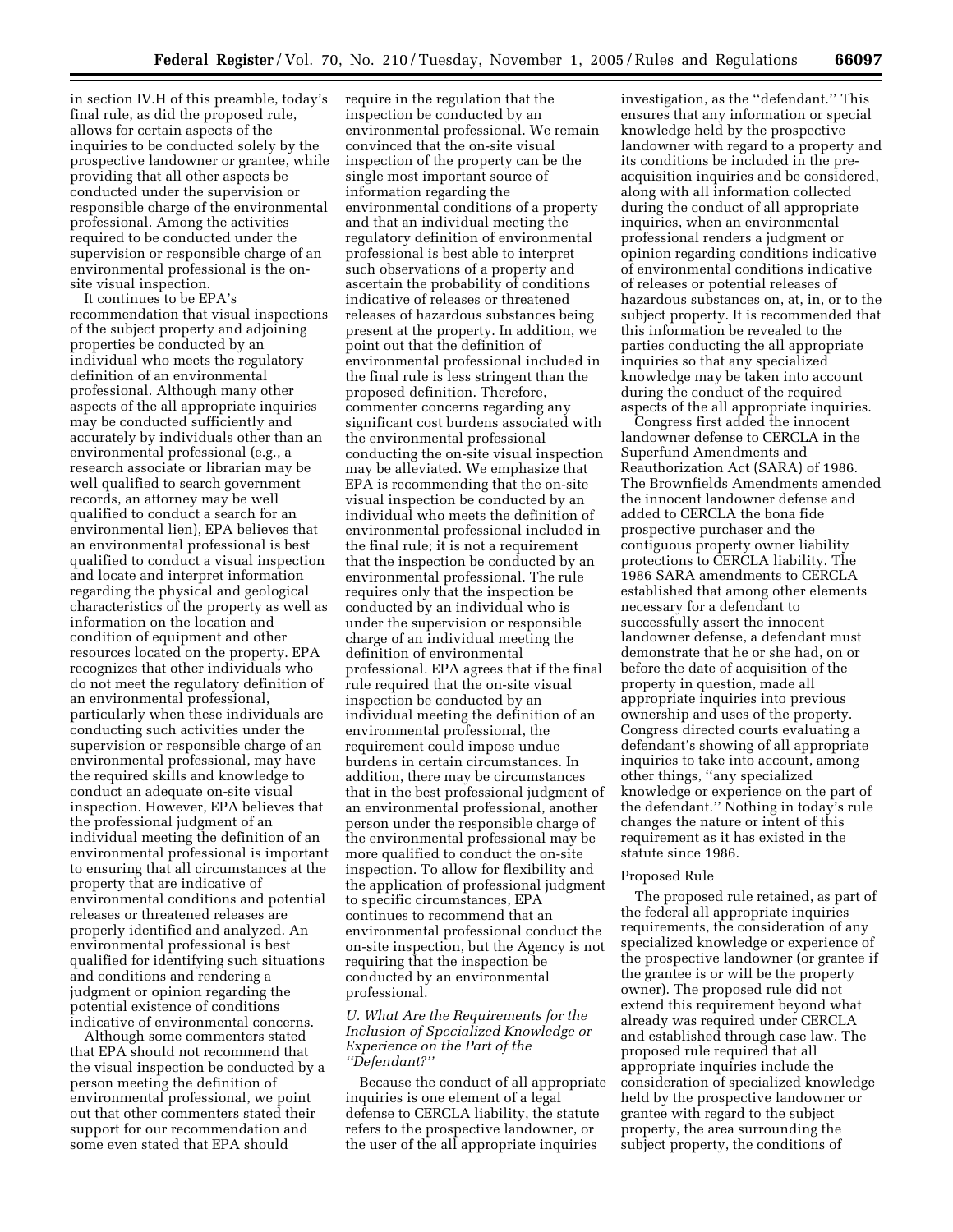adjoining properties, as well as other experience relative to the inquiries that may be applicable to identifying conditions indicative of releases or threatened releases at the subject property. The proposed rule also required that the results of the inquiries take into account any specialized knowledge related to the property, surrounding areas, and adjoining properties held by the persons responsible for undertaking the inquiries, including any specialized knowledge on the part of the environmental professional.

#### Public Comments

EPA did not receive significant comment on the proposed requirements for considering the specialized knowledge or experience on the part of the defendant. A few commenters mentioned that the proposed requirements would result in the all appropriate inquiries investigations having to include interviews with all previous owners and occupants of the property. These commenters may have mistakenly interpreted the proposed provisions as requiring that the specialized knowledge of all current owners and occupants be considered as part of the all appropriate inquiries investigation. We clarify that only the specialized knowledge of the prospective landowner or grantee, and the environmental professional overseeing the conduct of the inquiries need be considered.

## Final Rule

The final rule retains the proposed provisions governing the consideration of specialized knowledge or experience on the part of the prospective landowner (or grantee) and the environmental professional conducting the all appropriate inquiries investigation on the part of the prospective landowner or grantee.

As provided in the preamble to the proposed rule, existing case law related to the innocent landowner defense shows that courts appear to have interpreted the ''specialized knowledge'' factor to mean that the professional or personal experience of the defendant may be taken into account when analyzing whether the defendant made all appropriate inquiries. For example, in *Foster* v. *United States*, 922 F. Supp. 642 (D. D.C. 1996), the owner of a property formerly owned by the General Services Administration and contaminated by, among other things, lead, mercury and PCBs, brought an action against the United States and District of Columbia, prior owners or operators of the site. The plaintiff was

a principal in Long & Foster companies and purchased the property through a general partnership, and received it by quitclaim deed. The innocent landowner defense requires a property owner to demonstrate that when he or she purchased a property, he or she did not know and had no reason to know of contamination at, on, in, or to the property. The court rejected the plaintiff's claim to the innocent landowner defense based in part on the plaintiff's specialized knowledge. The court found that his specialized knowledge included his position at Long & Foster, which did hundreds of millions of dollars of commercial real estate transactions, and his position as a partner in at least 15 commercial real estate partnerships. The partnership was involved as an investor in a number of real estate transactions, some of which involved industrial or commercial or mixed-use property. The court ruled that ''it cannot be said that [the partnership] is a group unknowledgeable or inexperienced in commercial real estate transactions.'' *Foster*, 922 F. Supp. at 656.

In *American National Bank and Trust Co. of Chicago* v. *Harcros Chemicals, Inc.*, 1997 WL 281295 (N.D. Ill. 1997), the plaintiff was a company ''involved in brownfields development, purchasing environmentally distressed properties at a discount, cleaning them up, and selling them for a profit.'' *American National Bank*,1997 WL 281295 at \*4. As a counter-claim defendant, the company asserted it was an innocent landowner and therefore not liable pursuant to CERCLA. The court found that among other reasons the defense failed because the company possessed specialized knowledge. The court ruled that the company was an expert environmental firm and possessed knowledge that should have alerted it to the potential problems at the site.

The final rule requires that the specialized knowledge of prospective landowners and the persons responsible for undertaking the all appropriate inquiries, including grantees, be taken into account when conducting the all appropriate inquiries for the purposes of identifying conditions indicative of releases or threatened releases at a property. However, as evidenced by the case law cited above, the determination of whether or not the all appropriate inquiries standard is met with regard to specialized knowledge (as well as in regard to all the criteria) remains within the discretion of the courts.

## *V. What Are the Requirements for the Relationship of the Purchase Price to the Value of the Property, if the Property Was Not Contaminated?*

Congress included in the statutory criteria for all appropriate inquiries a requirement to consider the relationship of the purchase price of a property to the value of the property, if the property was not contaminated. The criteria was retained in the criteria included in the Brownfields Amendments from the all appropriate inquiries provisions of the innocent landowner defense established by Congress in the 1986 amendments to CERCLA.

#### Proposed Rule

The proposed rule required that the prospective landowner or grantee consider whether or not the purchase price of the property reflects the fair market value of the property, assuming that the property is not contaminated. The proposed rule required that the prospective landowner or grantee consider whether any differential between the purchase price and the value of the property is due to the presence of releases or threatened releases of hazardous substances at the property. There may be many reasons that the price paid for a particular property is not an accurate reflection of the fair market value. The all appropriate inquiries investigation need only include a consideration of whether a significant difference between the price paid for a property and the fair market value of a property, if the property were not contaminated, is an indication that the property may be contaminated.

#### Public Comments

Many commenters asserted that an environmental professional should not be required to consider the relationship of the purchase price to the value of the property as part of the all appropriate inquiries investigation. Concerns raised by commenters include whether environmental professionals are qualified to assess the fair market value of a property. Some commenters thought that a requirement that prospective landowners or environmental professionals consider the relationship of the purchase price of property to the value of the property could violate federal or state laws governing property appraisals. Some commenters argued that the all appropriate inquiries investigation should not include the requirement to consider the relationship of the purchase price to the value of the property because the fair market value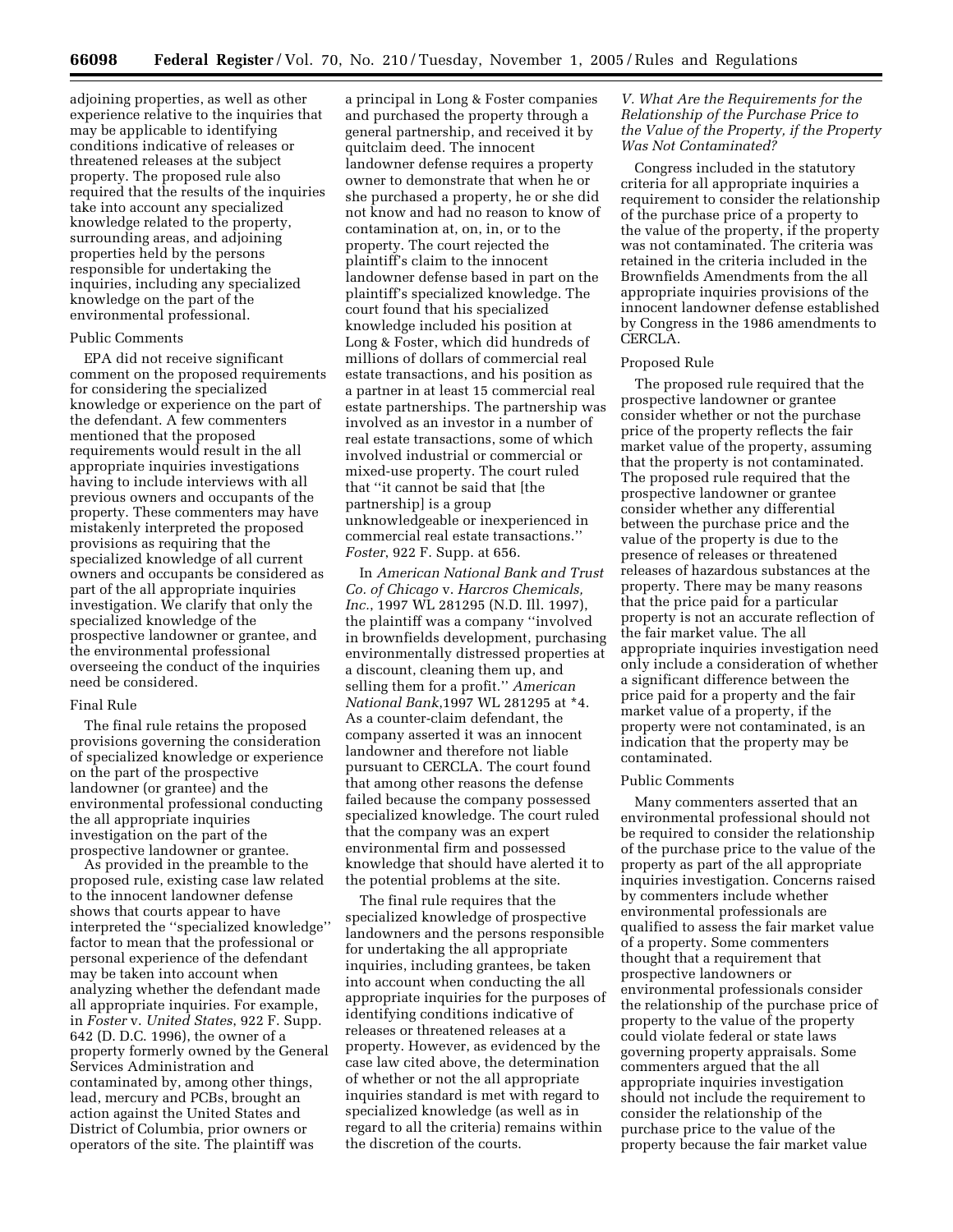is not always easily ascertainable. Other commenters requested that the preamble to the final rule include a recommendation that an appraisal be performed to determine a property's fair market value. In addition, commenters requested that in cases where an appraisal is conducted to determine the fair market value of a property, the rule should require that it meet the Uniform Standards of Professional Appraisal Practice. Still other commenters supported including the requirement in the final rule, but asked the Agency to require prospective landowners to obtain a property appraisal conducted by a trained or certified real estate appraiser. Some commenters stated that prospective landowners should not be required to divulge information on the price paid for a property to the environmental professional or other third party.

## Final Rule

The final rule retains the requirement to consider the relationship of the purchase price to the fair market value of the property, if the property were not contaminated. The requirement is part of the statutory criteria established by Congress and has been part of the statutory provisions governing all appropriate inquiries, within the innocent landowner defense, since 1986. Today's rule does not change the previously existing provision. As did the proposed rule, today's final rule allows for this criterion to be conducted by the prospective landowner or the grantee or undertaken as part of the inquiry by an environmental professional. If an environmental professional is not qualified to consider the relationship of the purchase price to the value of the property, the prospective landowner or grantee may undertake the task or hire another third party to make the comparison of price and fair market value and consider whether any differential is due to potential environmental contamination.

If the relationship of the purchase price to the fair market value of the property, assuming the property is not contaminated, is determined by the prospective landowner or grantee, or other agent who is not under the supervision or responsible charge of the environmental professional, the final rule allows for, but does not require, the information that is collected and the determination made by or on the behalf of the prospective landowner to be provided to the environmental professional. If the information is provided to the environmental professional, he or she can then make use of such information during the

conduct of the all appropriate inquiries and when rendering conclusions or opinions regarding the environmental conditions of the property. If the information is not provided to the environmental professional and the environmental professional determines that the lack of such information affects his or her ability to identify conditions indicative of releases or threatened releases of hazardous substances on, at, in, or to the property, then the environmental professional should identify the lack of information as a data gap and comment on its significance in the written report for the all appropriate inquiries investigation.

The rule does not require that a real estate appraisal be conducted to achieve compliance with this criterion. Although some commenters requested that the final rule require that a formal appraisal be conducted and we acknowledge that there may be potential value in conducting an appraisal, we determined that a formal appraisal is not necessary for the prospective landowner or grantee to make a general determination of whether the price paid for a property reflects its fair market value. In the case of many property transactions, a formal appraisal may be conducted for other purposes (*e.g.*, to establish the value of the property for the purposes of establishing the conditions of a mortgage or to provide information of relevance where a windfall lien may be filed). In cases where the results of a formal property appraisal are available, the appraisal results may serve as an excellent source of information on the fair market value of the property.

In cases where the results of a formal appraisal are not available, the determination of fair market value may be made by comparing the price paid for a particular property to prices paid for similar properties located in the same vicinity as the subject property, or by consulting a real estate expert familiar with properties in the general locality and who may be able to provide a comparability analysis. The objective is not to ascertain the exact value of the property, but to determine whether or not the purchase price paid for the property generally is reflective of its fair market value. Significant differences in the purchase price and fair market value of a property should be noted and the reasons for any differences also should be noted.

Although some commenters requested that EPA be more explicit in the final rule in requiring that the comparison of the purchase price to the fair market value of the property be conducted by the prospective landowner or grantee

(and not the environmental professional), we believe that the decision of who conducts the comparison may be best left up to the judgment of the individual prospective landowner (or grantee) and environmental professional. The final rule provides in § 312.22 that the comparison of the purchase price to the fair market value of the property, if it were not contaminated, can fall outside the inquiries conducted by the environmental professional. The criteria to consider the relationship of the purchase price to the fair market value of the property, if it was not contaminated is not included as part of the requirements governing the ''results of an inquiry by an environmental professional'' (§ 312.21). Therefore, the requirement may be conducted by the prospective landowner or grantee, his or her attorney or agent, or the environmental professional. Given that a prospective landowner or grantee can conduct the comparison of the purchase price and the fair market value of the property or hire another agent other than the environmental professional to conduct this task, we conclude that commenter concerns regarding the prospective landowner (or grantee) having to divulge the price paid for a property to the environmental professional are unfounded.

## *W. What Are the Requirements for Commonly Known or Reasonably Ascertainable Information About the Property?*

Commonly known or reasonably ascertainable information includes information about a property that generally is known to the public within the community where the property is located and can be easily sought and found from individuals familiar with the property or from easily attainable public sources of information. As mentioned above, the Brownfields Amendments to CERCLA amended the innocent landowner defense previously added to CERCLA in 1986. In addition, the Brownfields Amendments added to CERCLA the bona fide prospective purchaser and the contiguous property owner liability protections. The 1986 amendments to CERCLA established, that among other elements necessary for a defendant to successfully assert the innocent landowner defense, a defendant must take into account commonly known or reasonably ascertainable information about the property. Congress retained this criterion as part of the all appropriate inquiries requirements included in the Brownfields Amendments. Today's rule does not change the nature or intent of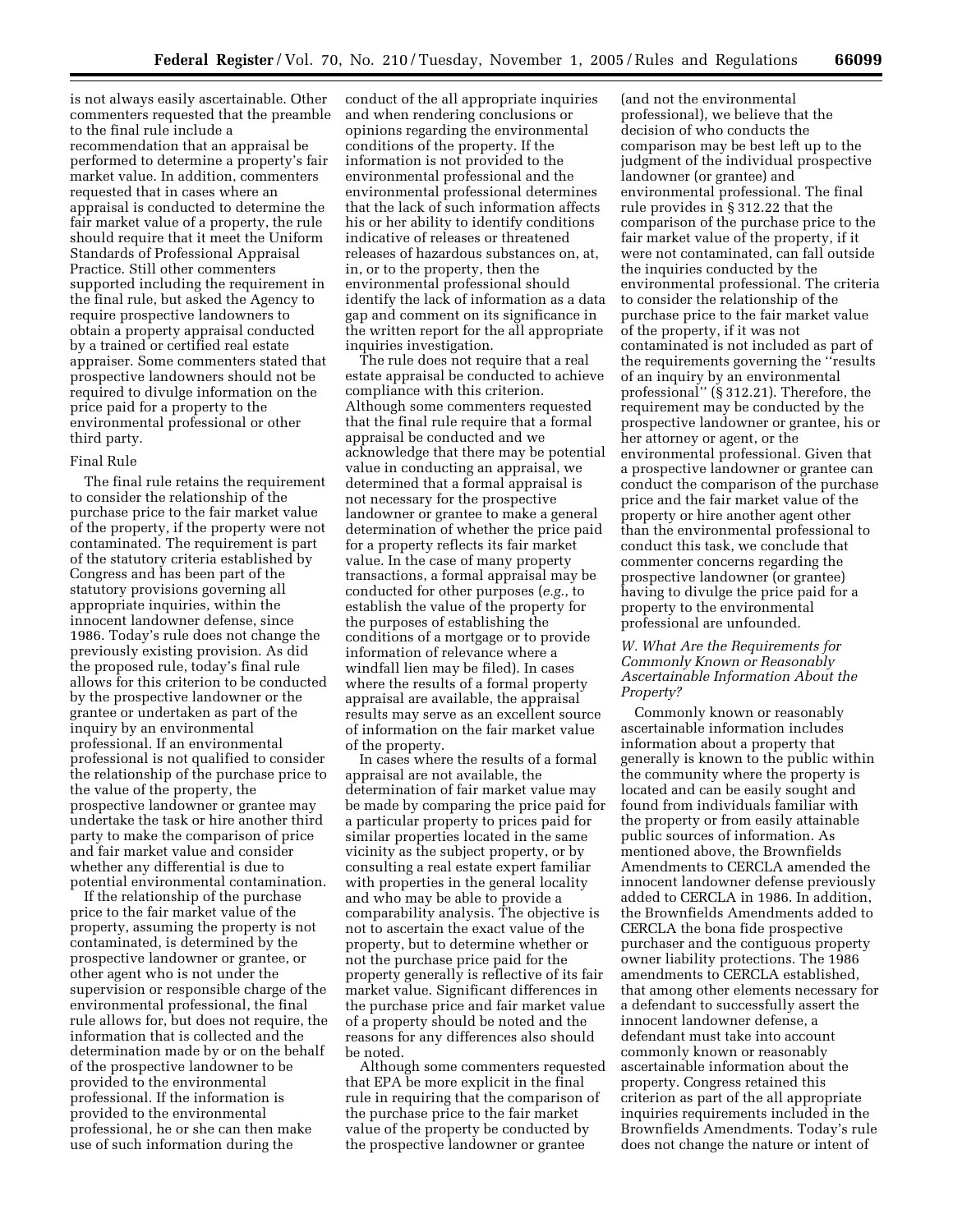this requirement as it has existed in the statute since 1986.

#### Proposed Rule

The proposed rule required that all appropriate inquiries include the collection and consideration of commonly known information about the potential environmental conditions at a property. The proposed rule required both the prospective landowner or grantee and the environmental professional obtain and consider commonly known or reasonably ascertainable information during the conduct of the all appropriate inquiries investigation. The proposed rule also provided a list of potential sources of such information.

#### Public Comments

A few commenters expressed concern that the requirement to consider commonly known or reasonably ascertainable information about a property renders the all appropriate inquiries requirements too vague and open-ended. Commenters stated that the requirement is broad and may result in the need to interview a large number of people and consult a wide variety of sources of information. One commenter expressed a preference that the federal standards include only a checklist of specific sources of information that must be consulted. A few commenters thought the list of potential sources of commonly known information included in the proposed rule was too broad.

#### Final Rule

The final rule retains the proposed provisions requiring that prospective landowners and environmental professionals consider commonly known or reasonably ascertainable information about a property when conducting all appropriate inquiries. This information may be ascertained from the owner or occupant of a property, members of the local community, including owners or occupants of neighboring properties to the subject property, local or state government officials, local media sources, and local libraries and historical societies. In many cases, this information may be incidental to other information collected during the inquiries, and separate or distinct efforts to collect the information may not be necessary. Information about a property, including its ownership and uses, that is commonly known or reasonably ascertainable within the community or neighborhood in which a property is located may be valuable to identifying conditions indicative of releases or threatened releases at the subject

property. Such information, if not collected during the course of collecting other information necessary to complete the all appropriate inquiries investigation, may be obtained by interviewing community officials and other residents of the locality. For example, neighboring property owners and local community members may have information regarding undocumented uses of a property during periods when the property was idle or abandoned. Local community sources may be good (i.e., reasonably ascertainable) sources of commonly known information on uses of a property and activities conducted at a property, particularly in the case of abandoned properties.

The collection and use of commonly known information about a property may be done in connection with the collection of all other required information for the purposes of achieving the objectives and performance factors contained in § 312.20. Persons undertaking the all appropriate inquiries may collect commonly known or reasonably ascertainable information on the subject property from a variety of sources, including sources located in the community in which the property is located. The opinion provided by an environmental professional regarding the environmental conditions of a property and included in the all appropriate inquiries report should be based upon a balance of all information collected, including commonly known or reasonably ascertainable information about the property. The potential sources of commonly known or reasonably ascertainable information provided in the proposed rule and retained in the final rule are provided as suggestions for where such information may be found and the list provided is not meant as an exhaustive list of sources that must be consulted. Commonly known information may be collected from other sources and may be most easily collected during the conduct of other aspects of the all appropriate inquiries investigation (*e.g.*, interviews, reviews of historical sources of information, reviews of governmental records). The requirement is not meant to require exhaustive data collection efforts, as some commenters asserted. The intent of the requirement is to establish that a prospective landowner or grantee and an environmental professional conducting all appropriate inquiries on his or her behalf must make efforts to collect and consider information about a property that is commonly known within the local

community or that can be reasonably ascertained.

There is some case law, related to the innocent landowner defense, that provides guidance on how a court may rule with regard to the need to consider commonly known or reasonably ascertainable information about the property. For example, in *Wickland Oil Terminals* v. *Asarco, Inc.*, 1988 WL 167247 (N.D. Cal. 1988), the court noted that Wickland was aware of potential water quality problems at the subject property due to large piles of mining slag stored at the property, even though Wickland argued that previous owners withheld such information, because the information was available from other sources consulted by Wickland prior to purchasing the property, including the Regional Water Quality Control Board and a consulting firm hired by Wickland. Such information was commonly known by local sources and therefore should have been considered by Wickland during its conduct of all appropriate inquiries.

In *Hemingway Transport Inc.* v. *Kahn*, 174 FR 148 (Bankr. D. Mass. 1994), the court ruled against an innocent landowner claim because it found ''that had [the defendants] exerted a modicum of effort they may easily have discovered information that at a minimum would have compelled them to inspect the property further \* \* \* the [defendants] could have taken a few significant steps, literally, to minimize their liability and discover information about the property \* \* \*'' The court noted that one action the defendants should have taken to collect available information about the property included phone calls to city officials to inquire about conditions at the property.

*X. What Are the Requirements for ''The Degree of Obviousness of the Presence or Likely Presence of Contamination at the Property, and the Ability to Detect the Contamination by Appropriate Investigation?''* 

#### Proposed Rule

The proposed rule required that the inquiries conducted by a prospective landowner (or grantee) and environmental professional take into account all the information collected during the conduct of the all appropriate inquiries in considering the degree of obviousness of and ability to detect the presence of a release or threatened release of hazardous substances at, in, on, or to a property. In addition, the proposed rule required the environmental professional to provide an opinion regarding additional appropriate investigation, if any may be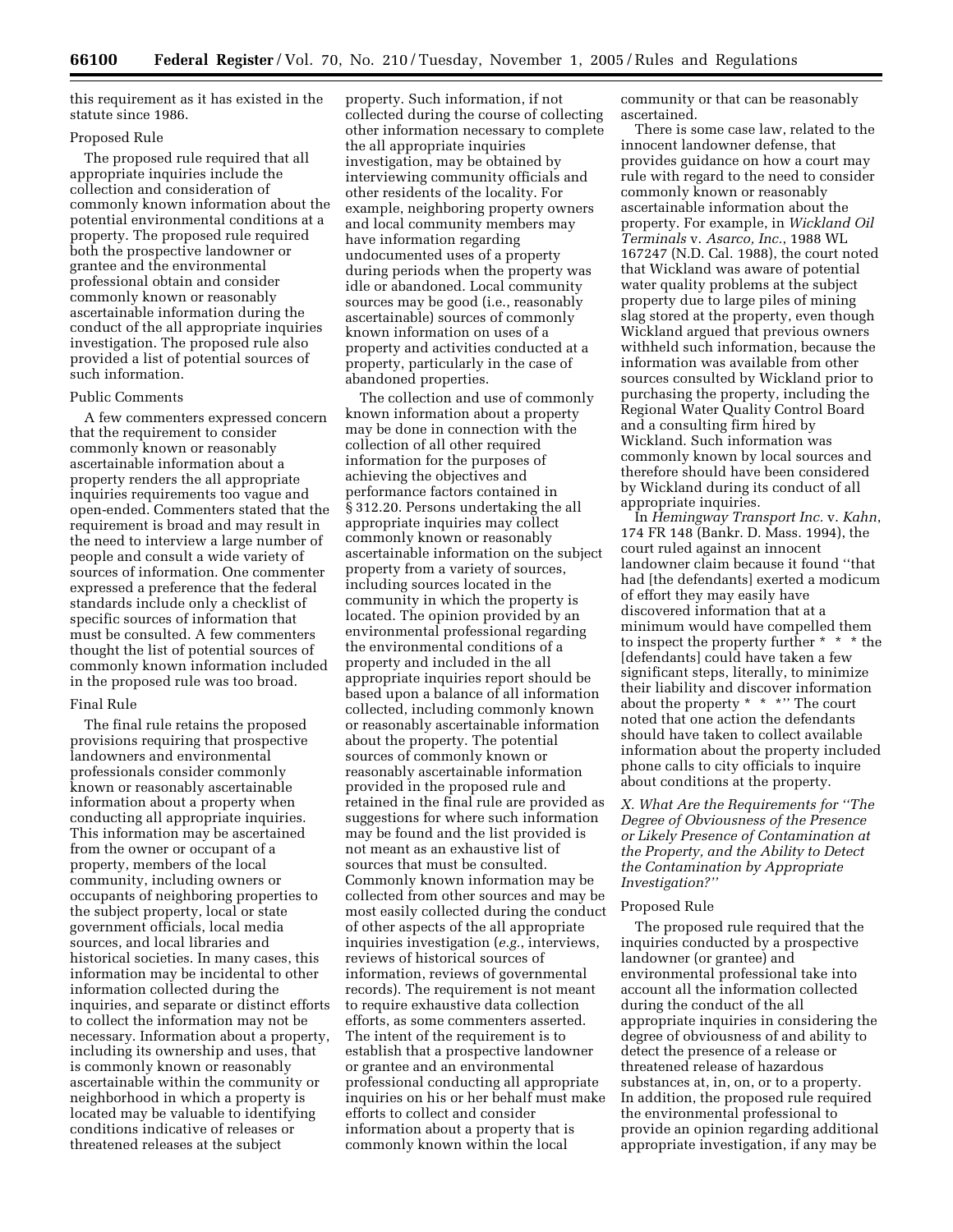necessary in his or her opinion to determine the environmental conditions of the property.

## Public Comments

A few commenters asserted that the proposed requirements regarding the degree of obviousness of the presence or likely presence of contamination at the property, and the ability to detect the contamination by appropriate inquiry were too open-ended. Also, a few commenters suggested that the final rule should include requirements to conduct sampling and analysis to meet the ''ability to detect contamination by appropriate investigation'' portion of the statutory criteria. However, commenters overwhelmingly agreed that the standards for all appropriate inquiries should not require sampling and analysis.

#### Final Rule

The final rule requires that persons conducting all appropriate inquiries consider all the information collected during the conduct of the inquiries in totality to ascertain the potential presence of a release or threatened release at the property. Persons conducting all appropriate inquiries, following the collection of all required information, must assess whether or not an obvious conclusion may be drawn that there are conditions indicative of a release or threatened release of hazardous substances (or other pollutants, contaminants, petroleum or petroleum products, and controlled substances) on, at, in, or to the property. In addition, the rule requires parties to consider whether or not the totality of information collected prior to acquiring the property indicates that the parties should be able to detect a release or threatened release on, at, in, or to the property. The final rule also retains the proposed requirement that the environmental professional include as part of the results of his or her inquiry an opinion regarding additional appropriate investigation, if any may be necessary.

We interpret the statutory criterion to require consideration of information already obtained during the conduct of all appropriate inquiries investigation and not as a requirement to collect additional information. We do not agree with commenters who asserted that the criterion is open-ended. In fact, we see this criterion as providing direction on how all of the information collected while carrying out the other criteria and regulatory requirements must be viewed comprehensively. After collecting and considering all the information required to comply with the rule's objectives and

performance standards, all the information should be considered in total to determine whether or not there are indications of releases or threatened releases of hazardous substances on, at, in, or to the property. In addition, the environmental professional should provide an opinion regarding whether or not additional investigation is necessary to detect potential contamination at the site, if in his or her opinion there are conditions indicative of releases or threatened releases of hazardous substances.

The previous innocent landowner defense (added to CERCLA in 1986) required a court to consider the degree of obviousness of the presence or likely presence of contamination at a property, and the ability of the defendant (i.e., the landowner) to detect the contamination by appropriate investigation. Nothing in today's rule changes the nature or intent of this requirement as it has existed in the statute since 1986.

Case law relevant to this criterion indicates that defendants may not be able to claim an innocent landowner defense if a preponderance of evidence available to a prospective landowner prior to acquiring the property indicates that the defendant should have concluded that there is a high likelihood of contamination at the site. In some cases (e.g., *Hemingway Transport Inc.* v. *Kahn*, 174 F.R. 148 (Bankr. D. Mass. 1994), and *Foster* v. *United States*, 922 F. Supp. 642 (D.D.C. 1996), courts have ruled that if a defendant had done a bit more visual inspection or further investigation, based upon information available to the defendant prior to acquiring the property, it would have been obvious that the property was contaminated. In *Foster* v. *United States*, the court determined that the innocent landowner defense was not available based in part on the fact that the partnership presumed the site was free of contamination based upon cursory visual inspections despite evidence in the record that, at the time of the sale, the soil was visibly stained by PCB-contaminated oil. In addition, although the property was located in a run-down industrial area, the defendant did no investigation into the environmental conditions at the site prior to acquiring the property.

EPA also notes that in *U.S.* v. *Domenic Lombardi Realty, Inc.,* 290 F. Supp. 2d 198, 211 (D.R.I. 2003), the court held that the defendant did not qualify for the innocent landowner defense. The defendant could not show he had ''no reason to know'' of contamination at the property or that he had performed all appropriate inquiries in accordance with ''good commercial

or customary practices.'' The court also found that the defendant had not performed even a minimal environmental assessment of the site despite having learned that the property had been used as an automobile scrapyard. The court noted the distinction between Phase I and Phase II environmental assessments and credited the testimony of the United States' expert who concluded that, under the circumstances of this case, the defendant should have conducted a Phase II assessment. *Id.* at 203–04.

With regard to the conduct of sampling and analysis, today's final rule does not require sampling and analysis as part of the all appropriate inquiries investigation. However, sampling and analysis may be valuable in determining the possible presence and extent of potential contamination at a property. In addition, the fact that the all appropriate inquiry standards do not require sampling and analysis does not prevent a court from concluding that, under the circumstances of a particular case, sampling and analysis should have been conducted to meet ''the degree of obviousness of the presence or likely presence of contamination at the property, and the ability to detect the contamination by appropriate investigation'' criterion and obtain protection from CERCLA liability. Prospective landowners should keep in mind that the conduct of all appropriate inquiries prior to acquiring a property is only one requirement that he or she must comply with to assert protection from CERCLA liability. The statute requires that persons, after acquiring a property, comply with continuing obligations to take reasonable steps to stop on-going releases at the property, prevent any threatened future releases, and prevent or limit any human, environmental, or natural resource exposure to any previously released hazardous substances (these criteria are summarized in detail in section II.D. of this preamble). In certain instances, depending upon site-specific circumstances and the totality of the information collected during the all appropriate inquiries prior to the property acquisition, it may be necessary to conduct sampling and analysis, either pre-or post-acquisition, to fully understand the conditions at a property, and fully comply with the statutory requirements for the CERCLA liability protections. In addition, sampling and analysis may help explain existing data gaps. Prospective landowners should be mindful of all the statutory requirements for obtaining the CERCLA liability protections when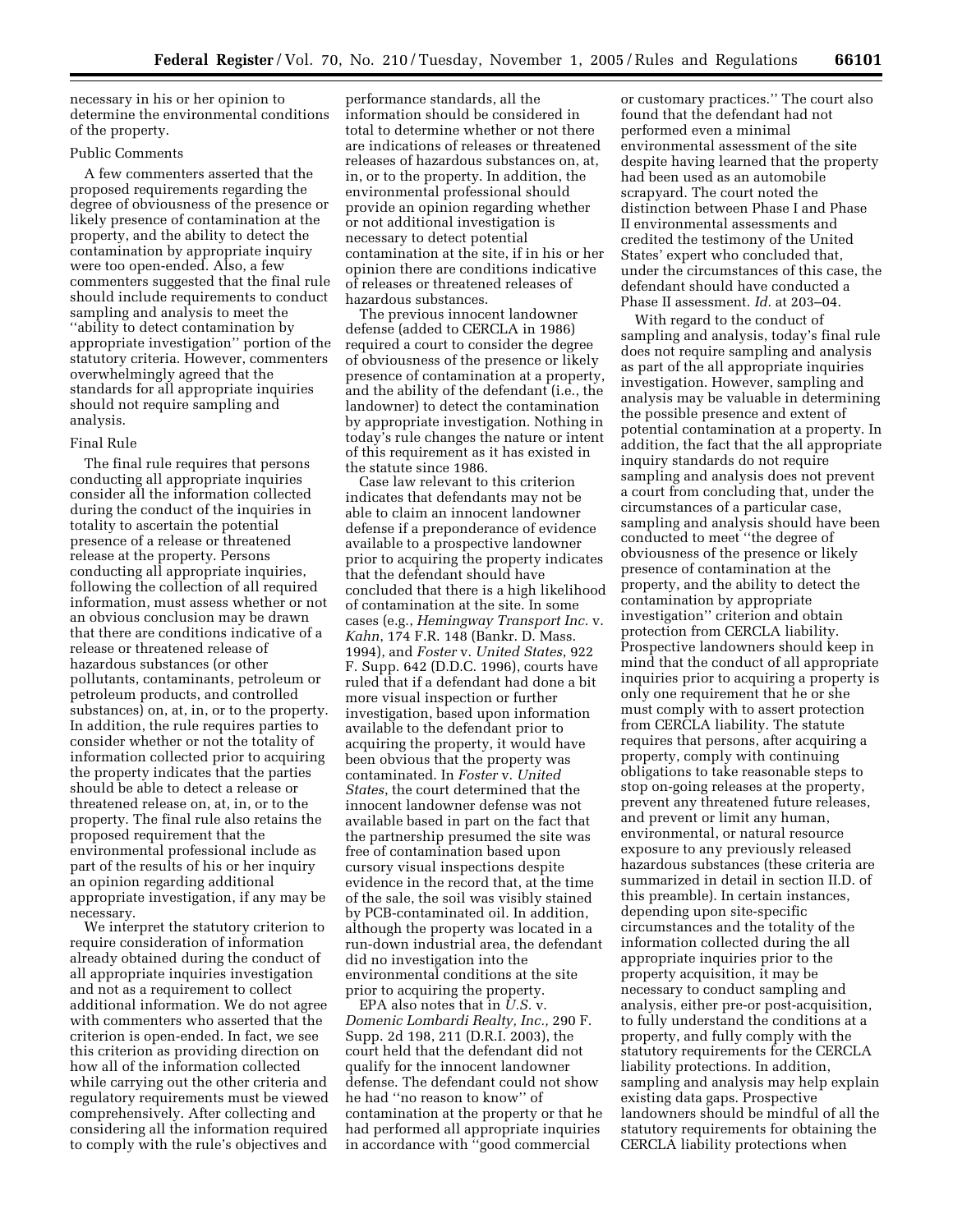considering whether or not to conduct sampling and analysis prior to or after acquiring a property. Today's final regulation does *not* require that sampling and analysis be conducted as part of the all appropriate inquiries investigation.

## **V. Statutory and Executive Order Reviews**

## *A. Executive Order 12866: Regulatory Planning and Review*

Under Executive Order 12866 (58 FR 51735), the Agency must determine whether this regulatory action is ''significant'' and therefore subject to formal review by the Office of Management and Budget (OMB) and to the requirements of the Executive Order. The Executive Order defines ''significant regulatory action'' as one that is likely to result in a rule that may: (1) Have an annual effect on the economy of \$100 million or more or adversely affect in a material way the economy, a sector of the economy, productivity, competition, jobs, the environment, public health or safety, or state, local, or tribal governments or communities; (2) create a serious inconsistency or otherwise interfere with an action taken or planned by another agency; (3) materially alter the budgetary impact of entitlements, grants, user fees, or loan programs or the rights and obligations of recipients thereof; or (4) raise novel legal or policy issues arising out of legal mandates, the President's priorities, or the principles set forth in the Executive Order.

Pursuant to the terms of Executive Order 12866, it has been determined that today's final rule is a ''significant regulatory action'' because this rule contains novel policy issues, although it is not economically significant. As such, this action was submitted to OMB for review. Changes made in response to OMB suggestions or recommendations are documented in the docket for today's rule.

To estimate the economic effects of today's final rule, we conducted an evaluation of the potential effects of this rule on the universe of prospective landowners who may chose to comply with the provisions of today's final rule to obtain protection from CERCLA liability for potential releases and threatened releases of hazardous substances that may exist at properties they intend to purchase. The results of this analysis are included in the document titled ''Economic Impact Analysis for the Final All Appropriate Inquiries Regulation,'' which is included in the docket for today's final rule. Based upon the results of the

Economic Impact Analysis (EIA), EPA has determined that this final rule will have an annual effect on the economy of less than \$100 million. The annualized benefits associated with the final rule have not been monetized but are identified and summarized in the EIA for the all appropriate inquiries rule.2

#### 1. Methodology

The value of any regulatory action is traditionally measured by the net change in social welfare that it generates. The EIA conducted in support of today's rule examines both costs and qualitative benefits in an effort to assess the overall net change in social welfare. The primary focus of the EIA document is on compliance costs and economic impacts. Below, EPA summarizes the analytical methodology and findings for the all appropriate inquiries rule. The information presented is derived from the EIA.

The all appropriate inquiries regulation potentially will apply to most commercial property transactions. The requirements will be applicable to any public or private party, who may potentially claim protection from CERCLA liability as an innocent landowner, a bona fide prospective purchaser, or a contiguous property owner. However, the conduct of all appropriate inquiries, also known as environmental due diligence or Phase I Environmental Site Assessment, is not new to the commercial property market. Prior to the Brownfields Amendments to CERCLA, commercial property transactions often included an assessment of the environmental conditions at properties prior to the closing of any real estate transaction whereby ownership was transferred for the purposes of confirming the conditions at the property or to establish an innocent landowner defense should environmental contamination be discovered after the property was acquired. The process most prevalently used for conducting all appropriate inquiries, or environmental site assessments, is the process developed by ASTM International (formerly known as the American Society for Testing and Materials) and entitled ''E1527, Standard Practice for Environmental Site Assessments: Phase I Environmental Site Assessment Process.'' In addition, some properties,

particularly in cases where the subject property is assumed not to be contaminated or was never used for industrial or commercial purposes, were assessed using a less rigorous process developed by ASTM International, sometimes referred to as a ''transaction screen'' and entitled ''E1528, Standard Practice for Environmental Site Assessments: Transaction Screen Process.''

Our first step in assessing the economic impacts of the rule was to establish a baseline to represent the relevant aspects to the commercial real estate market in the absence of any changes in regulations. Because under existing conditions almost all commercial property transactions are accompanied by either an environmental site assessment (ESA) conducted in accordance with ASTM E1527–2000 or a transaction screen as specified in ASTM E1528, it was assumed these practices would continue even in the absence of the all appropriate inquiries regulation. The numbers of each type of assessment were estimated on the basis of industry data for recent years, with recent growth rates in transactions assumed to continue for the 10-year period covered by the EIA. An adjustment in the relative numbers of ESAs and transaction screens was made to account for the fact that, under the rule, an ESA will provide more certain protection from liability. This adjustment was made by comparing shifts between the two procedures that occurred when the Brownfields Amendments established the ASTM E1527–2000 standard as the interim standard for all appropriate inquiries, and thus as one requirement for qualifying as an innocent landowner, bona fide prospective purchaser, or contiguous property owner.

We then considered the requirements included in the final rule and compared them to the requirements for environmental site assessments conducted under the ASTM E1527– 2000 and ASTM E1528 standards.

When compared to the ASTM E1527– 2000 standard (i.e., the baseline standard), today's final rule is expected to result in a reduced burden for the conduct of interviews in those cases where the subject property is abandoned; increased burden in those cases where past owners or occupants need to be interviewed; increased burden associated with documenting recorded environmental cleanup liens; increased burden for documenting the reasons for the price and fair market value of a property in those cases where the purchase price paid for the subject property is significantly below the fair

<sup>2</sup> The document titled ''The Economic Impact Analysis for the Final All Appropriate Inquiries Regulation'' includes (1) the EIA conducted for the proposed rulemaking and (2) the Addendum to the EIA. The cost estimates presented in the Addendum are the estimated costs of the final all appropriate inquiries regulation.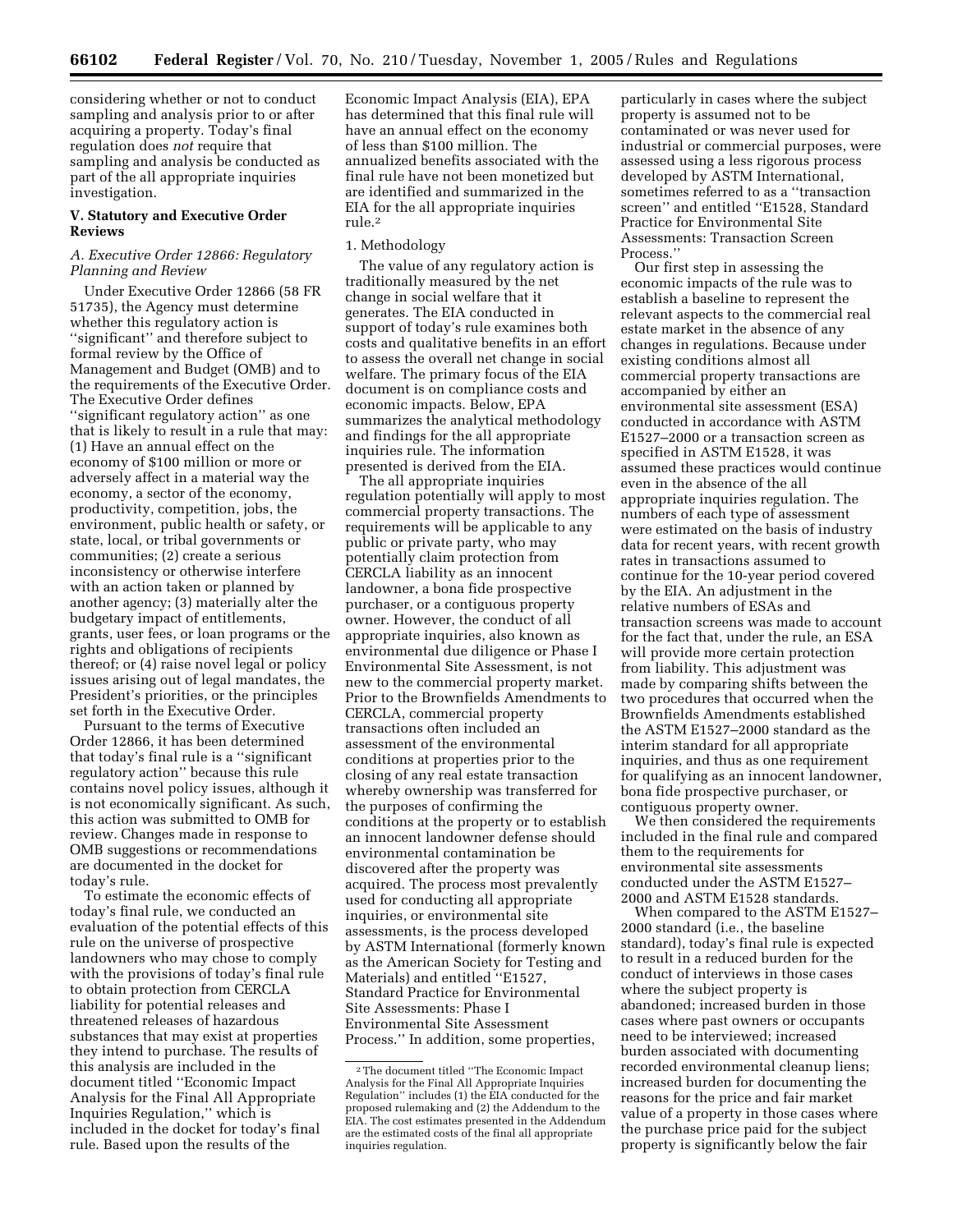market value of the property; and increased burden for recording information about the degree of obviousness of contamination at a property.

To estimate the changes in costs resulting from the rule, we developed a costing model. This model estimates the total costs of conducting site assessments as the product of costs per assessment, numbers of assessments per year, and the number of years in the analysis. The costs per assessment, in turn, are calculated by dividing each assessment into individual labor activities, estimating the labor time associated with each, and assigning a per-hour labor cost to each activity on the basis of the labor category most appropriate to that activity. Labor times and categories are assumed to depend on the size and type of property being assessed, with the nationwide distribution of properties based on data from industry on environmental sites assessments and brownfield sites.3 The estimates and assignments of categories are made based on the experience of professionals who have been involved in large numbers of site assessments, and who are therefore skilled in cost estimation for the relevant activities. Other costs, such as reproduction and the purchase of data, are added to the labor costs to form the estimates of total costs per assessment. These total costs, stratified by size and type of property, are then multiplied by estimated numbers of assessments of each size and type to generate our estimates of total annual costs. The model was tested by comparing its results to industry-wide estimates of average price of conducting assessments under baseline conditions, and generally found to agree. The difference between the estimated cost to comply with the final rule and the estimated cost in the baseline constitutes our estimate of the incremental regulatory costs.

The EIA provides a qualitative assessment of the benefits of the all appropriate inquiries rule. The benefits discussed are those that may be attributed to an increased level of certainty with regard to CERCLA liability provided to prospective purchasers of potentially contaminated properties, including brownfields, who comply with the provisions of the rule and the other statutory provisions associated with the liability protections. The basic premise for associating certain benefits to the rule is the expectation

that the level of certainty provided by the liability protections may result in increased brownfields property transactions. However, it is difficult to predict how many additional transactions may occur that involve brownfields properties in direct response to the increased certainty of the liability protections. It also is difficult to obtain data on changes in behaviors and practices of prospective landowners in response to the liability protections. Therefore, EPA made no attempt to quantify potential benefits or compare the benefits to estimated incremental costs.

The Agency believes that increasing property transactions involving brownfields and other contaminated and potentially contaminated properties and improving information about environmental conditions at these properties may provide additional indirect benefits such as increased numbers of cleanups, reduced use of greenfields, potential increases in property values, and potential increases in quality of life measures (*e.g.*, decreases in urban blight, reductions in traffic, congestion, and reduced pollution due to mobile source emissions). However, as stated above, the benefits of the rule are considered only qualitatively, due to the difficulty of predicting how many additional brownfields and contaminated property transactions may occur in response to the increased certainty of liability protections provided by the rule, as well as the difficulty in getting data on changes in behaviors and practices in response to the availability of the liability protections. EPA is confident that the new liability protections afforded to prospective landowners, if they comply with the all appropriate inquiries provisions, will result in increased benefits. EPA is not able to quantify, with any significant level of confidence, the exact proportion of the benefits attributed only to the availability of the liability protections and the all appropriate inquiries regulations. For these reasons, the costs and benefits could not be directly compared.

2. Summary of Regulatory Costs in Proposed Rule

For a given property, the costs of compliance with the all appropriate inquiries rule relative to the baseline depend on whether that property would have been assessed, in absence of the all appropriate inquiries regulation, with an ASTM E1527–2000 assessment process or with the simpler ASTM E1528 transaction screen. EPA estimated the average incremental cost

of the proposed rule relative to conducting an ASTM E1527–2000 to be between \$41 and \$47. For the small percentage of cases for which a transaction screen would have been preferred to the ASTM E1527–2000 in the baseline, but which would, as a result of the proposed rule, require an assessment in compliance with the all appropriate inquiries rule, the average incremental cost was estimated to be between \$1,448 and \$1,454. We estimated that approximately 97 percent of property transactions will bear only the incremental cost of the rule relative to the ASTM E1527–2000 process. Therefore, the weighted average incremental cost of the proposed rule, per transaction, was estimated to be fairly low, between \$84 and \$89.

## 3. Public Comments on EIA for Proposed Rule

EPA received a number of public comments on the EIA conducted to assess the potential costs and impacts of the proposed rule. We summarized the public comments received related to the cost and economic impacts in the document titled ''Addendum to Economic Impact Analysis for the Final All Appropriate Inquiries Regulation'' (Addendum to the EIA). This document is included in the docket for today's final rule. The Addendum to the EIA also summarizes EPA's responses to the comments received that addressed the estimated costs and economic impacts.

Many commenters generally agreed with EPA's conclusion that the average incremental cost increase per transaction associated with the requirements of the proposed rule would be minimal. Some commenters mentioned that the EIA conducted for the proposed rule underestimated the incremental costs associated with the proposed rule. However, only a few commenters provided an explanation as to why they thought our cost estimates were low or provided information regarding which particular activities would result in an incremental increase in the activities and costs associated with conducting an environmental site assessment, if conducted in compliance with the requirements of the proposed rule. Most commenters did not provide specific reasons for their claims of cost increases over the ASTM E1527–2000 standard. A few commenters suggested that the EIA for the proposed rule underestimated the level of effort necessary for locating and interviewing past owners or occupants, with one commenter providing an estimated level of effort of one to three hours for this task.

<sup>3</sup> The distribution of abandoned properties and properties with known owners, modeled as a range, is based on an estimate of vacant lands in urban areas and an estimate of abandoned Superfund sites.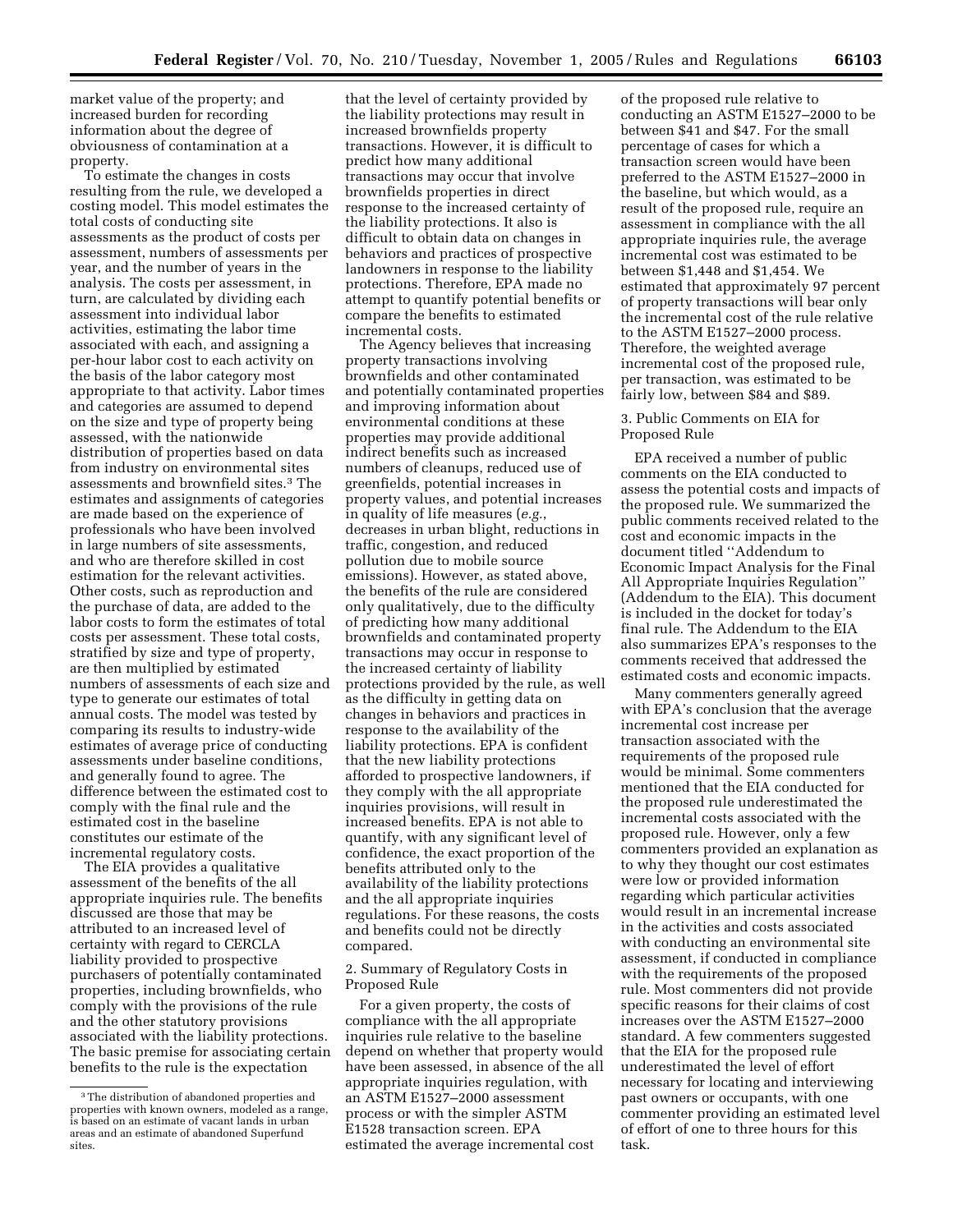4. Estimate of Costs Associated With the Final Rule

EPA made one revision to the analysis of cost impacts associated with the requirements of the proposed and final rule in response to specific issues raised by commenters. EPA agrees with the commenters who asserted that locating past owners or occupants of a property may be more time consuming than locating the current owners or occupants, as was assumed in the analysis of costs conducted for the proposed rule. Locating past owners or occupants could require as little as one 5-minute phone call (e.g., if the current owner has the contact information for the past owner) or it could require multiple phone calls that could take in excess of one hour. For the purpose of estimating the cost under the final rule, EPA estimates the incremental burden for locating past owners or occupants to be, on average, 0.5 hours per interview regardless of the property type or size. EPA did not account for this incremental burden in our analysis of the costs associated with the proposed rule. EPA also recognizes that in some cases the environmental professional will need to complete the full interview with the current owner before determining that it is necessary to interview a past owner. In other words, the environmental professional may need to complete the interview with the current owner, and then perform a more focused interview of a past owner to fill data gaps. EPA estimates that the incremental burden for interviewing past owners or occupants will be 0.5 hours for undeveloped and residential properties, one hour for commercial and industrial properties (of all sizes except large industrial), and 1.5 hours for large industrial properties. Therefore, EPA estimates that the total incremental level of effort for locating and interviewing past property owners or occupants will range from one hour to two hours depending on the property type or size.

The additional incremental hour burden, however, will not be incurred in the case of every site assessment. EPA expects that the interview with past owners or occupants will be conducted only for properties with a higher than average owner or occupant turnover rate. To derive the number of potentially affected properties, we assume that the environmental professional will interview only the current property owner if the owner was in the possession of the subject property for more than two years. We assume that after two years of owning a property, the current property owner should have a reasonably good knowledge of its

condition. EPA estimates that 19 percent of Phase I ESAs conducted in a given year are conducted on properties that were sold at least once in the previous two years (for a detailed explanation on the derivation of this estimate, see the Addendum to the EIA). Using the assumption that 15 percent of all properties are abandoned properties (see Section 5.6.5.2 of EIA) which would not be affected by the requirement to interview past owners or occupants, we revised our original cost estimate to account for non-abandoned properties that were sold over the past two years. Therefore, for the purpose of our revised cost analysis, we estimate that 16 percent of properties will require an additional interview with past owners or occupants.

Except for the increase in the level of effort for the interview task for nonabandoned properties, all other parameters used in modeling our cost estimates are the same as presented in the EIA conducted for the proposed rule. To derive the incremental average cost per transaction and the total annual cost of the final rule, we employed the methodology explained in detailed in Chapters 7 and 8 of the EIA conducted for the proposed rule. Based on our analysis, the cost of a Phase I ESA under the final regulation will increase, on average, between \$52 and \$58. The estimated average cost for a Phase I ESA thus will range between \$2,185 and \$2,190.4

Using our revised incremental cost estimate for conducting interviews of past owners or occupants, we revised our estimated total annual cost of the final rule and our incremental total annual cost estimate. Our revised total annual cost estimate for all activities included in the all appropriate inquiries investigations conducted under the final rule is between \$693.5 and \$695.3 million (calculated using a discount rate of three percent). Our revised estimate of the incremental total annual cost of the final rule is between \$29.7 million and \$31.4 million. A more detailed explanation of our revised cost estimates, including an additional sensitivity analysis performed in response to the public comments, is included in the document titled ''Addendum to the Economic Impact Analysis for the Final All Appropriate Inquiries Regulation.'' This document is

in the public docket for today's final rule.

#### *B. Paperwork Reduction Act*

The information collection requirements contained in this final rule were submitted for approval to the Office of Management and Budget under the Paperwork Reduction Act, 44 U.S.C. 3501 *et seq*. The information collection requirements are not enforceable until OMB approves them. The Information Collection Request (ICR) document prepared by EPA has been assigned EPA ICR Number 2144.02.

Under the PRA, EPA is required to estimate the notification, reporting and recordkeeping costs and burdens associated with the requirements specified in today's rule. Today's rule will require persons wanting to assert one of the liability protections under CERCLA to conduct some activities that go beyond current customary and usual business practices (i.e., beyond ASTM E1527–2000) and therefore will impose an information collection burden under the provisions of the Paperwork Reduction Act. The information collection activities are associated with the activities mandated in section 101 (35)(B) of CERCLA for those persons wanting to claim protection from CERCLA liability. None of the information collection burdens associated with the provisions of today's rule include requirements to submit the collected information to EPA or any other government agency. Information collected by persons affected by today's rule may be useful to such persons if their potential liability under CERCLA for the release or threatened release of a hazardous substance is challenged in a court.

The activities associated with today's rule that go beyond current customary and usual business practices include interviews with neighboring property owners and/or occupants in those cases where the subject property is abandoned, documentation of all environmental cleanup liens in the Phase I Environmental Site Assessment report, discussion of the relationship of purchase price to value of the property in the report, and consideration and discussion of whether additional environmental investigation is warranted. Paperwork burdens are estimated to be 546,179 hours annually, with a total cost of \$29,583,206 annually. The estimated average burden hours per response is estimated to be approximately one hour (or 25 hours per response, assuming a transition from a transaction screen). The estimated average cost burden per response is estimated to be either \$67 or \$1,479,

<sup>4</sup> We assumed that the environmental professionals will need to complete the full interview with the current owner before conducting an interview with the past owners or occupants. To the extent that this may not always be the case, the average incremental cost (and by extension, the average cost for an AAI Phase I ESA) is overestimated.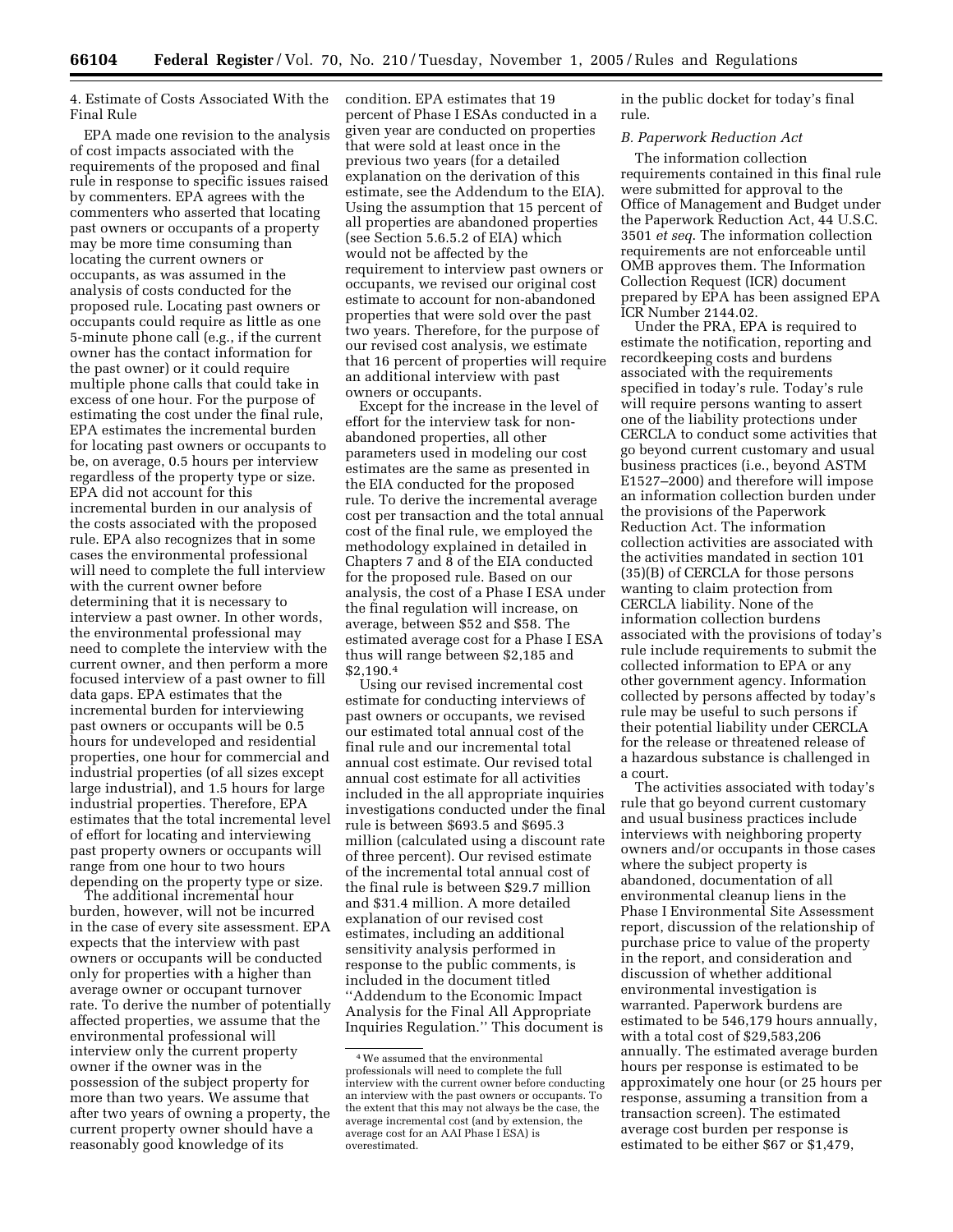depending on whether, under baseline conditions, an ASTM E1527–2000 process or a transaction screen (ASTM E1528) would have been used.

Under the Paperwork Reduction Act, ''burden'' means the total time, effort, or financial resources expended by persons to generate, maintain, retain, or disclose or provide information to or for a Federal agency. This includes the time needed to review instructions; develop, acquire, install, and utilize technology and systems for the purposes of collecting, validating, and verifying information, processing and maintaining information, and disclosing and providing information; adjust the existing ways to comply with any previously applicable instructions and requirements; train personnel to be able to respond to a collection of information; search data sources; complete and review the collection of information; and transmit or otherwise disclose the information.

An agency may not conduct or sponsor, and a person is not required to respond to a collection of information unless it displays a currently valid OMB control number. The OMB control numbers for EPA's regulations in 40 CFR are listed in 40 CFR part 9. This ICR is approved by OMB, and the Agency will publish a technical amendment to 40 CFR part 9 in the **Federal Register** to display the OMB control number for the approved information collection requirements contained in this final rule.

#### *C. Regulatory Flexibility Act*

The Regulatory Flexibility Act (RFA), as amended by the Small Business Regulatory Enforcement Fairness Act of 1996 (SBREFA), 5 U.S.C. 601 *et. seq.,*  generally requires an agency to prepare a regulatory flexibility analysis of any rule subject to notice and comment rulemaking requirements under the Administrative Procedure Act or any other statute, unless the agency certifies that the rule will not have a significant economic impact on a substantial number of small entities. Small entities include small businesses, small organizations, and small governmental jurisdictions.

For the purposes of assessing the impacts of today's rule on small entities, small entity is defined as: (1) A small business that is defined by the Small Business Administration by category of business using the North American Industrial Classification System (NAICS) and codified at 13 CFR 121.201; (2) a small governmental jurisdiction that is a government of a city, county, town, school district or special district with a population of less

than 50,000; and (3) a small organization that is any not-for-profit enterprise which is independently owned and operated and is not dominant in its field.

Since all non-residential property transactions could be affected by today's rule, if it is promulgated, large numbers of small entities could be affected to some degree. However, we estimate that the effects, on the whole, will not be significant for small entities. We estimate that, for the majority of small entities, the average incremental cost of today's rule relative to conducting an ASTM E1527–2000 Phase I Environmental Site Assessment will be between \$52 and \$58. When we annualize the incremental cost of \$58 per property transaction over ten years at a seven percent discount rate, we estimate that the average annual cost increase per establishment per property transaction will be \$8. Thus, the cost impact to small entities is estimated to not be significant. A more detailed summary of our analysis of the potential impacts of today's rule to small entities is included in ''Economic Impacts Analysis of the Final All Appropriate Inquiries Regulation.'' This document is included in the docket for today's rule.

After considering the economic impacts of today's final rule on small entities, I certify that this action will not have a significant economic impact on a substantial number of small entities. We estimate that, on average, 266,000 small entities may purchase commercial real estate in any given year and therefore could potentially be impacted by today's final rule. Though large numbers of small entities could be affected to some degree, we estimated that the effects, on the whole, would not be significant for small entities. We estimate that, for the majority of small entities, the average incremental cost of today's rule relative to conducting an ASTM E1527–2000 will be between \$52 and \$58. For the small percentage of cases for which a transaction screen would have been preferred to the ASTM E1527–2000 in the baseline, but which now will require an assessment in compliance with the rule, the average incremental cost of conducting an environmental site assessment will be between \$1,459 and \$1,465. When we annualize the incremental cost per property transaction over ten years at a seven percent discount rate, we estimate that for the majority of small entities the average annual cost increase per establishment per property transaction will be approximately \$8. For the small percentage of entities transitioning from transaction screens to the all appropriate inquiries requirements of

the final rule, the average annual cost increase per establishment per property transaction will be \$209.5

## *D. Unfunded Mandates Reform Act*

Title II of the Unfunded Mandates Reform Act of 1995 (UMRA), Public Law 104–4, establishes requirements for federal agencies to assess the effects of their regulatory actions on State, local, and tribal governments and the private sector. Under section 202 of the UMRA, EPA must prepare a written statement, including a cost-benefit analysis, for proposed and final rules with ''Federal mandates'' that may result in expenditures to State, local, and tribal governments, in the aggregate, or to the private sector, of \$100 million or more in any one year. Before promulgating an EPA rule for which a written statement is needed, section 205 of the UMRA generally requires EPA to identify and consider a reasonable number of regulatory alternatives and adopt the least costly, most cost-effective, or least burdensome alternative that achieves the objectives of the rule. The provisions of section 205 do not apply when they are inconsistent with applicable law. Moreover, section 205 allows EPA to adopt an alternative other than the least costly, most cost-effective or least burdensome alternative if the Administrator publishes with the final rule an explanation of why that alternative was not adopted.

Before EPA establishes any regulatory requirements that may significantly or uniquely affect small governments, including tribal governments, it must have developed under section 203 of the UMRA, a small government agency plan. The plan must provide for notifying potentially affected small governments, enabling officials to have meaningful and timely input in the development of regulatory proposals with significant federal intergovernmental mandates, and informing, educating, and advising small governments on compliance with the regulatory requirements.

Today's rule contains no federal mandates (under the regulatory provisions of Title II of the UMRA) for

<sup>5</sup> For a very small percentage of entities transitioning from transaction screens to the all appropriate inquiries requirements, the maximum increase per establishment per property transaction is estimated to be approximately \$2,845. When we annualize this incremental cost per property transaction over ten years at a seven percent discount rate, we estimate that the maximum annual cost increase per establishment per property transaction will be \$405. We estimate that approximately one fifth of one percent of the properties transitioning from a transaction screen to a Phase I ESA will have an impact of this magnitude each year.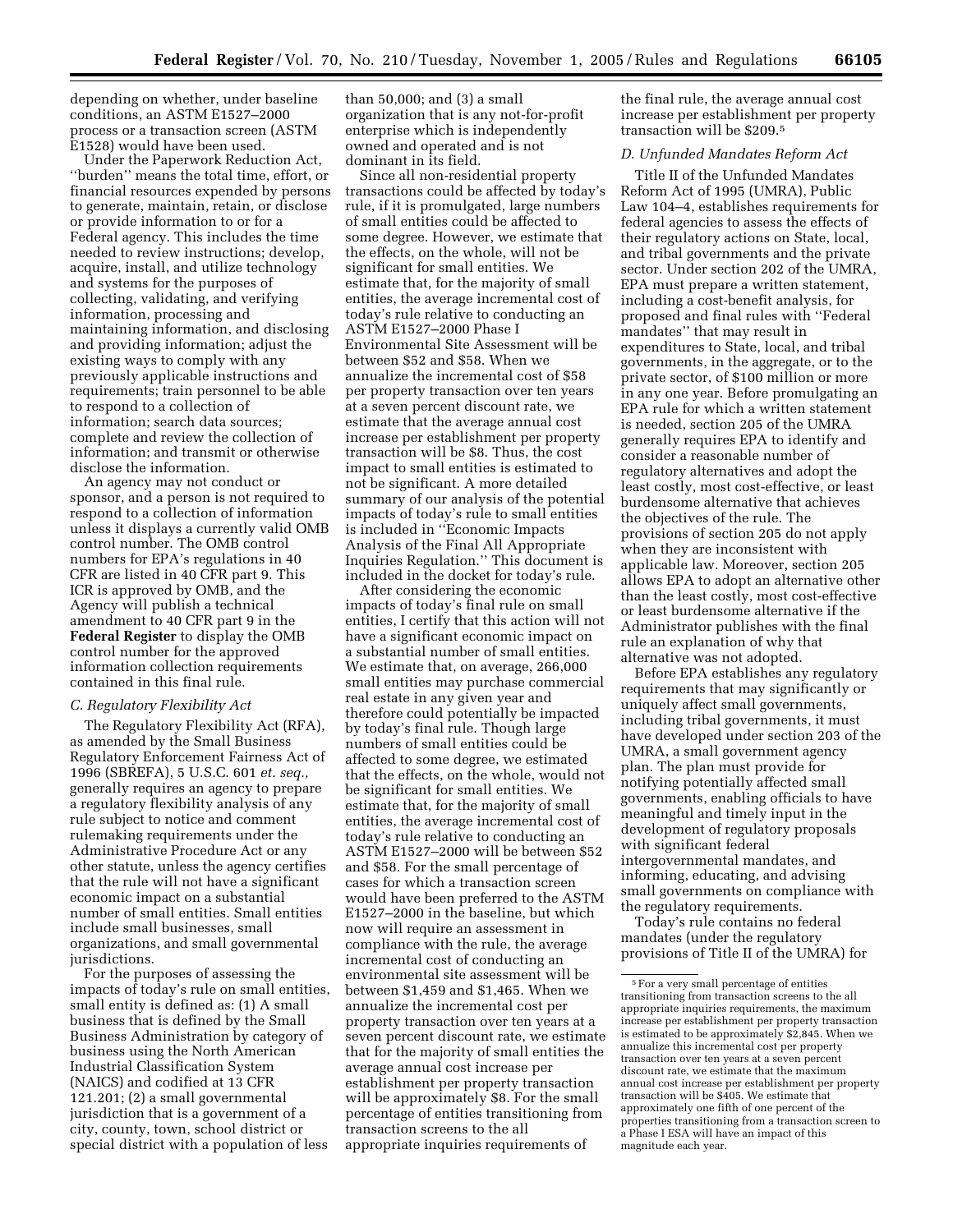state, local, or tribal governments or the private sector. The rule imposes no enforceable duty on any state, local, or tribal governments. EPA also determined that today's rule contains no regulatory requirements that might significantly or uniquely affect small governments. In addition, as discussed above, the private sector is not expected to incur costs of \$100 million or more as a result of today's rule. Therefore, today's rule is not subject to the requirements of Sections 202 and 205 of UMRA.

## *E. Executive Order 13132: Federalism*

Executive Order 13132, entitled ''Federalism'' (64 FR 43255, August 10, 1999), requires EPA to develop an accountable process to ensure ''meaningful and timely input by State and local officials in the development of regulatory policies that have federalism implications.'' ''Policies that have federalism implications'' is defined in the Executive Order to include regulations that have ''substantial direct effects on the states, on the relationship between the national government and the states, or on the distribution of power and responsibilities among the various levels of government.''

Today's rule does not have federalism implications. It will not have substantial direct effects on the states, on the relationship between the national government and the states, or on the distribution of power and responsibilities among the various levels of government, as specified in Executive Order 13132. No state and local government bodies will incur compliance costs as a result of today's rulemaking. Therefore, Executive Order 13132 does not apply to this rule.

## *F. Executive Order 13175: Consultation and Coordination With Indian Tribal Governments*

Executive Order 13175, entitled ''Consultation and Coordination with Indian Tribal Governments'' (65 FR 67249, November 9, 2000), requires EPA to develop an accountable process to ensure ''meaningful and timely input by tribal officials in the development of regulatory policies that have tribal implications.'' Today's rule does not have tribal implications, as specified in Executive Order 13175. Today's rule does not significantly or uniquely affect the communities of Indian tribal governments, nor would it impose direct compliance costs on them. Thus, Executive Order 13175 does not apply to this rule.

## *G. Executive Order 13045: Protection of Children From Environmental Risks and Safety Risks*

Executive Order 13045, entitled ''Protection of Children from Environmental Health Risks and Safety Risks (62 FR 19885, April 23, 1997) applies to any rule that: (1) Is determined to be ''economically significant'' as defined under Executive Order 12866, and (2) concerns an environmental health or safety risk that EPA has reason to believe may have a disproportionate effect on children. If the regulatory action meets both criteria, the Agency must evaluate the environmental health or safety effects of the planned rule on children; and explain why the planned regulation is preferable to other potentially effective and reasonably feasible alternatives considered by the Agency.

Today's rule is not subject to the Executive Order because it is not economically significant as defined in Executive Order 12866.

## *H. Executive Order 13211: Actions That Significantly Affect Energy Supply, Distribution or Use*

Today's final rule is not a ''significant energy action'' as defined in Executive Order 13211, ''Actions Concerning Regulations That Significantly Affect Energy Supply, Distribution, or Use'' (66 FR 28355, May 22, 2001) because it is not likely to have a significantly adverse effect on the supply, distribution, or use of energy. Further, we have concluded that this rule is not likely to have any adverse energy effects.

## *I. National Technology Transfer and Advancement Act*

Section 12(d) of the National Technology Transfer and Advancement Act of 1995 (''NTTAA''), Public Law 104–113, section 12(d) (15 U.S.C. 272 note), directs EPA to use voluntary consensus standards in its regulatory activities, unless to do so would be inconsistent with applicable law or otherwise impractical. Voluntary consensus standards are technical standards (e.g., materials specifications, test methods, sampling procedures, and business practices) that are developed or adopted by voluntary consensus standards bodies. The NTTAA directs EPA to provide Congress, through OMB, explanations when the Agency decides not to use available and applicable voluntary consensus standards. Today's rule involves technical standards. Therefore, the requirements of section 12(d) of the National Technology Transfer and Advancement Act of 1995 (15 U.S.C. 272) apply.

Today's final rule is based upon a proposed rule that was developed with the assistance of a regulatory negotiation committee comprised of various affected stakeholder groups and modified slightly, based upon public comments received in response to the proposed rule. When developing the proposed rule, EPA considered using the existing standard developed by ASTM International as the federal standard for all appropriate inquiries. This standard is known as the ASTM E1527–2000 standard (''Standard Practice for Environmental Site Assessment: Phase I Environmental Site Assessment Process''). However, when we proposed the federal standards for all appropriate inquiries, EPA determined that the ASTM E1527–2000 standard is inconsistent with applicable law.

In CERCLA section 101(35)(B), Congress included ten specific criteria to be used in promulgating the all appropriate inquiries rule. The 2000 version of the ASTM Phase I Environmental Site Assessment Process does not address all of the required criteria. For example, the ASTM International standard does not provide for interviews of past owners, operators, and occupants of a facility. The statute, however, states that the federally promulgated standard ''shall include \* \* \* interviews with past and present owners, operators, and occupants of the facility for the purpose of gathering information regarding the potential for contamination at the facility.'' CERCLA section  $101(35)(B)(iii)(II)$ . In addition, as outlined in the preamble to the proposed rule (69 FR 52541) the ASTM E1527–2000 standard also does not meet other statutory requirements. As a result, use of the ASTM E1527–2000 standard would be inconsistent with applicable law.

In today's final rule, EPA is referencing the updated standards and practices developed by ASTM International and known as Standard E1527–05 (entitled ''Standard Practice for Environmental Site Assessments: Phase I Environmental Site Assessment Process''). The Agency has determined that this voluntary consensus standard is consistent with today's final rule and is compliant with the statutory criteria for all appropriate inquiries. Persons conducting all appropriate inquiries may use the procedures included in the ASTM E1527–05 standard to comply with today's final rule.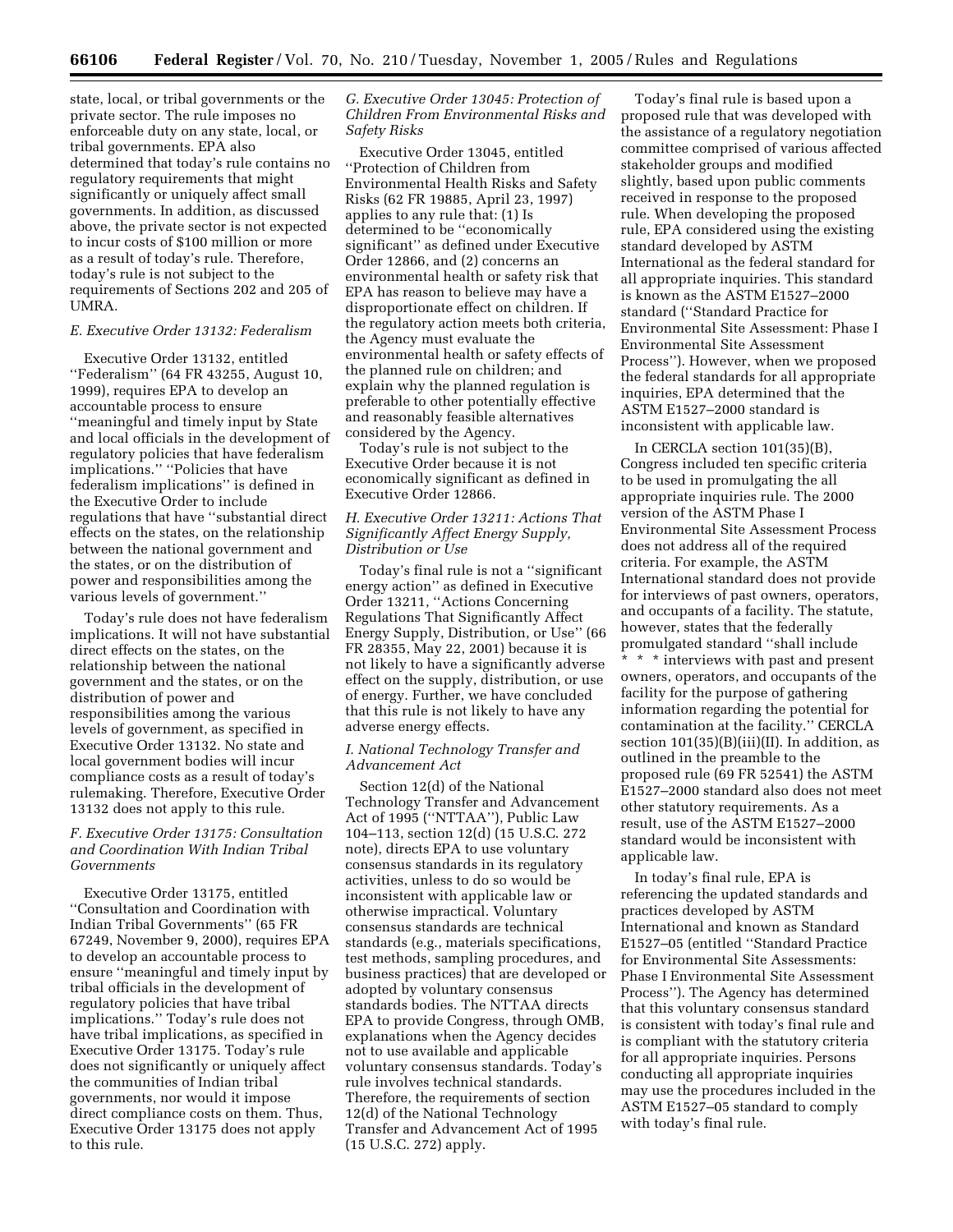## *J. Executive Order 12898: Federal Actions To Address Environmental Justice in Minority Populations and Low-Income Populations*

Executive Order 12898, ''Federal Actions to Address Environmental Justice in Minority Populations and Low-Income Populations'' (February 11, 1994), is designed to address the environmental and human health conditions of minority and low-income populations. EPA is committed to addressing environmental justice concerns and has assumed a leadership role in environmental justice initiatives to enhance environmental quality for all citizens of the United States. The Agency's goals are to ensure that no segment of the population, regardless of race, color, national origin, income, or net worth bears disproportionately high and adverse human health and environmental impacts as a result of EPA's policies, programs, and activities. Our goal is to ensure that all citizens live in clean and sustainable communities. In response to Executive Order 12898, and to concerns voiced by many groups outside the Agency, EPA's Office of Solid Waste and Emergency Response (OSWER) formed an Environmental Justice Task Force to analyze the array of environmental justice issues specific to waste programs and to develop an overall strategy to identify and address these issues (OSWER Directive No. 9200.3–17). EPA's brownfields program has a particular emphasis on addressing concerns specific to environmental justices communities. Many of the communities and neighborhoods that are most significantly impacted by brownfields are environmental justice communities. EPA's brownfields program targets such communities for assessment, cleanup, and revitalization. The brownfields program has a long history of working with environmental justice communities and advocates through our technical assistance and grant programs. In addition to the monies awarded to such communities in the form of assessment and cleanup grants, the brownfields program also works with environmental justice communities through our job training grants program. The job training grants provide money to government entities to facilitate the training of persons living in or near brownfields communities to attain skills for conducting site assessments and cleanups.

Given that environmental justice communities are significantly impacted by brownfields, and the federal standards for all appropriate inquiries may play a primary role in encouraging

the assessment and cleanup of brownfields sites, EPA made it a priority to obtain input from representatives of environmental justice interest groups during the development of today's rulemaking. The Negotiated Rulemaking Committee tasked with developing the all appropriate inquiries proposed rule included three representatives from environmental justice advocacy groups. Each representative played a significant role in the negotiations and in the development of the proposed rule. Today's final rule includes no significant changes to the proposed rule and in particular, includes no changes that will significantly or disproportionately impact environmental justice communities.

#### *K. Congressional Review Act*

The Congressional Review Act, 5 U.S.C. 801 *et seq*., as added by the Small Business Regulatory Enforcement Fairness Act of 1996, generally provides that before a rule may take effect, the agency promulgating the rule must submit a rule report, which includes a copy of the rule, to each House of the Congress and to the Comptroller General of the United States. EPA will submit a report containing this rule and other required information to the U.S. Senate, the U.S. House of Representatives, and the Comptroller General of the United States prior to publication of the rule in the **Federal Register**. A major rule cannot take effect until 60 days after it is published in the **Federal Register**. This action is not a ''major rule'' as defined by 5 U.S.C. 804(2). This rule will be effective November 1, 2006.

#### **List of Subjects in 40 CFR Part 312**

Environmental protection, Administrative practice and procedure, Hazardous substances, Intergovernmental relations, Reporting and recordkeeping requirements.

Dated: October 21, 2005.

#### **Stephen L. Johnson,**

*Administrator.* 

■ For reasons set out in the preamble, title 40, chapter I of the Code of Federal Regulations is amended by revising part 312 as follows:

## **PART 312—INNOCENT LANDOWNERS, STANDARDS FOR CONDUCTING ALL APPROPRIATE INQUIRIES**

## **Subpart A—Introduction**

Sec.

312.1 Purpose, applicability, scope, and disclosure obligations.

**Subpart B—Definitions and References**  312.10 Definitions.

312.11 References.

### **Subpart C—Standards and Practices**

- 312.20 All appropriate inquiries.
- 312.21 Results of inquiry by an environmental professional.
- 312.22 Additional inquiries.
- 312.23 Interviews with past and present owners, operators, and occupants.
- 312.24 Reviews of historical sources of information.
- 312.25 Searches for recorded environmental cleanup liens.
- 312.26 Reviews of federal, state, tribal and local government records.
- 312.27 Visual inspections of the facility and of adjoining properties.
- 312.28 Specialized knowledge or experience on the part of the defendant.
- 312.29 The relationship of the purchase price to the value of the property, if the property was not contaminated.
- 312.30 Commonly known or reasonably ascertainable information about the property.
- 312.31 The degree of obviousness of the presence or likely presence of contamination at the property, and the ability to detect the contamination by appropriate investigation.

**Authority:** Section 101(35)(B) of CERCLA, as amended, 42 U.S.C. 9601(35)(B).

## **PART 312—INNOCENT LANDOWNERS, STANDARDS FOR CONDUCTING ALL APPROPRIATE INQUIRIES**

#### **Subpart A—Introduction**

#### **§ 312.1 Purpose, applicability, scope and disclosure obligations.**

(a) *Purpose.* The purpose of this section is to provide standards and practices for ''all appropriate inquiries'' for the purposes of CERCLA sections 101(35)(B)(i)(I) and 101(35)(B)(ii) and (iii).

(b) *Applicability.* The requirements of this part are applicable to:

(1) Persons seeking to establish:

(i) The innocent landowner defense pursuant to CERCLA sections 101(35) and 107(b)(3);

(ii) The bona fide prospective purchaser liability protection pursuant to CERCLA sections  $101(40)$  and  $107(r)$ ;

(iii) The contiguous property owner liability protection pursuant to CERCLA section 107(q); and

(2) persons conducting site characterization and assessments with the use of a grant awarded under CERCLA section 104(k)(2)(B).

(c) *Scope.* (1) Persons seeking to establish one of the liability protections under paragraph (b)(1) of this section must conduct investigations as required in this part, including an inquiry by an environmental professional, as required under § 312.21, and the additional inquiries defined in § 312.22, to identify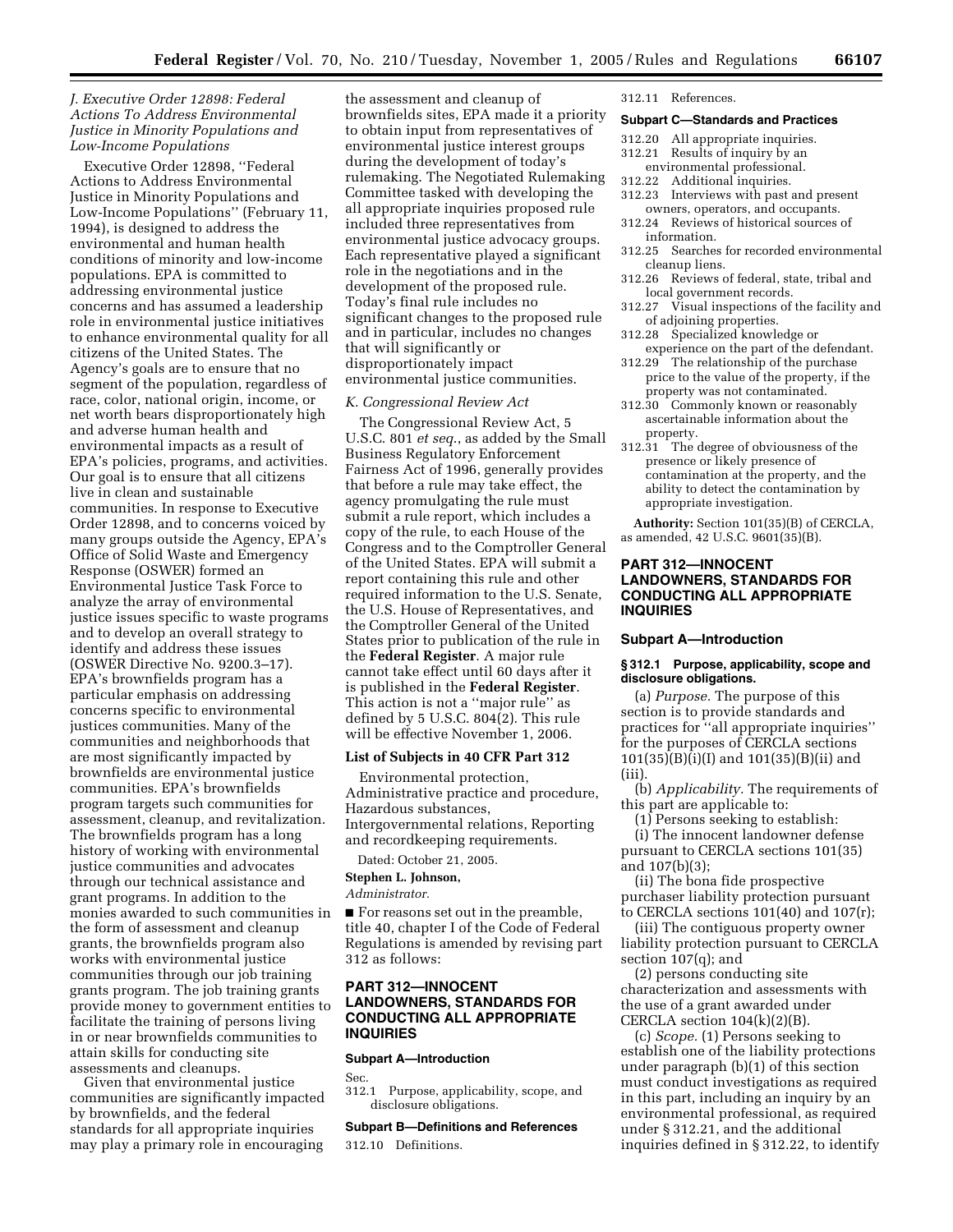conditions indicative of releases or threatened releases, as defined in CERCLA section 101(22), of hazardous substances, as defined in CERCLA section 101(14).

(2) Persons identified in paragraph (b)(2) of this section must conduct investigations required in this part, including an inquiry by an environmental professional, as required under § 312.21, and the additional inquiries defined in § 312.22, to identify conditions indicative of releases and threatened releases of hazardous substances, as defined in CERCLA section 101(22), and as applicable per the terms and conditions of the grant or cooperative agreement, releases and threatened releases of:

(i) Pollutants and contaminants, as defined in CERCLA section 101(33);

(ii) Petroleum or petroleum products excluded from the definition of ''hazardous substance'' as defined in CERCLA section 101(14); and

(iii) Controlled substances, as defined in 21 U.S.C. 802.

(d) *Disclosure obligations.* None of the requirements of this part limits or expands disclosure obligations under any federal, state, tribal, or local law, including the requirements under CERCLA sections 101(40)(c) and  $107(q)(1)(A)(vii)$  requiring persons, including environmental professionals, to provide all legally required notices with respect to the discovery of releases of hazardous substances. It is the obligation of each person, including environmental professionals, conducting the inquiry to determine his or her respective disclosure obligations under federal, state, tribal, and local law and to comply with such disclosure requirements.

#### **Subpart B—Definitions and References**

## **§ 312.10 Definitions.**

(a) Terms used in this part and not defined below, but defined in either CERCLA or 40 CFR part 300 (the National Oil and Hazardous Substances Pollution Contingency Plan) shall have the definitions provided in CERCLA or 40 CFR part 300.

(b) When used in this part, the following terms have the meanings provided as follows:

*Abandoned property* means: property that can be presumed to be deserted, or an intent to relinquish possession or control can be inferred from the general disrepair or lack of activity thereon such that a reasonable person could believe that there was an intent on the part of the current owner to surrender rights to the property.

*Adjoining properties* means: any real property or properties the border of which is (are) shared in part or in whole with that of the subject property, or that would be shared in part or in whole with that of the subject property but for a street, road, or other public thoroughfare separating the properties.

*Data gap* means: a lack of or inability to obtain information required by the standards and practices listed in subpart C of this part despite good faith efforts by the environmental professional or persons identified under § 312.1(b), as appropriate, to gather such information pursuant to §§ 312.20(e)(1) and 312.20(e)(2).

*Date of acquisition or purchase date*  means: the date on which a person acquires title to the property.

*Environmental Professional means:* 

(1) a person who possesses sufficient specific education, training, and experience necessary to exercise professional judgment to develop opinions and conclusions regarding conditions indicative of releases or threatened releases (see § 312.1(c)) on, at, in, or to a property, sufficient to meet the objectives and performance factors in § 312.20(e) and (f).

(2) Such a person must:

(i) Hold a current Professional Engineer's or Professional Geologist's license or registration from a state, tribe, or U.S. territory (or the Commonwealth of Puerto Rico) and have the equivalent of three (3) years of full-time relevant experience; or

(ii) Be licensed or certified by the federal government, a state, tribe, or U.S. territory (or the Commonwealth of Puerto Rico) to perform environmental inquiries as defined in § 312.21 and have the equivalent of three (3) years of full-time relevant experience; or

(iii) Have a Baccalaureate or higher degree from an accredited institution of higher education in a discipline of engineering or science and the equivalent of five (5) years of full-time relevant experience; or

(iv) Have the equivalent of ten (10) years of full-time relevant experience.

(3) An environmental professional should remain current in his or her field through participation in continuing education or other activities.

(4) The definition of environmental professional provided above does not preempt state professional licensing or registration requirements such as those for a professional geologist, engineer, or site remediation professional. Before commencing work, a person should determine the applicability of state professional licensing or registration laws to the activities to be undertaken

as part of the inquiry identified in § 312.21(b).

(5) A person who does not qualify as an environmental professional under the foregoing definition may assist in the conduct of all appropriate inquiries in accordance with this part if such person is under the supervision or responsible charge of a person meeting the definition of an environmental professional provided above when conducting such activities.

*Relevant experience,* as used in the definition of environmental professional in this section, means: participation in the performance of all appropriate inquiries investigations, environmental site assessments, or other site investigations that may include environmental analyses, investigations, and remediation which involve the understanding of surface and subsurface environmental conditions and the processes used to evaluate these conditions and for which professional judgment was used to develop opinions regarding conditions indicative of releases or threatened releases (see § 312.1(c)) to the subject property.

*Good faith* means: the absence of any intention to seek an unfair advantage or to defraud another party; an honest and sincere intention to fulfill one's obligations in the conduct or transaction concerned.

*Institutional controls* means: nonengineered instruments, such as administrative and/or legal controls, that help to minimize the potential for human exposure to contamination and/ or protect the integrity of a remedy.

#### **§ 312.11 References.**

The following industry standards may be used to comply with the requirements set forth in §§ 312.23 through 312.31:

(a) The procedures of ASTM International Standard E1527–05 entitled ''Standard Practice for Environmental Site Assessments: Phase I Environmental Site Assessment Process.''

(b) [Reserved]

#### **Subpart C—Standards and Practices**

## **§ 312.20 All appropriate inquiries.**

(a) ''All appropriate inquiries'' pursuant to CERCLA section 101(35)(B) must be conducted within one year prior to the date of acquisition of the subject property and must include:

(1) An inquiry by an environmental professional (as defined in § 312.10), as provided in § 312.21;

(2) The collection of information pursuant to § 312.22 by persons identified under § 312.1(b); and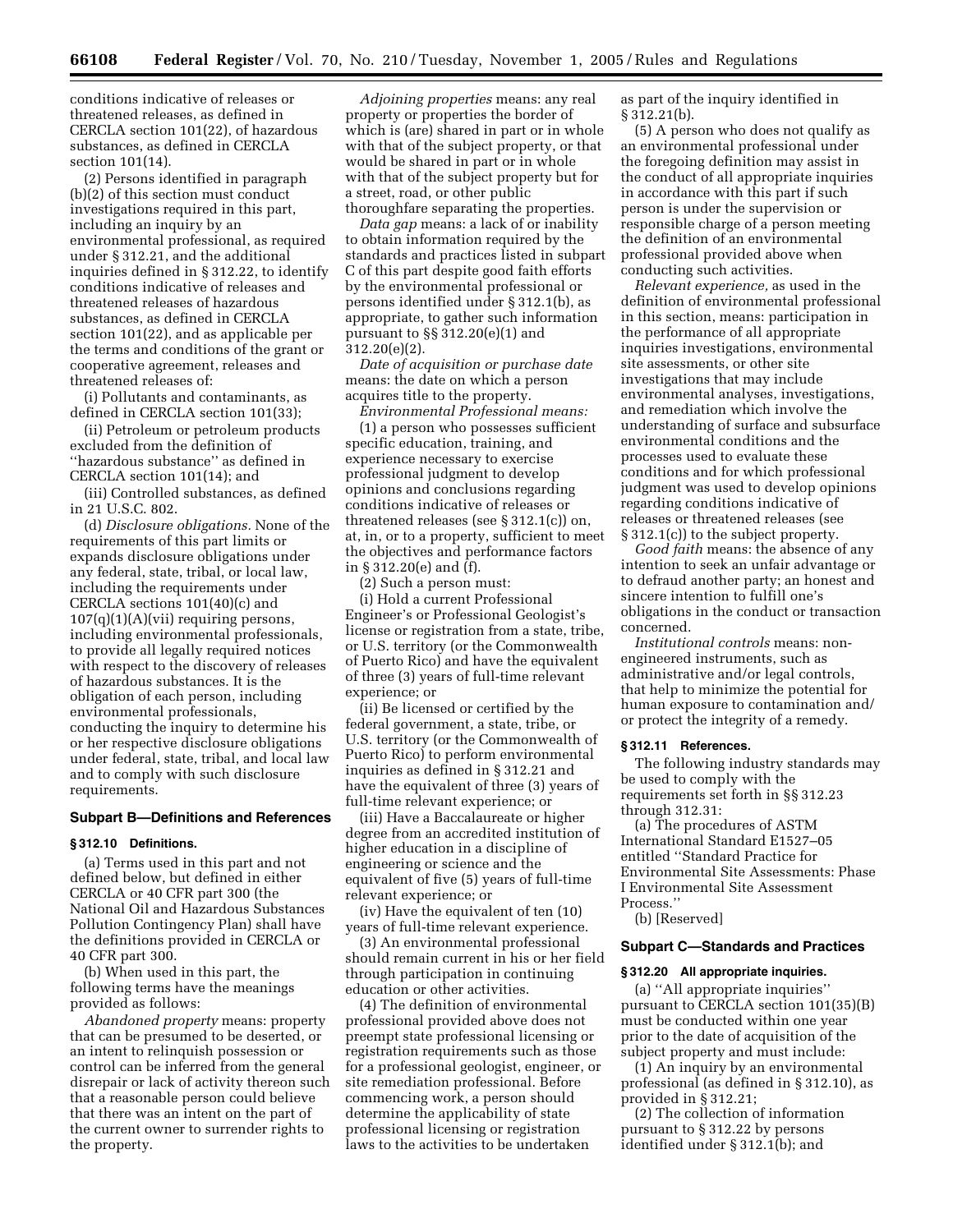(3) Searches for recorded environmental cleanup liens, as required in § 312.25.

(b) Notwithstanding paragraph (a) of this section, the following components of the all appropriate inquiries must be conducted or updated within 180 days of and prior to the date of acquisition of the subject property:

(1) Interviews with past and present owners, operators, and occupants (see § 312.23);

(2) Searches for recorded

environmental cleanup liens (see § 312.25);

(3) Reviews of federal, tribal, state, and local government records (see § 312.26);

(4) Visual inspections of the facility and of adjoining properties (see § 312.27); and

(5) The declaration by the environmental professional (see § 312.21(d)).

(c) All appropriate inquiries may include the results of and information contained in an inquiry previously conducted by, or on the behalf of, persons identified under § 312.1(b) and who are responsible for the inquiries for the subject property, provided:

(1) Such information was collected during the conduct of all appropriate inquiries in compliance with the requirements of CERCLA sections 101(35)(B), 101(40)(B) and  $107(q)(A)(viii);$ 

(2) Such information was collected or updated within one year prior to the date of acquisition of the subject property;

(3) Notwithstanding paragraph (b)(2) of this section, the following components of the inquiries were conducted or updated within 180 days of and prior to the date of acquisition of the subject property:

(i) Interviews with past and present owners, operators, and occupants (see § 312.23);

(ii) Searches for recorded environmental cleanup liens (see § 312.25);

(iii) Reviews of federal, tribal, state, and local government records (see § 312.26);

(iv) Visual inspections of the facility and of adjoining properties (see § 312.27); and

(v) The declaration by the environmental professional (see § 312.21(d)).

(4) Previously collected information is updated to include relevant changes in the conditions of the property and specialized knowledge, as outlined in § 312.28, of the persons conducting the all appropriate inquiries for the subject property, including persons identified

in § 312.1(b) and the environmental professional, defined in § 312.10.

(d) All appropriate inquiries can include the results of report(s) specified in § 312.21(c), that have been prepared by or for other persons, provided that:

(1) The report(s) meets the objectives and performance factors of this regulation, as specified in paragraphs (e) and (f) of this section; and

(2) The person specified in § 312.1(b) and seeking to use the previously collected information reviews the information and conducts the additional inquiries pursuant to §§ 312.28, 312.29 and 312.30 and the all appropriate inquiries are updated in paragraph (b)(3) of this section, as necessary.

(e) *Objectives.* The standards and practices set forth in this part for All Appropriate Inquiries are intended to result in the identification of conditions indicative of releases and threatened releases of hazardous substances on, at, in, or to the subject property.

(1) In performing the all appropriate inquiries, as defined in this section and provided in the standards and practices set forth this subpart, the persons identified under § 312.1(b)(1) and the environmental professional, as defined in § 312.10, must seek to identify through the conduct of the standards and practices set forth in this subpart, the following types of information about the subject property:

(i) Current and past property uses and occupancies;

(ii) Current and past uses of hazardous substances;

(iii) Waste management and disposal activities that could have caused releases or threatened releases of hazardous substances;

(iv) Current and past corrective actions and response activities undertaken to address past and on-going releases of hazardous substances; (v) Engineering controls;

(vi) Institutional controls; and

(vii) Properties adjoining or located nearby the subject property that have environmental conditions that could have resulted in conditions indicative of releases or threatened releases of hazardous substances to the subject property.

(2) In the case of persons identified in § 312.1(b)(2), the standards and practices for All Appropriate Inquiries set forth in this part are intended to result in the identification of conditions indicative of releases and threatened releases of hazardous substances, pollutants, contaminants, petroleum and petroleum products, and controlled substances (as defined in 21 U.S.C. 802) on, at, in, or to the subject property. In performing the all appropriate inquiries,

as defined in this section and provided in the standards and practices set forth in this subpart, the persons identified under § 312.1(b) and the environmental professional, as defined in § 312.10, must seek to identify through the conduct of the standards and practices set forth in this subpart, the following types of information about the subject property:

(i) Current and past property uses and occupancies;

(ii) Current and past uses of hazardous substances, pollutants, contaminants, petroleum and petroleum products, and controlled substances (as defined in 21 U.S.C. 802);

(iii) Waste management and disposal activities;

(iv) Current and past corrective actions and response activities undertaken to address past and on-going releases of hazardous substances pollutants, contaminants, petroleum and petroleum products, and controlled substances (as defined in 21 U.S.C. 802);

(v) Engineering controls; (vi) Institutional controls; and

(vii) Properties adjoining or located nearby the subject property that have environmental conditions that could have resulted in conditions indicative of releases or threatened releases of hazardous substances, pollutants, contaminants, petroleum and petroleum products, and controlled substances (as defined in 21 U.S.C. 802) to the subject property.

(f) *Performance factors.* In performing each of the standards and practices set forth in this subpart and to meet the objectives stated in paragraph (e) of this section, the persons identified under § 312.1(b) or the environmental professional as defined in § 312.10 (as appropriate to the particular standard and practice) must seek to:

(1) Gather the information that is required for each standard and practice listed in this subpart that is publicly available, obtainable from its source within reasonable time and cost constraints, and which can practicably be reviewed; and

(2) Review and evaluate the thoroughness and reliability of the information gathered in complying with each standard and practice listed in this subpart taking into account information gathered in the course of complying with the other standards and practices of this subpart.

(g) To the extent there are data gaps (as defined in § 312.10) in the information developed as part of the inquiries in paragraph (e) of this section that affect the ability of persons (including the environmental professional) conducting the all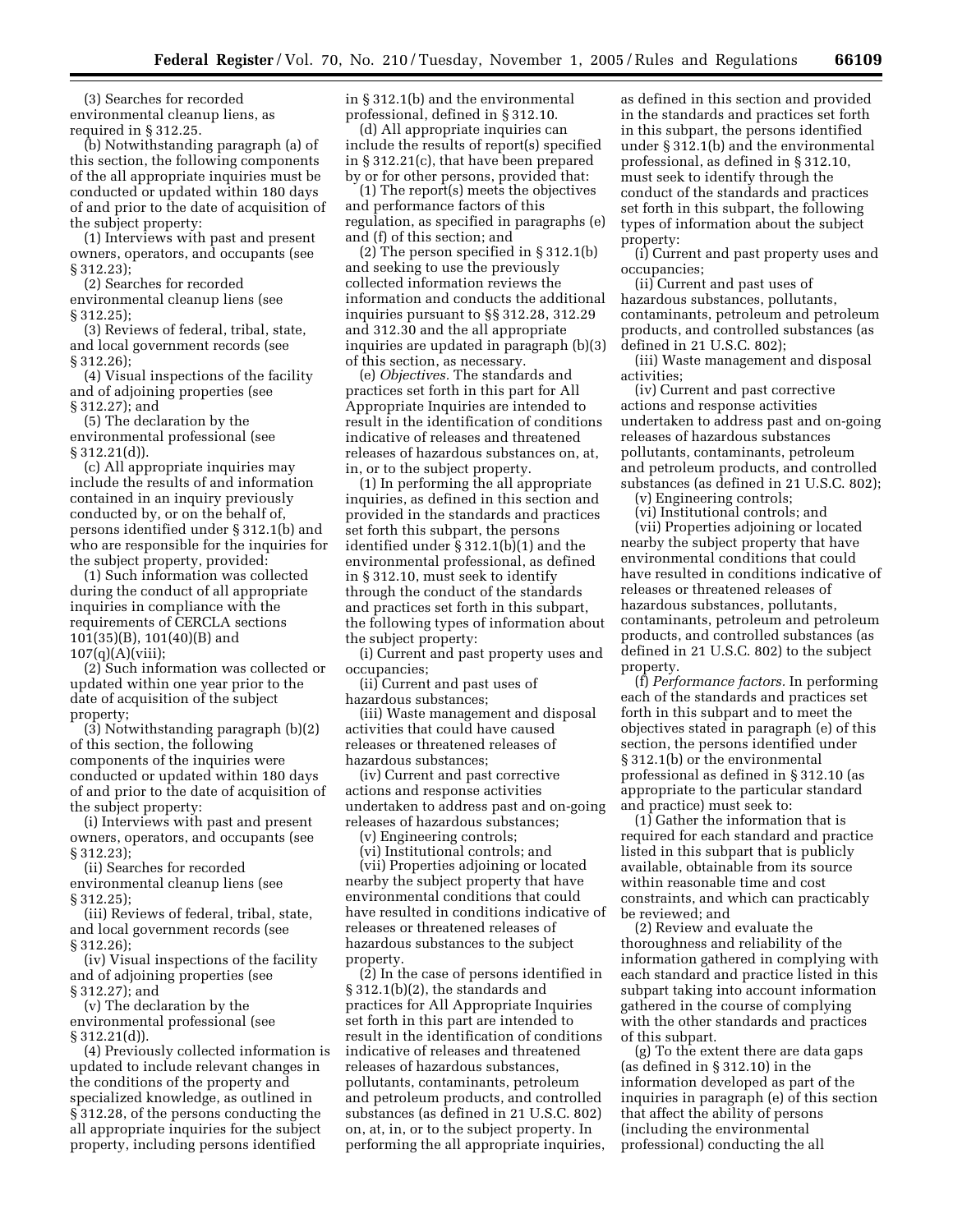appropriate inquiries to identify conditions indicative of releases or threatened releases in each area of inquiry under each standard and practice such persons should identify such data gaps, identify the sources of information consulted to address such data gaps, and comment upon the significance of such data gaps with regard to the ability to identify conditions indicative of releases or threatened releases of hazardous substances [and in the case of persons identified in § 312.1(b)(2), hazardous substances, pollutants, contaminants, petroleum and petroleum products, and controlled substances (as defined in 21 U.S.C. 802)] on, at, in, or to the subject property. Sampling and analysis may be conducted to develop information to address data gaps.

(h) Releases and threatened releases identified as part of the all appropriate inquiries should be noted in the report of the inquiries. These standards and practices however are not intended to require the identification in the written report prepared pursuant to § 312.21(c) of quantities or amounts, either individually or in the aggregate, of hazardous substances pollutants, contaminants, petroleum and petroleum products, and controlled substances (as defined in 21 U.S.C. 802) that because of said quantities and amounts, generally would not pose a threat to human health or the environment.

## **§ 312.21 Results of inquiry by an environmental professional.**

(a) Persons identified under § 312.1(b) must undertake an inquiry, as defined in paragraph (b) of this section, by an environmental professional, or conducted under the supervision or responsible charge of, an environmental professional, as defined in § 312.10. Such inquiry is hereafter referred to as ''the inquiry of the environmental professional.''

(b) The inquiry of the environmental professional must include the requirements set forth in §§ 312.23 (interviews with past and present  $\overline{\text{owners}}$  \* \* \*), 312.24 (reviews of historical sources \* \* \*), 312.26 (reviews of government records), 312.27 (visual inspections), 312.30 (commonly known or reasonably ascertainable information), and 312.31 (degree of obviousness of the presence \* \* \* and the ability to detect the contamination \* \* \*). In addition, the inquiry should take into account information provided to the environmental professional as a result of the additional inquiries conducted by persons identified in § 312.1(b) and in accordance with the requirements of § 312.22.

(c) The results of the inquiry by an environmental professional must be documented in a written report that, at a minimum, includes the following:

(1) An opinion as to whether the inquiry has identified conditions indicative of releases or threatened releases of hazardous substances [and in the case of inquiries conducted for persons identified in § 312.1(b)(2) conditions indicative of releases and threatened releases of pollutants, contaminants, petroleum and petroleum products, and controlled substances (as defined in 21 U.S.C. 802)] on, at, in, or to the subject property;

(2) An identification of data gaps (as defined in § 312.10) in the information developed as part of the inquiry that affect the ability of the environmental professional to identify conditions indicative of releases or threatened releases of hazardous substances [and in the case of inquiries conducted for persons identified in § 312.1(b)(2) conditions indicative of releases and threatened releases of pollutants, contaminants, petroleum and petroleum products, and controlled substances (as defined in 21 U.S.C. 802)] on, at, in, or to the subject property and comments regarding the significance of such data gaps on the environmental professional's ability to provide an opinion as to whether the inquiry has identified conditions indicative of releases or threatened releases on, at, in, or to the subject property. If there are data gaps such that the environmental professional cannot reach an opinion regarding the identification of conditions indicative of releases and threatened releases, such data gaps must be noted in the environmental professional's opinion in paragraph (c)(1) of this section; and

(3) The qualifications of the environmental professional(s).

(d) The environmental professional must place the following statements in the written document identified in paragraph (c) of this section and sign the document:

''[I, We] declare that, to the best of [my, our] professional knowledge and belief, [I, we] meet the definition of Environmental Professional as defined in § 312.10 of this part.''

''[I, We] have the specific qualifications based on education, training, and experience to assess a property of the nature, history, and setting of the subject property. [I, We] have developed and performed the all appropriate inquiries in conformance with the standards and practices set forth in 40 CFR Part 312.''

## **§ 312.22 Additional inquiries.**

(a) Persons identified under § 312.1(b) must conduct the inquiries listed in

paragraphs (a)(1) through (a)(4) below and may provide the information associated with such inquiries to the environmental professional responsible for conducting the activities listed in § 312.21:

(1) As required by § 312.25 and if not otherwise obtained by the environmental professional, environmental cleanup liens against the subject property that are filed or recorded under federal, tribal, state, or local law;

(2) As required by § 312.28, specialized knowledge or experience of the person identified in § 312.1(b);

(3) As required by § 312.29, the relationship of the purchase price to the fair market value of the subject property, if the property was not contaminated; and

(4) As required by § 312.30, and if not otherwise obtained by the environmental professional, commonly known or reasonably ascertainable information about the subject property.

#### **§ 312.23 Interviews with past and present owners, operators, and occupants.**

(a) Interviews with owners, operators, and occupants of the subject property must be conducted for the purposes of achieving the objectives and performance factors of § 312.20(e) and (f).

(b) The inquiry of the environmental professional must include interviewing the current owner and occupant of the subject property. If the property has multiple occupants, the inquiry of the environmental professional shall include interviewing major occupants, as well as those occupants likely to use, store, treat, handle or dispose of hazardous substances [and in the case of inquiries conducted for persons identified in § 312.1(b)(2) pollutants, contaminants, petroleum and petroleum products, and controlled substances (as defined in 21 U.S.C. 802)], or those who have likely done so in the past.

(c) The inquiry of the environmental professional also must include, to the extent necessary to achieve the objectives and performance factors of § 312.20(e) and (f), interviewing one or more of the following persons:

(1) Current and past facility managers with relevant knowledge of uses and physical characteristics of the property;

(2) Past owners, occupants, or operators of the subject property; or

(3) Employees of current and past occupants of the subject property.

(d) In the case of inquiries conducted at ''abandoned properties,'' as defined in § 312.10, where there is evidence of potential unauthorized uses of the subject property or evidence of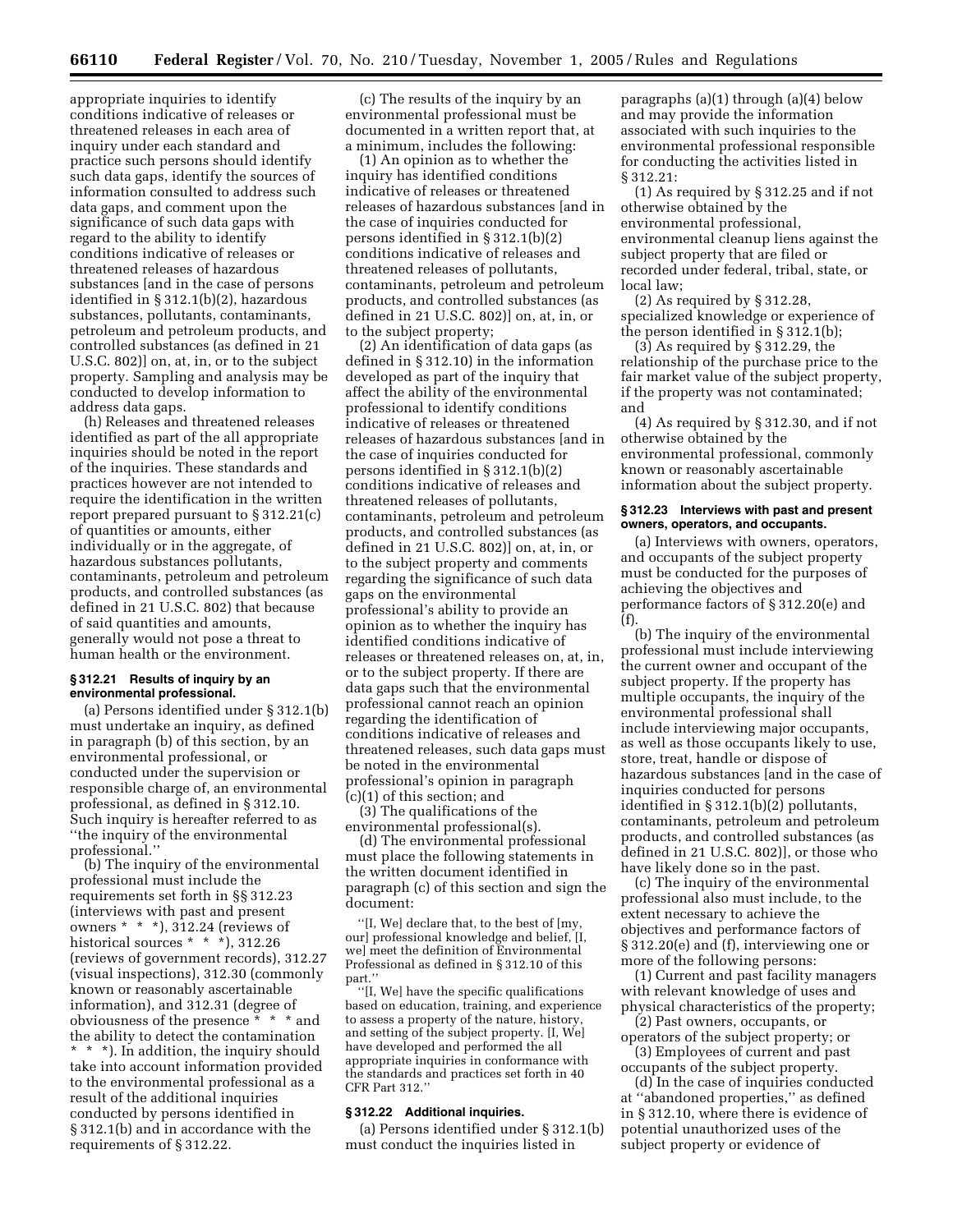uncontrolled access to the subject property, the environmental professional's inquiry must include interviewing one or more (as necessary) owners or occupants of neighboring or nearby properties from which it appears possible to have observed uses of, or releases at, such abandoned properties for the purpose of gathering information necessary to achieve the objectives and performance factors of § 312.20(e) and (f).

## **§ 312.24 Reviews of historical sources of information.**

(a) Historical documents and records must be reviewed for the purposes of achieving the objectives and performance factors of § 312.20(e) and (f). Historical documents and records may include, but are not limited to, aerial photographs, fire insurance maps, building department records, chain of title documents, and land use records.

(b) Historical documents and records reviewed must cover a period of time as far back in the history of the subject property as it can be shown that the property contained structures or from the time the property was first used for residential, agricultural, commercial, industrial, or governmental purposes. For the purpose of achieving the objectives and performance factors of § 312.20(e) and (f), the environmental professional may exercise professional judgment in context of the facts available at the time of the inquiry as to how far back in time it is necessary to search historical records.

## **§ 312.25 Searches for recorded environmental cleanup liens.**

(a) All appropriate inquiries must include a search for the existence of environmental cleanup liens against the subject property that are filed or recorded under federal, tribal, state, or local law.

(b) All information collected regarding the existence of such environmental cleanup liens associated with the subject property by persons to whom this part is applicable per § 312.1(b) and not by an environmental professional, may be provided to the environmental professional or retained by the applicable party.

#### **§ 312.26 Reviews of Federal, State, Tribal, and local government records.**

(a) Federal, tribal, state, and local government records or data bases of government records of the subject property and adjoining properties must be reviewed for the purposes of achieving the objectives and performance factors of § 312.20(e) and (f).

(b) With regard to the subject property, the review of federal, tribal, and state government records or data bases of such government records and local government records and data bases of such records should include:

(1) Records of reported releases or threatened releases, including site investigation reports for the subject property;

(2) Records of activities, conditions, or incidents likely to cause or contribute to releases or threatened releases as defined in § 312.1(c), including landfill and other disposal unit location records and permits, storage tank records and permits, hazardous waste handler and generator records and permits, federal, tribal and state government listings of sites identified as priority cleanup sites, and spill reporting records;

(3) CERCLIS records;

(4) Public health records; (5) Emergency Response Notification System records;

(6) Registries or publicly available lists of engineering controls; and

(7) Registries or publicly available lists of institutional controls, including environmental land use restrictions, applicable to the subject property.

(c) With regard to nearby or adjoining properties, the review of federal, tribal, state, and local government records or databases of government records should include the identification of the following:

(1) Properties for which there are government records of reported releases or threatened releases. Such records or databases containing such records and the associated distances from the subject property for which such information should be searched include the following:

(i) Records of NPL sites or tribal- and state-equivalent sites (one mile);

(ii) RCRA facilities subject to corrective action (one mile);

(iii) Records of federally-registered, or state-permitted or registered, hazardous waste sites identified for investigation or remediation, such as sites enrolled in state and tribal voluntary cleanup programs and tribal- and state-listed brownfields sites (one-half mile);

(iv) Records of leaking underground storage tanks (one-half mile); and

(2) Properties that previously were identified or regulated by a government entity due to environmental concerns at the property. Such records or databases containing such records and the associated distances from the subject property for which such information should be searched include the following:

(i) Records of delisted NPL sites (onehalf mile);

(ii) Registries or publicly available lists of engineering controls (one-half mile); and

(iii) Records of former CERCLIS sites with no further remedial action notices (one-half mile).

(3) Properties for which there are records of federally-permitted, tribalpermitted or registered, or statepermitted or registered waste management activities. Such records or data bases that may contain such records include the following:

(i) Records of RCRA small quantity and large quantity generators (adjoining properties);

(ii) Records of federally-permitted, tribal-permitted, or state-permitted (or registered) landfills and solid waste management facilities (one-half mile); and

(iii) Records of registered storage tanks (adjoining property).

(4) A review of additional government records with regard to sites identified under paragraphs (c)(1) through (c)(3) of this section may be necessary in the judgment of the environmental professional for the purpose of achieving the objectives and performance factors of § 312.20(e) and (f).

(d) The search distance from the subject property boundary for reviewing government records or databases of government records listed in paragraph (c) of this section may be modified based upon the professional judgment of the environmental professional. The rationale for such modifications must be documented by the environmental professional. The environmental professional may consider one or more of the following factors in determining an alternate appropriate search distance:

(1) The nature and extent of a release;

(2) Geologic, hydrogeologic, or topographic conditions of the subject property and surrounding environment;

(3) Land use or development densities;

(4) The property type;

(5) Existing or past uses of

surrounding properties;

(6) Potential migration pathways (e.g., groundwater flow direction, prevalent wind direction); or

(7) Other relevant factors.

#### **§ 312.27 Visual inspections of the facility and of adjoining properties.**

(a) For the purpose of achieving the objectives and performance factors of § 312.20(e) and (f), the inquiry of the environmental professional must include:

(1) A visual on-site inspection of the subject property and facilities and improvements on the subject property,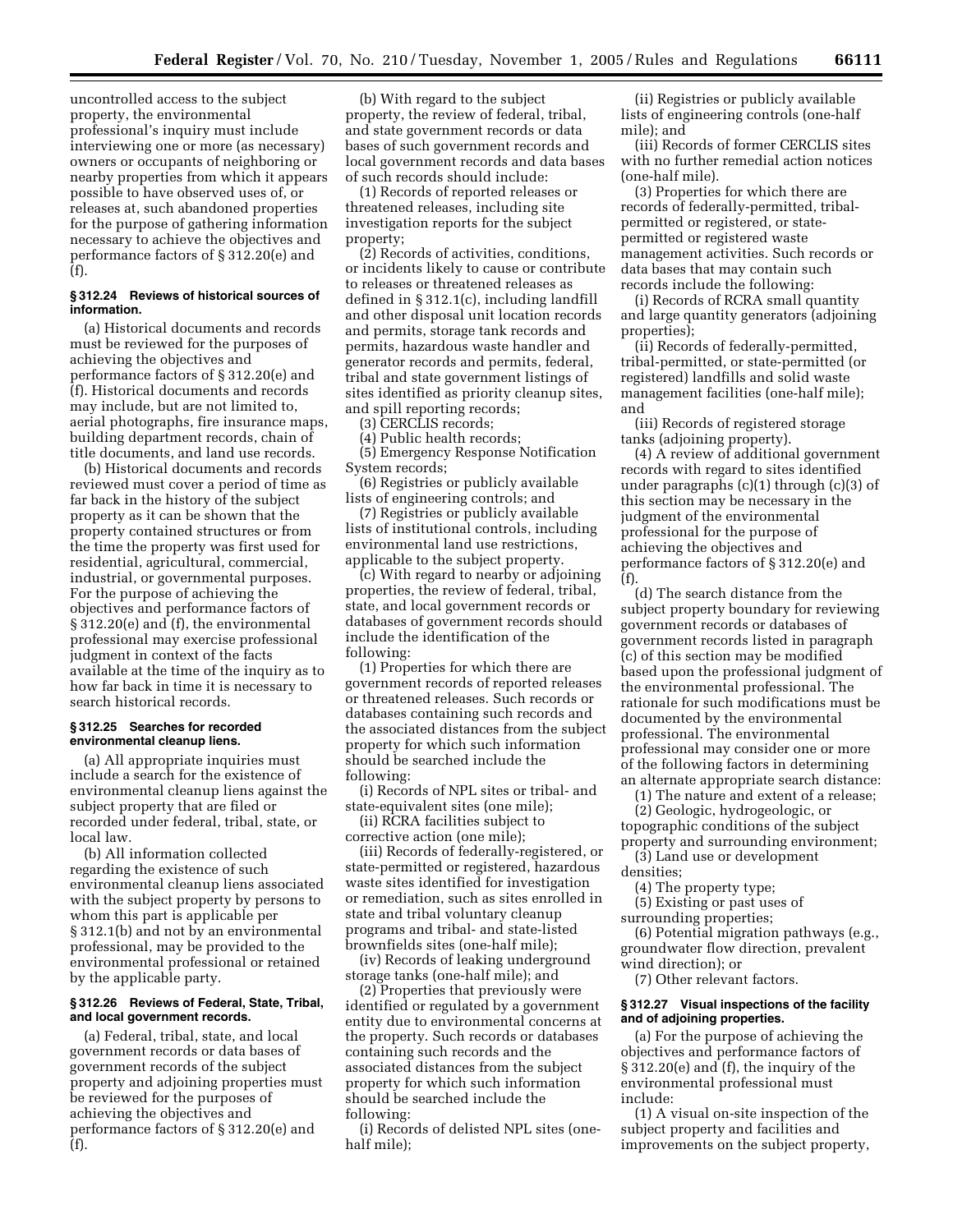including a visual inspection of the areas where hazardous substances may be or may have been used, stored, treated, handled, or disposed. Physical limitations to the visual inspection must be noted.

(2) A visual inspection of adjoining properties, from the subject property line, public rights-of-way, or other vantage point (e.g., aerial photography), including a visual inspection of areas where hazardous substances may be or may have been stored, treated, handled or disposed. Physical limitations to the inspection of adjacent properties must be noted.

(b) Persons conducting site characterization and assessments using a grant awarded under CERCLA section 104(k)(2)(B) must include in the inquiries referenced in § 312.27(a) visual inspections of areas where hazardous substances, and may include, as applicable per the terms and conditions of the grant or cooperative agreement, pollutants and contaminants, petroleum and petroleum products, and controlled substances as defined in 21 U.S.C. 802 may be or may have been used, stored, treated, handled or disposed at the subject property and adjoining properties.

(c) Except as noted in this subsection, a visual on-site inspection of the subject property must be conducted. In the unusual circumstance where an on-site visual inspection of the subject property cannot be performed because of physical limitations, remote and inaccessible location, or other inability to obtain access to the property, provided good faith (as defined in § 312.10) efforts have been taken to obtain such access, an on-site inspection will not be required. The mere refusal of a voluntary seller to provide access to the subject property does not constitute an unusual circumstance. In such unusual circumstances, the inquiry of the environmental professional must include:

(1) Visually inspecting the subject property via another method (such as aerial imagery for large properties), or visually inspecting the subject property from the nearest accessible vantage point (such as the property line or public road for small properties);

(2) Documentation of efforts undertaken to obtain access and an explanation of why such efforts were unsuccessful; and

(3) Documentation of other sources of information regarding releases or threatened releases at the subject property that were consulted in accordance with § 312.20(e). Such documentation should include comments by the environmental

professional on the significance of the failure to conduct a visual on-site inspection of the subject property with regard to the ability to identify conditions indicative of releases or threatened releases on, at, in, or to the subject property, if any.

#### **§ 312.28 Specialized knowledge or experience on the part of the defendant.**

(a) Persons to whom this part is applicable per § 312.1(b) must take into account, their specialized knowledge of the subject property, the area surrounding the subject property, the conditions of adjoining properties, and any other experience relevant to the inquiry, for the purpose of identifying conditions indicative of releases or threatened releases at the subject property, as defined in § 312.1(c).

(b) All appropriate inquiries, as outlined in § 312.20, are not complete unless the results of the inquiries take into account the relevant and applicable specialized knowledge and experience of the persons responsible for undertaking the inquiry (as described in § 312.1(b)).

#### **§ 312.29 The relationship of the purchase price to the value of the property, if the property was not contaminated.**

(a) Persons to whom this part is applicable per § 312.1(b) must consider whether the purchase price of the subject property reasonably reflects the fair market value of the property, if the property were not contaminated.

(b) Persons who conclude that the purchase price of the subject property does not reasonably reflect the fair market value of that property, if the property were not contaminated, must consider whether or not the differential in purchase price and fair market value is due to the presence of releases or threatened releases of hazardous substances.

(c) Persons conducting site characterization and assessments with the use of a grant awarded under CERCLA section  $104(k)(2)(B)$  and who know that the purchase price of the subject property does not reasonably reflect the fair market value of that property, if the property were not contaminated, must consider whether or not the differential in purchase price and fair market value is due to the presence of releases or threatened releases of hazardous substances, pollutants, contaminants, petroleum and petroleum products, or controlled substances as defined in 21 U.S.C. 802.

#### **§ 312.30 Commonly known or reasonably ascertainable information about the property.**

(a) Throughout the inquiries, persons to whom this part is applicable per § 312.1(b) and environmental professionals conducting the inquiry must take into account commonly known or reasonably ascertainable information within the local community about the subject property and consider such information when seeking to identify conditions indicative of releases or threatened releases, as set forth in § 312.1(c), at the subject property.

(b) Commonly known information may include information obtained by the person to whom this part applies in § 312.1(b) or by the environmental professional about releases or threatened releases at the subject property that is incidental to the information obtained during the inquiry of the environmental professional.

(c) To the extent necessary to achieve the objectives and performance factors of § 312.20(e) and (f), persons to whom this part is applicable per § 312.1(b) and the environmental professional must gather information from varied sources whose input either individually or taken together may provide commonly known or reasonably ascertainable information about the subject property; the environmental professional may refer to one or more of the following sources of information:

(1) Current owners or occupants of neighboring properties or properties adjacent to the subject property;

(2) Local and state government officials who may have knowledge of, or information related to, the subject property;

(3) Others with knowledge of the subject property; and

(4) Other sources of information (e.g., newspapers, Web sites, community organizations, local libraries and historical societies).

#### **§ 312.31 The degree of obviousness of the presence or likely presence of contamination at the property, and the ability to detect the contamination by appropriate investigation.**

(a) Persons to whom this part is applicable per § 312.1(b) and environmental professionals conducting an inquiry of a property on behalf of such persons must take into account the information collected under § 312.23 through 312.30 in considering the degree of obviousness of the presence of releases or threatened releases at the subject property.

(b) Persons to whom this part is applicable per § 312.1(b) and